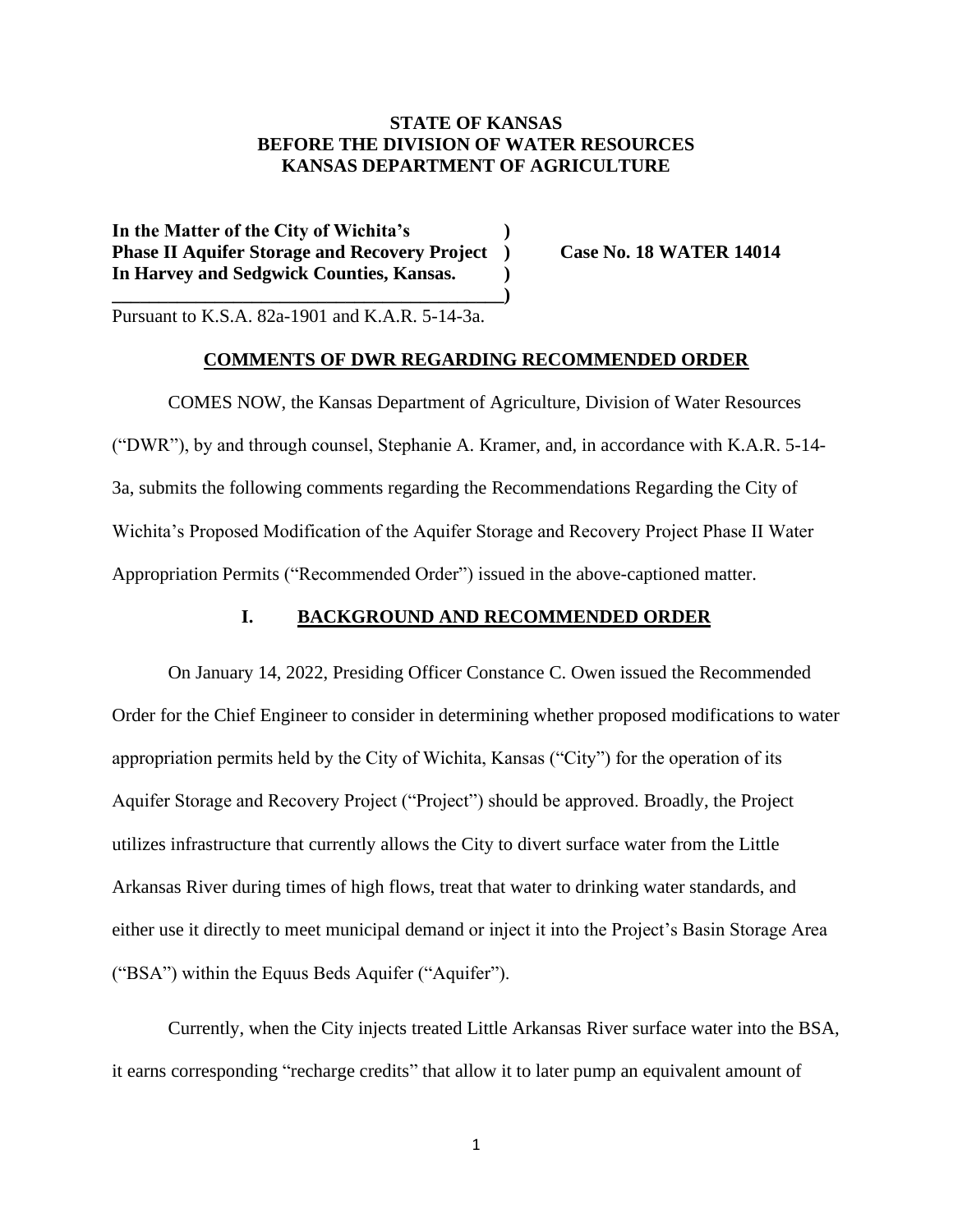water from the BSA using its Project recharge and recovery wells. The volume of water that the City is entitled to withdraw from the BSA based on its accumulation of recharge credits is determined using an accounting method that calculates the volume of water that is lost to the Aquifer or migrates within the Aquifer over time. The Project's governing findings and orders divide the BSA into "index cells," and the City currently is not permitted to withdraw water from any index cell based on accumulated recharge credits when the water level in that index cell falls below the level that it was at in January 1993 (when the BSA was approximately 92 percent full and the Aquifer was approximately 88 percent full within the Equus Beds Wellfield). This water level is referred to as the "minimum index level" for each index cell.

The Aquifer is currently functionally full, and injection of Little Arkansas River surface water is thus practically impossible, unless the City first withdraws water from the BSA in order to make room for new injected water. Additionally, the current minimum index levels mean that a prolonged drought, which would likely cause the Aquifer's water table to drop below the current minimum index levels, could incentivize the City to withdraw its accumulated credits (possibly unnecessarily) at the beginning of a drought or could result in accumulated recharge credits being stranded during the very time the City would need them the most, despite the Aquifer potentially remaining substantially full. To attempt to remedy those issues, the City developed its Aquifer Storage and Recovery Permit Modification Proposal ("Proposal"), which was submitted to DWR for consideration in March 2018.

The Proposal seeks to modify the City's existing Project permit conditions in two ways. First, the City proposes that the Project's existing minimum index levels be lowered, such that the City will be allowed to withdraw recharge credits as long as the Aquifer is approximately 80 percent full on average. Second, the City proposes that it be permitted to send treated surface

2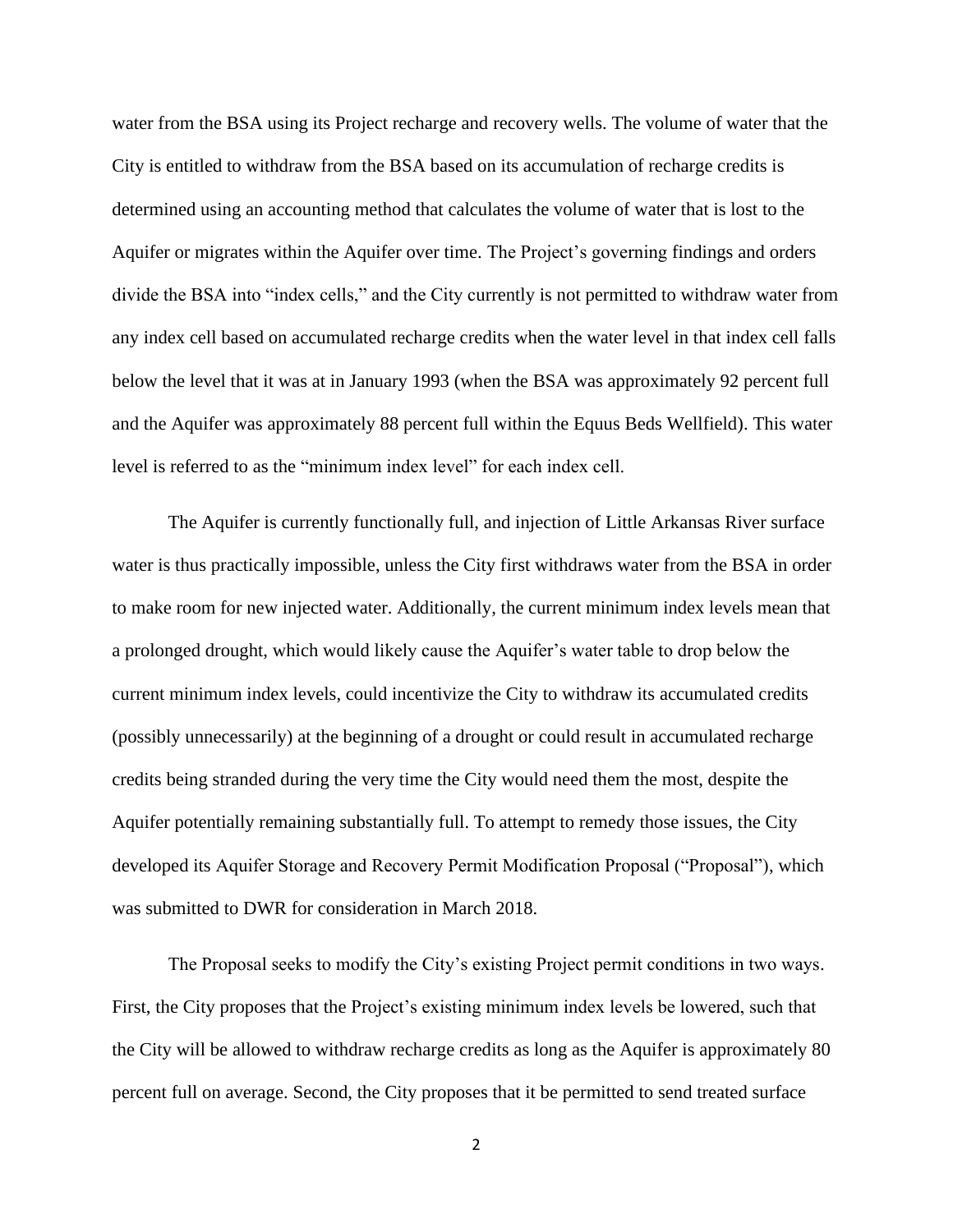water diverted from the Little Arkansas River that cannot be physically injected into the Aquifer due to a high water table directly to the City's main water treatment plant for municipal use and subsequently be permitted to withdraw water from the BSA based on the accumulation of "Aquifer Maintenance Credits" ("AMCs"), which the City would be credited for based on the volume of water that remains in the BSA as the result of the City using Little Arkansas River surface water instead of BSA water to meet municipal demand.<sup>1</sup> AMCs would be tracked separately from physical recharge credits through a new accounting methodology that the City has proposed to track the accumulation and migration of AMCs within each index cell. The two aspects of the Proposal are separate and independent from one another—either aspect of the Proposal could be approved and the other denied, both aspects could be approved, or both aspects could be denied.

The Recommended Order was issued following a formal phase public hearing where testimony and evidence was presented by the four parties to the proceedings: the City, Equus Beds Groundwater Management District No. 2 ("the District"), DWR, and a group of intervenor area water right owners ("the Intervenors"). Comments from members of the public were also accepted during the formal phase public hearing. The City has advocated for its Proposal to be approved, while the District and the Intervenors contend that the Proposal should be rejected on numerous grounds. DWR determined following an initial review of the Proposal, and still believes, that the Proposal is reasonable and in the public interest and should be approved subject to certain permit conditions that would ensure protections for existing area water right owners.

<sup>&</sup>lt;sup>1</sup>The City submitted seven proposed permit conditions in conjunction with the Proposal, one of which was the proposed condition that the City will only be permitted to accumulate AMCs when the Aquifer is too full to allow for physical injection. City's Exhibit 1, Proposal, p. 3-6. The Recommended Order erroneously states that the Proposal does not contain any such proposed condition. Recommended Order, p. 162.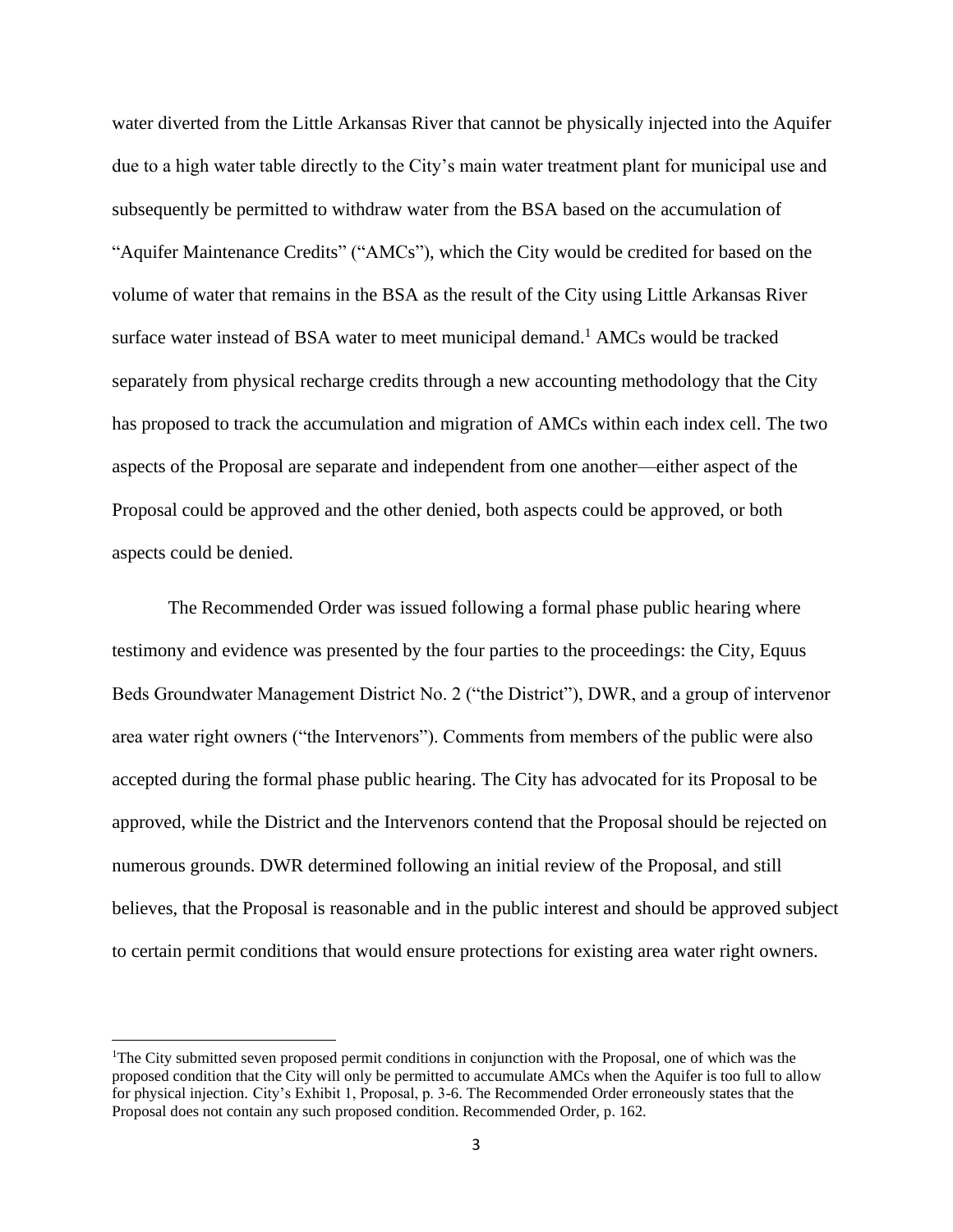More detailed information regarding the Project, the Proposal, the procedural history of this matter, and the various arguments of the Parties is set forth in DWR's Post-Hearing Brief.

The Presiding Officer has recommended that the Chief Engineer dismiss the Proposal "on the grounds that the Kansas Water Appropriation Act, K.S.A. 82a-701, et seq., does not allow the proposed fundamental changes to the City's water appropriation permits to be requested absent the filing of new applications pursuant to K.S.A. 82a-711" and alternatively "on the grounds that the City has not met its burden to demonstrate, by a preponderance of the evidence, that the requested changes will not impair existing water rights or prejudicially and unreasonably affect the public interest, pursuant to K.S.A. 82a-708b, K.S.A. 82a-711, and all other applicable statutes and regulations."

# **II. DWR'S COMMENTS**

### A. General Comments

While DWR does agree with several of the Presiding Officer's findings, it disagrees with some of the most important conclusions contained in the Recommended Order, including the ultimate recommendation that the Proposal should be dismissed in its entirety. Generally, it is DWR's opinion that the Recommended Order fails to acknowledge some of the most important arguments raised by both the City and DWR and has disregarded witness testimony that supports those arguments. The Recommended Order also misconstrues some of DWR's previously-raised arguments. Further, DWR believes that the Presiding Officer has given more credence than was warranted to many of the District's arguments, given that DWR and the City both provided numerous examples of the District either badly misconstruing hearing testimony or relying on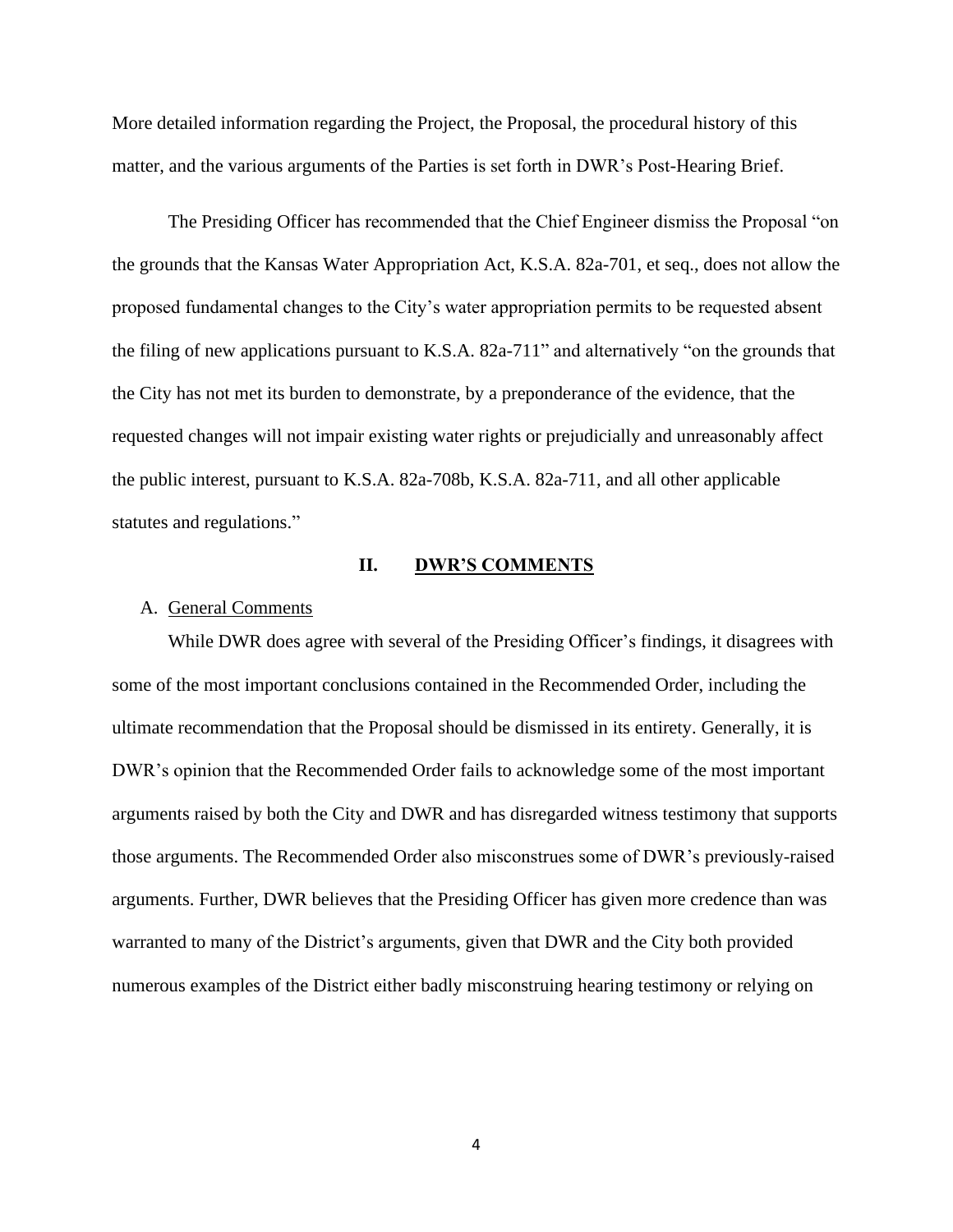arguments or hypothetical scenarios so off-base that they demonstrate a concerning lack of understanding of the Project and the Proposal, as well as relevant legal authority.<sup>2</sup>

DWR disagrees with the Recommended Order's findings that the Proposal should be denied because of the City's failure to file an application for a new appropriation and because the City failed to adequately show that the Proposal would not impair existing rights or prejudicially and unreasonably affect the public interest. DWR believes that the record in this matter supports alternative findings as to those issues. It continues to be DWR's opinion that the Proposal is reasonable and lawful and should be approved subject to certain permit conditions that would ensure the rights of existing area water right owners are safeguarded. DWR feels that it did its due diligence in reviewing the Proposal initially and feels that such is not reflected in the

<sup>2</sup>The District has claimed that it has the authority to monitor the Project by determining how recharge credits can be accumulated and when they can be withdrawn. It does not. Those determinations are very clearly within the purview of the Chief Engineer. *See* DWR Post-Hearing Brief, pp. 20-21. The District has also made repeated references to the District's power to grant waivers of DWR's well spacing regulations, despite both the face of the relevant regulation and the hearing record very clearly establishing that that power is vested in the Chief Engineer. *See id.* at 10; K.A.R. 5-10-4. Additionally, the District has raised the completely unfounded argument that the "lightning speed" of these proceedings has violated its Procedural Due Process rights. This argument was raised in spite of the fact that these proceedings would not have been concluded until more than two years after the City submitted its proposal even if the proceedings had not been delayed by the Covid-19 pandemic, the District was granted extensions of numerous deadlines, and all the parties to these proceedings have always had the right to an ultimate appeal pursuant to the Kansas Judicial Review Act. Perhaps most outlandishly, the District has argued that the Kansas Administrative Procedure Act ("KAPA") requires the District to have been the first entity to review the Proposal. *See* District's Proposed Findings, Conclusions, and Brief, p. 86. That argument is patently preposterous, as neither the District nor the City are even administrative branch agencies subject to KAPA, and no agency action that would be properly subject to review pursuant to KAPA has yet taken place here. Furthermore, the District raised arguments and cited examples that illustrate a fundamental misunderstanding of the Proposal, including arguing that approval of the Proposal would result in unfair treatment of other area water users who do not possess anything resembling an aquifer storage and recovery project as compared to the City and relying heavily on a hypothetical that did not reflect that, under current Project operations, the City has to withdraw water from the Aquifer to make space for injection. *See* DWR Reply Brief, pp. 7-9 and 31-32. Finally, the District persistently misconstrued the hearing record throughout its Post-Hearing Brief. In numerous places in its Post-Hearing Brief, the District placed quotation marks around the District's counsel's verbal questions in an attempt to imply that those quoted questions were actually Mr. Letourneau's testimony. *See* District's Proposed Findings, Conclusions, and Brief, pp. 3-6. Finally, the District set forth patently inaccurate recitations of Mr. Letourneau's and other witnesses' testimony in numerous places. *See* DWR Reply Brief, pp. 34-35; 38-39.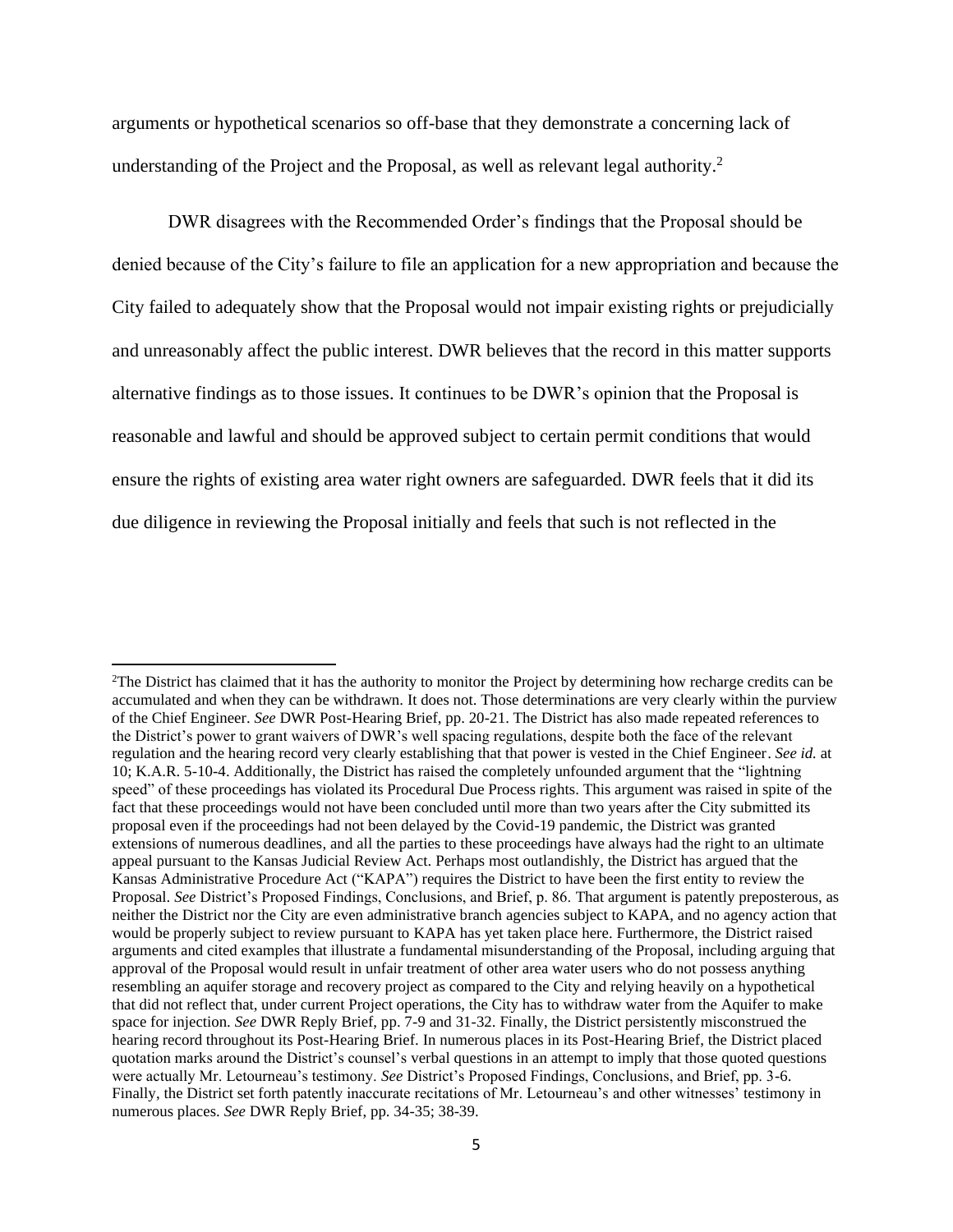Recommended Order. The following sections will set forth DWR's comments as to the Recommended Order's specific findings in more detail.

### B. The Proposal Does Not Constitute a New Appropriation

The Presiding Officer found that the Proposal should be dismissed because the City's water use under the Proposal would constitute a new appropriation of water. The Presiding Officer concluded that the City therefore should have filed new applications pursuant to K.S.A. 82a-709, to be considered pursuant to the criteria set out in K.S.A. 82a-711.<sup>3</sup> The basis for this conclusion is the Presiding Officer's finding that both lower minimum index levels and the approval of AMCs would allow the City to use more groundwater than it is currently authorized to and would change the source of supply of the City's Project water rights.<sup>4</sup>

As to the issue of whether approval of the Proposal would allow the City to use more water than it is currently entitled to, the Recommended Order states, "As the record demonstrates, approval of AMCs and/or approval of lower index levels would allow for more groundwater to be withdrawn than currently authorized."<sup>5</sup> That statement is simply inaccurate. Approval of the Proposal would not permit any of the City's Project water rights or permits to exceed their current individual authorized annual quantities or authorized rates of diversion. The City's base water rights in the Equus Beds Wellfield authorize the use of 40,000 acre-feet of water per year, and the water appropriation permits for the City's Project recharge and recovery wells authorize the City to withdraw a total of 19,000 acre-feet of water per year in the form of

<sup>3</sup>*See* Recommended Order, p. 4.

<sup>4</sup> *Id.* at 130-131.

<sup>5</sup> *Id.* at 130.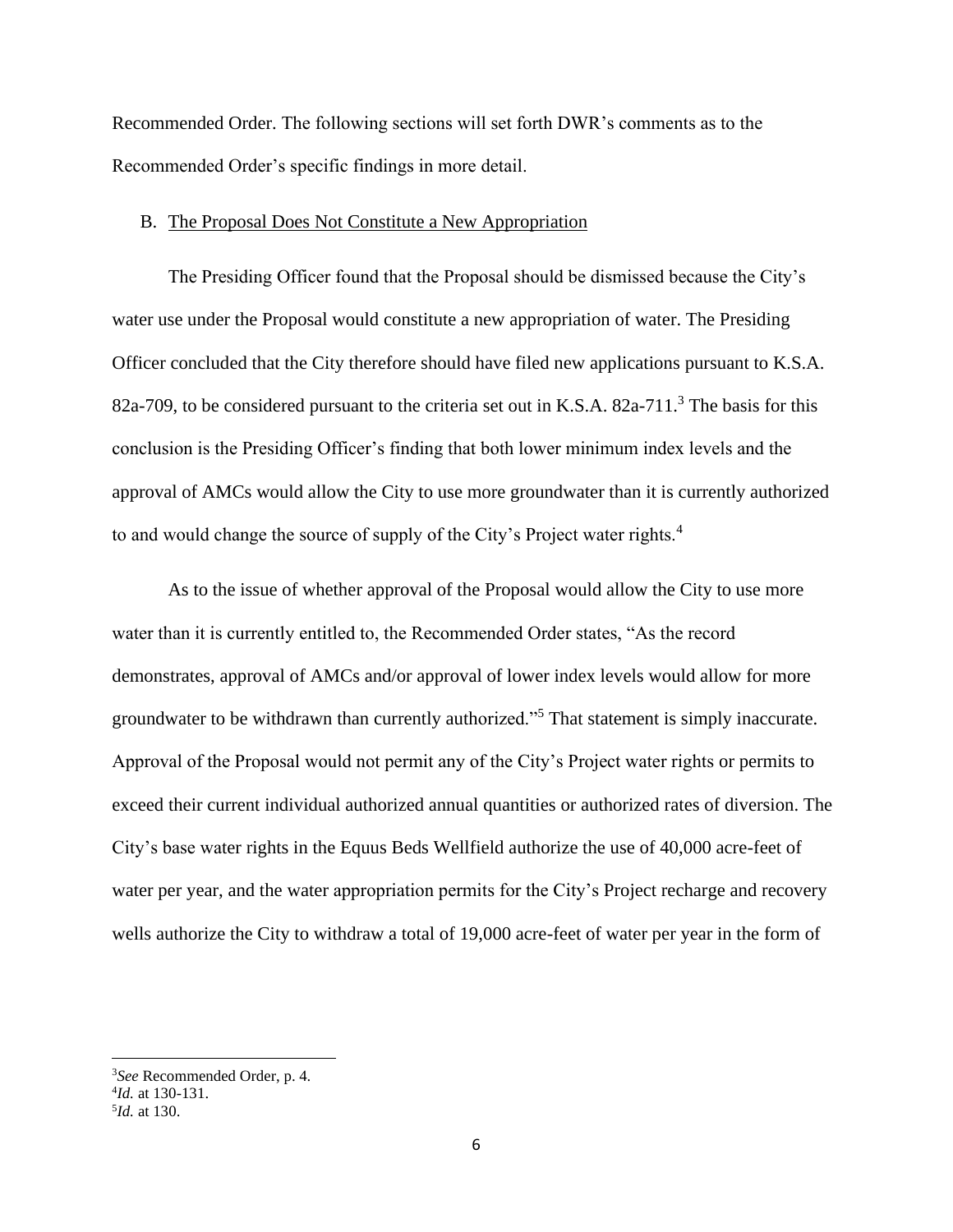recharge credits. Nothing about the Proposal would change that, as the following testimony from

Mr. Letourneau illustrates:

Q: With respect to the annual limit on withdrawal of credits that you've referred to, the 19,000 acre-feet that the City can't exceed in a year, even if it has the credits, does the proposal…suggest any change to that 19,000 acre-foot annual limit?

A. No.

Q. And if the City subsequently wanted to make a change to that 19,000 acre-foot limit, what procedure would the City need to follow to do that?

A. …it would require a new application and an approval of a permit to proceed.

Q. And so at that point, in order to make that change, the City would have to come back to the DWR, go through the new application process, and consider all of the factors, public interest, non-impairment of other users, that you would consider in any new application process?

A. Absolutely.<sup>6</sup>

On the topic of authorized quantity, the Recommended Order devotes significant discussion to K.A.R. 5-5-3, and the Presiding Officer seems to believe that DWR offered that regulation in support of an argument that K.A.R. 5-5-3 allows the City to increase the authorized annual quantity of its Project water rights without filing a new application.<sup>7</sup> DWR did cite K.A.R. 5-5-3 in its Post-Hearing Brief, but only to counter the District's previously-raised argument that it would be impermissible for the City to increase its consumptive use under its Project permits as a result of the Proposal. K.A.R. 5-5-3 prohibits an increase in consumptive use only for vested or perfected water rights, and that is the only proposition that KDA cited that regulation in support of.<sup>8</sup> The water appropriation permits for the City's Project recharge and recovery wells are neither vested nor perfected water rights, and the City is therefore permitted to

 ${}^{6}$ Tr., p. 1289, l. 24 – p. 1290, l. 21.

<sup>7</sup>Recommended Order, pp. 124-126.

<sup>8</sup>*See* DWR Post-Hearing Brief, pp. 26-27; K.A.R. 5-5-3.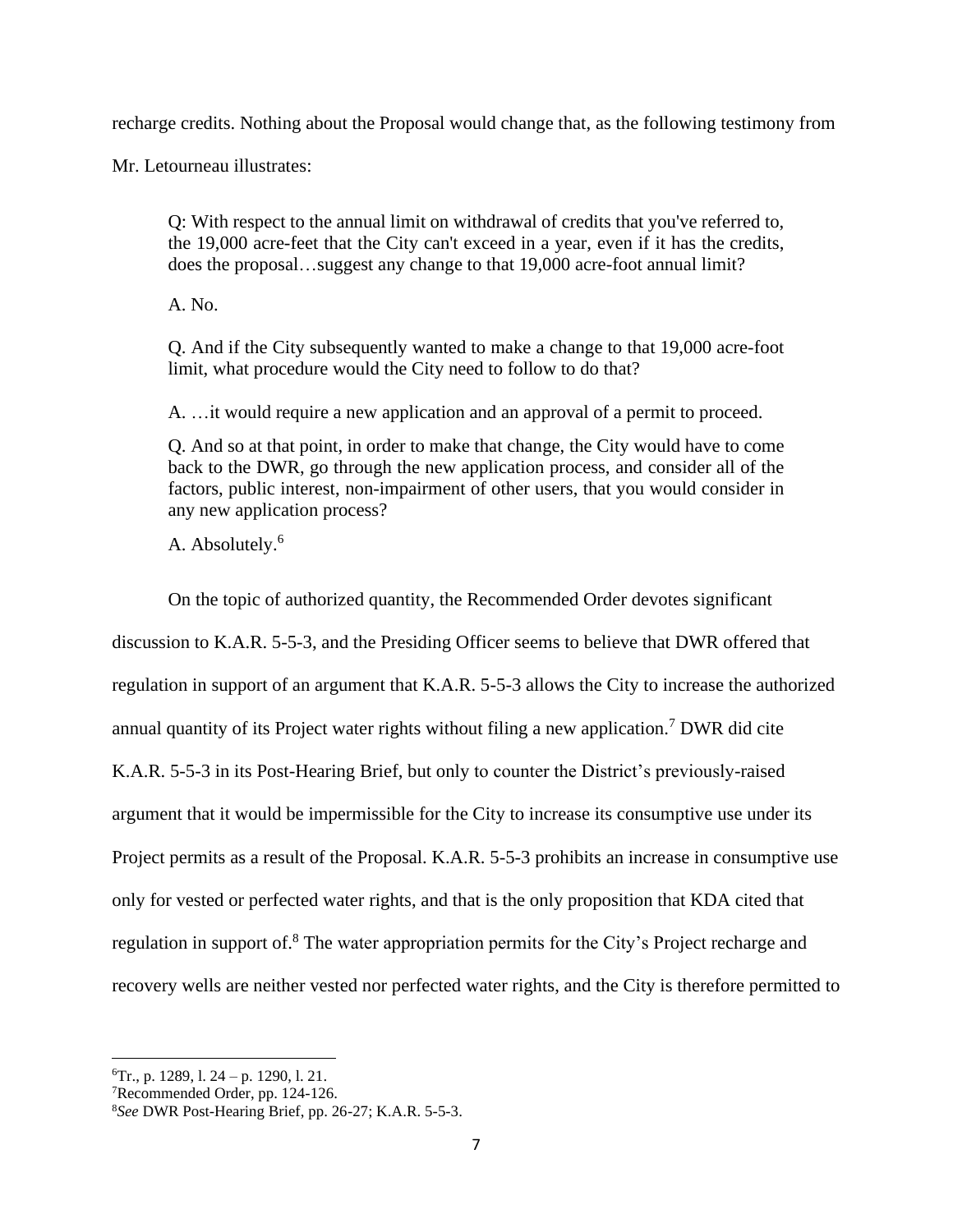increase its consumptive use under its recharge and recovery well permits. DWR did not cite K.A.R. 5-5-3 in support of any argument that the City is permitted to increase the annual authorized quantities of its existing Project permits without filing a new application. The City would not be permitted to do that, and it has not sought to.

It actually appears to be the Presiding Officer who has conflated the concepts of consumptive use and authorized quantity, in addition to misconstruing DWR's arguments on those topics. For example, the Recommended Order states, "…the fact that the City is presenting this Proposal for the purpose of increasing their water supply during an extreme drought undermines the claim that the new operations would not threaten to exceed the authorized quantity."<sup>9</sup> DWR does not agree with that assertion. In fact, that the City could ensure the reliability of its water supply during extreme drought by increasing its consumptive use under its unperfected Project permits to a degree that would still be within the authorized quantities for those permits illustrates exactly why the City has need for the Proposal. In any case, the Presiding Officer's findings as to the amount of water the Proposal would entitle the City to are erroneous. The Proposal will not allow the City to increase the authorized annual quantity or the authorized rate of any of its water rights or permits, and such a finding is more than adequately supported by the Proposal itself and the hearing record.

As to the issue of the Proposal changing the source of supply for the City's Project permits, the Recommended Order says that, as to AMCs, "…the source of water for direct municipal use (without storage) is the Little Arkansas River. This source is clearly different than groundwater recharge credits accumulated by injection and storage of actual water in the aquifer

<sup>9</sup>Recommended Order, p. 130.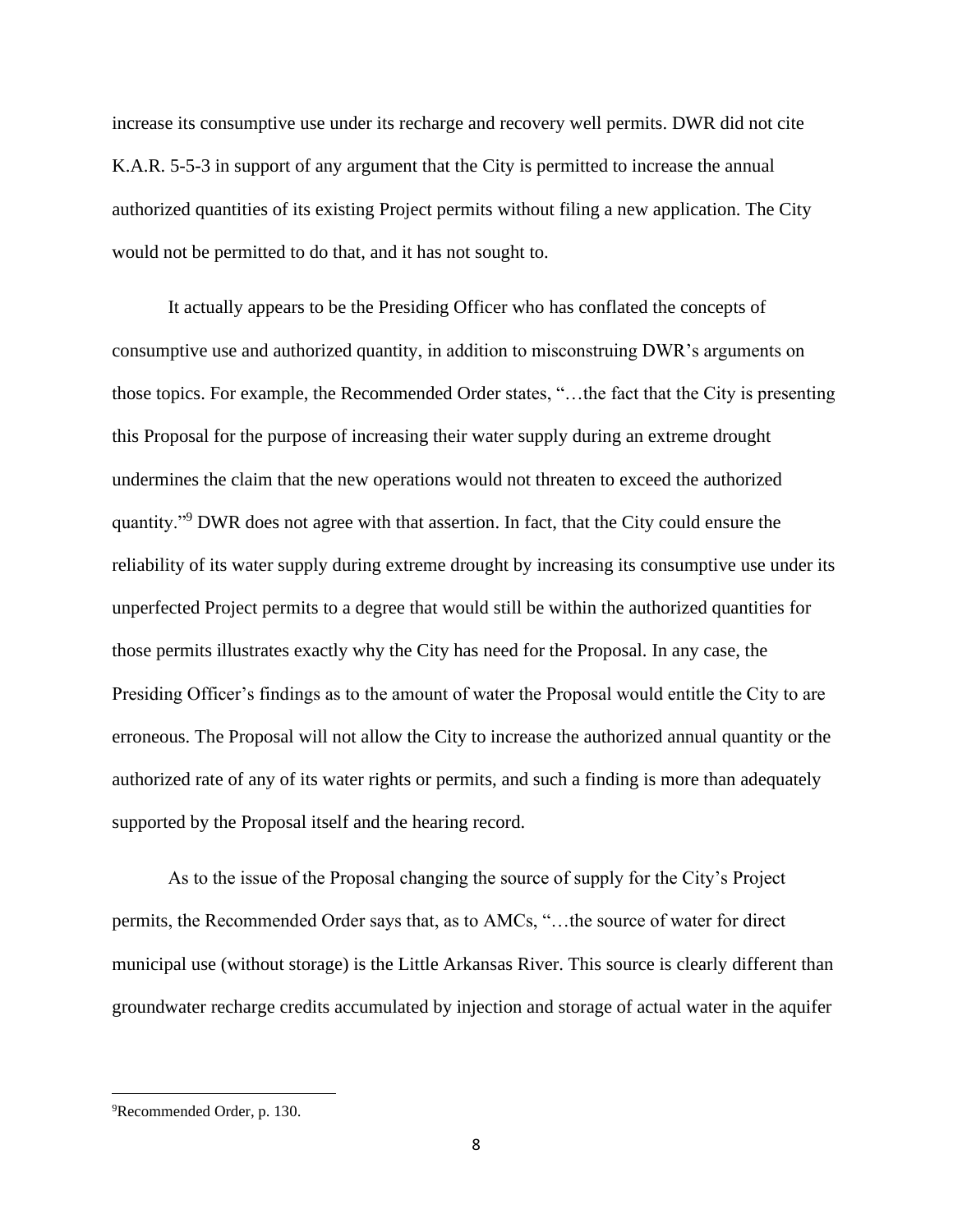(water recharged), as is authorized by the permits."<sup>10</sup> The Recommended Order accurately states that the source of diverted Project surface water that is used directly for municipal use rather than being stored is the Little Arkansas River and the source for recovered recharge credits is the BSA within the Aquifer. However, the above-quoted statement conflates the idea of changing source of supply with the simple fact that the City has been authorized to utilize two different sources of water for the Project since its inception.

The City is already permitted to appropriate a certain authorized quantity from the Little Arkansas River under the Project's surface water intake permit and another authorized quantity from the BSA under its Project recharge and recovery permits. None of those authorized quantities or their respective sources would change under the Proposal. As such, the facts set forth in the quoted statement from the Recommended Order do not reflect any change in source of supply (and they are not unique to the concept of AMCs). Rather, they simply reflect how the Project has operated since its inception and will continue to operate regardless of whether the Proposal is approved. The fact that the City utilizes two different sources of water for different aspects of the Project is the most fundamental aspect of the entire concept of the Project. It is not indicative of any defect in the Proposal. The approval of AMCs would not change the source of supply for any of the City's Project water rights.

The Presiding Officer also found that lowering the minimum index levels would change the source of supply for the Project's recharge and recovery wells.<sup>11</sup> The Recommended Order states:

The current permit conditions (and associated regulations) define the basin storage area by its lower and upper levels. According to the record, water existing below the bottom of the lower index levels is Equus Beds water, existing outside the basin

<sup>10</sup>*Id. at*. 131. 11*Id.*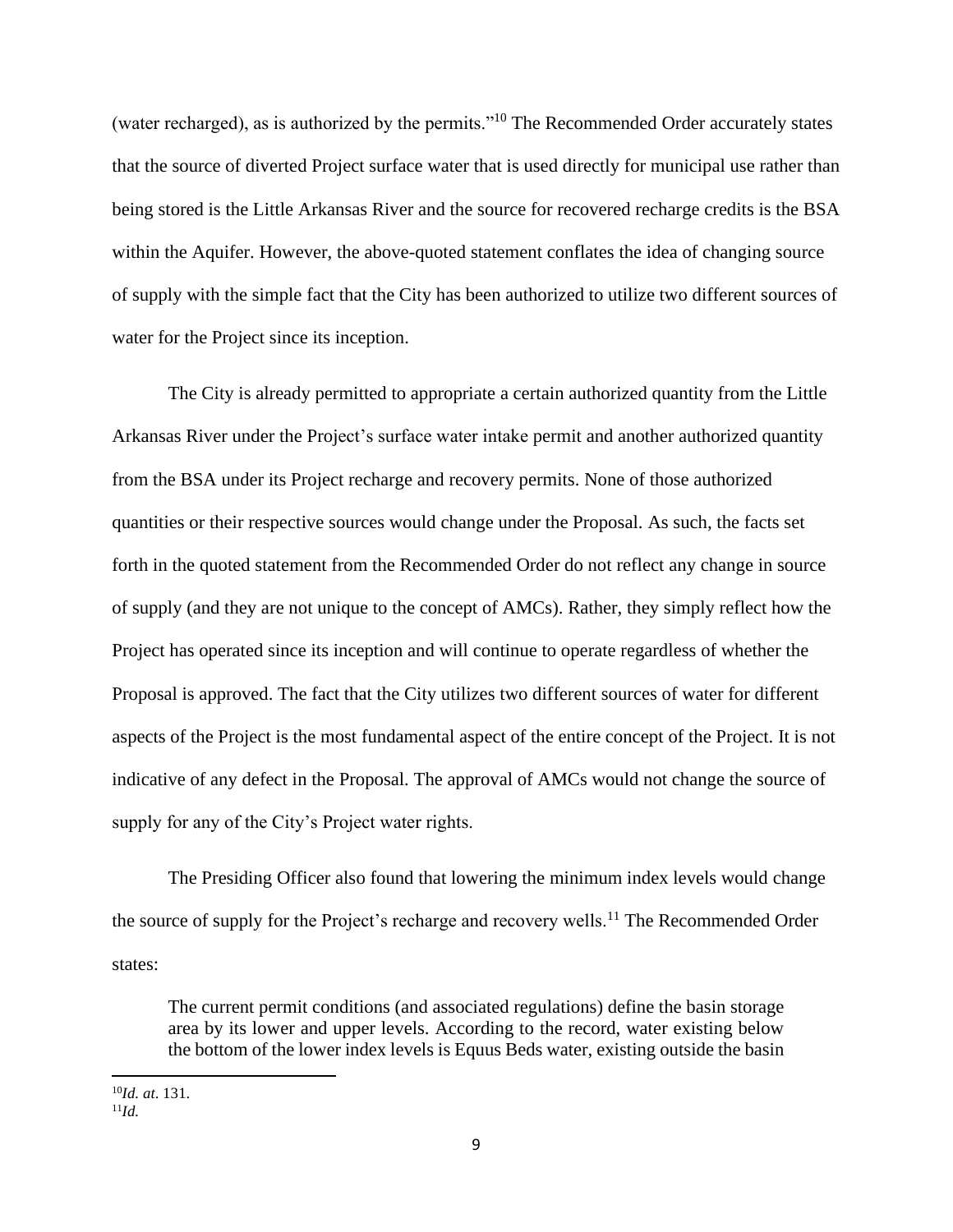storage area. As such, it is part of the water supply upon which the other water right holders in this over-appropriated area depend. If the City is allowed to... expand its basin storage area), it would be accessing a new source of supply beyond that approved by the permits.<sup>12</sup>

The entirety of the record reflects that lowering the minimum index levels would not, in

fact, give the City access to any water that is already dedicated to other users. The City's

recharge credit accounting method ensures that water the City pumps as the result of recharge

credit accumulation is water that is dedicated to the City and not to other users, regardless of the

physical space in the Aquifer that that water comes from, and that will continue to be the case if

the Proposal is approved. The following testimony from Mr. Letourneau demonstrates as much:

Q. …the basin storage area is 120,000 acre-feet, correct?

A. Correct.

Q. And the City has approximately 6,000 acre-feet in recharge credits?

A. I think so.

Q. So what else…is in the basin storage area?

A. Well, okay, whether it's Equus Beds or basin storage area, that's all about accounting, okay, whatever we call it, it's about accounting. So, currently, if the water level is full, **then the Equus Beds water is in that particular space**…so…if somebody is pulling water from that particular space, other than a recharge credit, they're pumping Equus Beds water.

Q. All right. So even though the basin storage area sits below many water right holders in this area, when they use their water appropriation rights, those water users are using Equus Beds water, and the City well…a little ways down…could use either Equus Beds water or basin storage area water?

A. That's correct.<sup>13</sup>

Shortly after this exchange, Mr. Letourneau unequivocally answered "no" when

asked whether lowering the minimum index levels alone would convert Equus Beds

<sup>12</sup>*Id.*

<sup>13</sup>Tr., p. 1824, l. 22 – p. 1825, l. 25.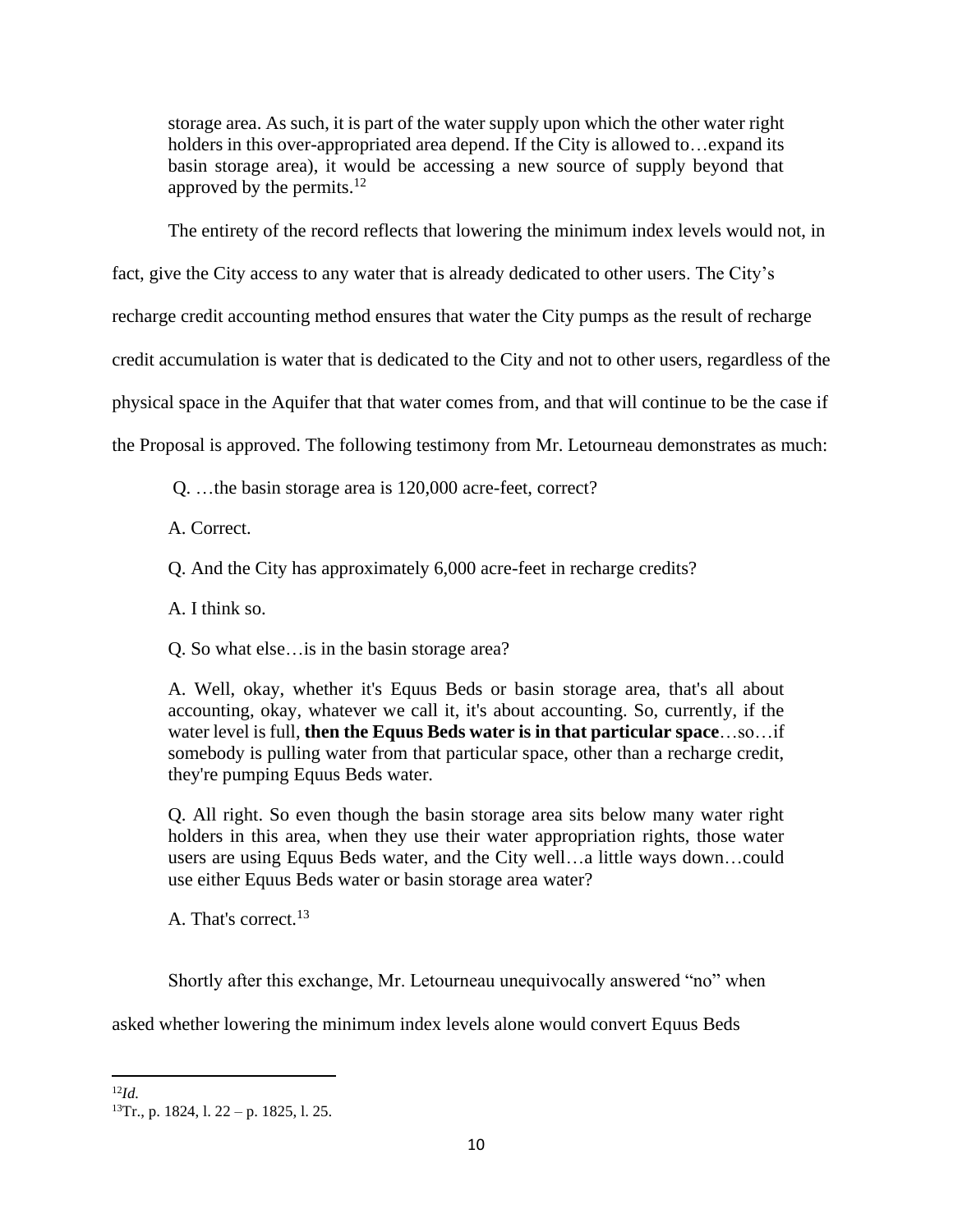water into BSA water.<sup>14</sup> Subsequently, during an exchange wherein the District's counsel explicitly acknowledged that the City will remain limited to 19,000 acre-feet of recharge credit withdrawals per year, Mr. Letourneau maintained that, regardless of the size of the BSA, the City's recharge and recovery wells will continue to be permitted to pump only the water the City is entitled to based on recharge credits actually accumulated.<sup>15</sup> He also emphasized that a larger BSA will not enable the City to accumulate any more recharge credits than it is currently able to:

Q. So…up to 120,000 acre-feet of water would be dedicated to the City of Wichita; is that correct?

A. Only if the City actually had a recharge credit. That [120,000 acre-feet] is the space that's there.

Q. To the extent the City has accumulated 120,000 acre-feet of recharge credits, would 120,000 acre-feet of water then be dedicated to the City of Wichita?

A. Yes. And they can do that today with the physical recharge credit capacity that they have. $16$ 

It is clear from the above testimony that the BSA currently encompasses water that is

dedicated to users other than the City and is part of the water supply that other users in this over-

appropriated area depend on (the BSA, which is functionally full, holds approximately 120,000

acre-feet of water, but the City has only accumulated  $6,000$  acre-feet of recharge credits).<sup>17</sup> Even

so, when the City's Project recharge and recovery wells pump recharge credit water, they are

only allowed (and have only ever been allowed) to pump water from the BSA that the City is

<sup>14</sup>*Id.* at 1827, ll. 11-21.

<sup>15</sup>*See id.* at 1495, ll. 11-13

<sup>16</sup>; *id.* at 1497, ll. 1-15.

 $17$ Of course, a portion of the remaining approximately 14,000 acre-feet is dedicated to the City under its base Equus Beds water rights. The point remains the same—the BSA currently contains a significant amount of water that the City is not allowed to pump based on its accumulation of recharge credits.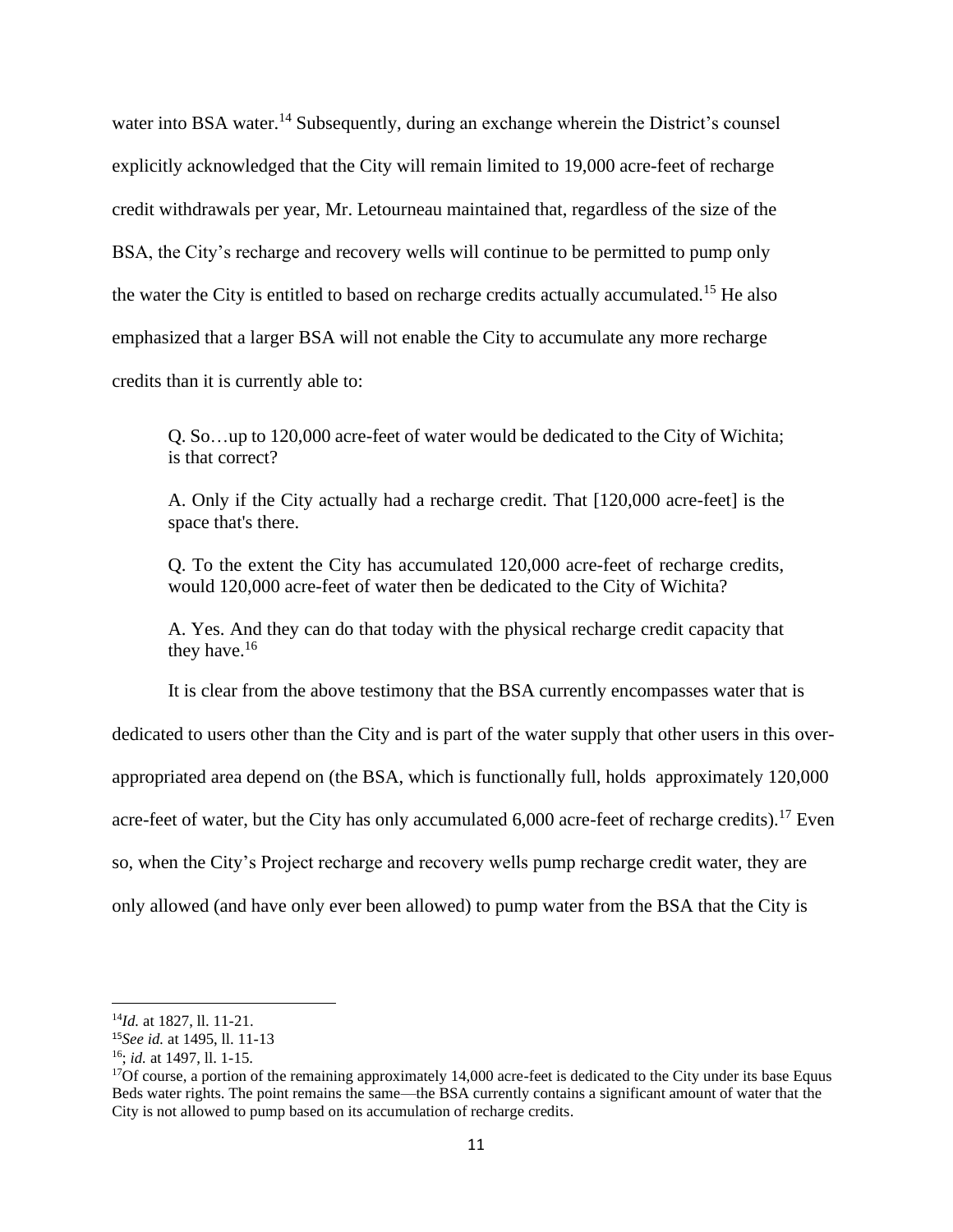entitled to based on actual recharge credit accumulation, as determined using the Project's accounting method. Nothing about that would change under the Proposal.

Even with the BSA expanded, the City will only be entitled to the recharge credits that it has accumulated. As discussed above, the City's water use will also continue to be limited by the quantity and rate authorizations of whatever recharge and recovery well is pumping the relevant credits. Because the record establishes that the BSA currently contains water that is dedicated to other users, to conclude that the Proposal creates a new appropriation on the grounds that it would create a BSA that contains water that is dedicated to other users is illogical and is not supported by the record.

The Recommended Order correctly states that nothing authorizes the City to increase the authorized annual quantities of its Project permits, change the source of supply for those permits, or otherwise create a new appropriation without having filed a new application and having that application evaluated pursuant to K.S.A. 82a-711. However, the Proposal does not do either of those things, and that conclusion is supported by the record. The City is not required to have filed an application for a new appropriation or to have made per se showings as to the criteria set out in K.S.A. 82a-711.

#### C. The Proposal Does Not Violate the Prior Appropriation Doctrine

The Presiding Officer found that the Proposal would violate the doctrine of prior appropriation, based largely on the previously-discussed finding that the Proposal would constitute a new appropriation.<sup>18</sup> As discussed, that finding is incorrect. As such, the only way that the prior appropriation doctrine can truly be violated in this context is if the City's water use

<sup>18</sup>Recommended Order, p. 134-135.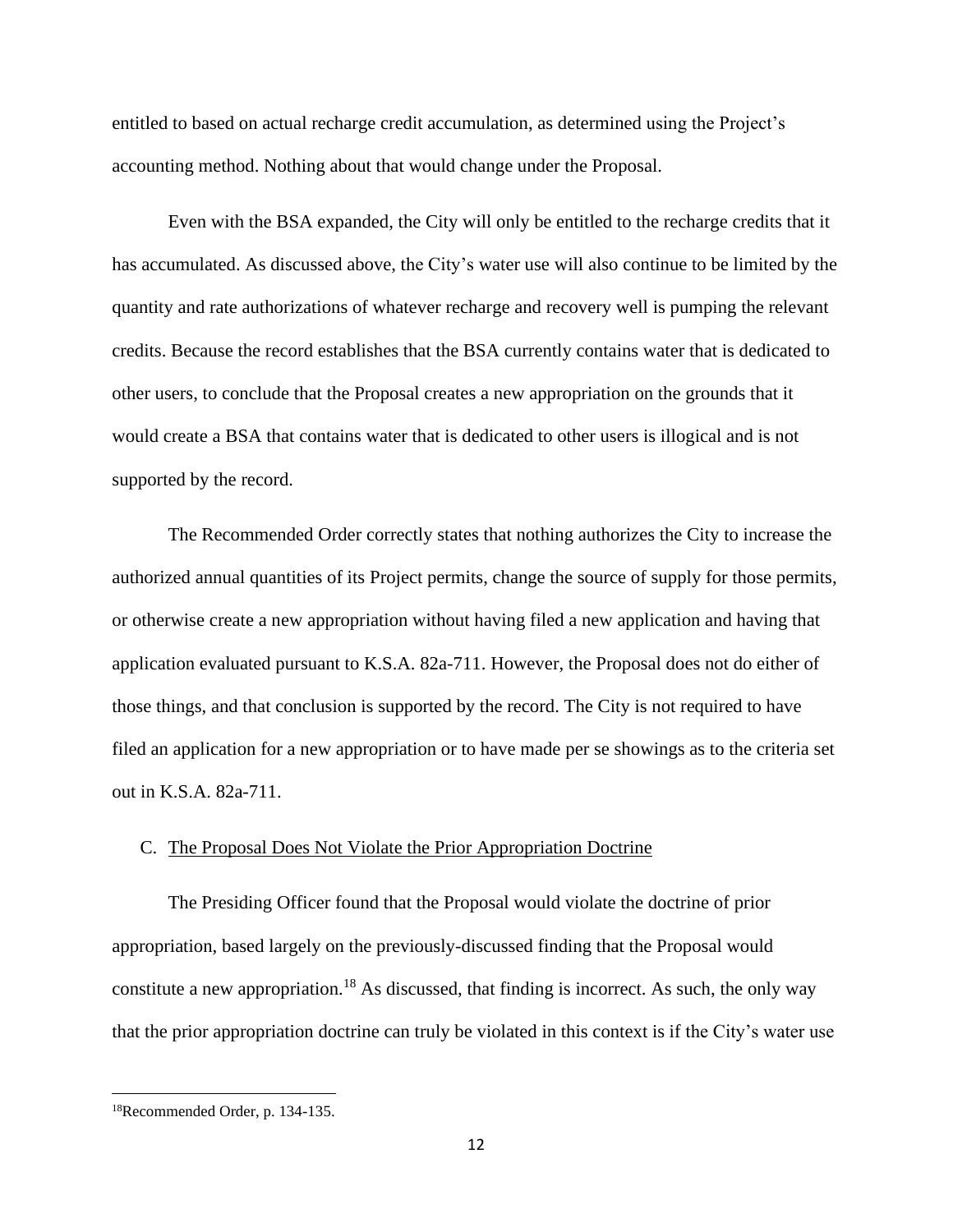under the Proposal causes an impairment and DWR subsequently administers the impairing right(s) in a way that does not align with the prior appropriation doctrine. As will be discussed further herein and was discussed in DWR's Post-Hearing Brief, DWR continues to believe it is unlikely that the Proposal will result in the impairment of any existing area water rights or permits. In the event impairment does occur, DWR will administer the impairing water rights pursuant to its established procedures (including in accordance with the doctrine of prior appropriation).

### D. Lower Minimum Index Levels Would Not Violate the Phase II MOU

The Presiding Officer found that lowering the minimum index levels as proposed would violate the Memorandum of Understanding entered into by the City and GMD2 prior to the approval of the Phase II permits ("Phase II MOU").<sup>19</sup> However, the City never actually agreed in any binding terms in the Phase II MOU that it would not operate its Project recharge and recovery wells if the Aquifer's water table fell below the current minimum index levels. Rather, the City was ordered not to do so pursuant to the very Phase II permit conditions it is now asking to have modified. The "Commitment" clause of the relevant paragraph of the Phase II MOU reads as follows:

Because the Project recharge and recovery wells can only be pumped if water levels in the aquifer are higher than the historic low level, no impairment is expected. Nonetheless, if a domestic well, existing before the approval of this MOU and within 660 feet of an existing or new Project well, is adversely impacted by drawdown from such well, the City will re-drill or take other appropriate, affirmative action to restore productivity of such domestic well to the same rate and quantity as existed before.<sup>20</sup>

<sup>19</sup>*Id.* at 140-142.

<sup>20</sup>Phase II MOU, p. 3, para. 6.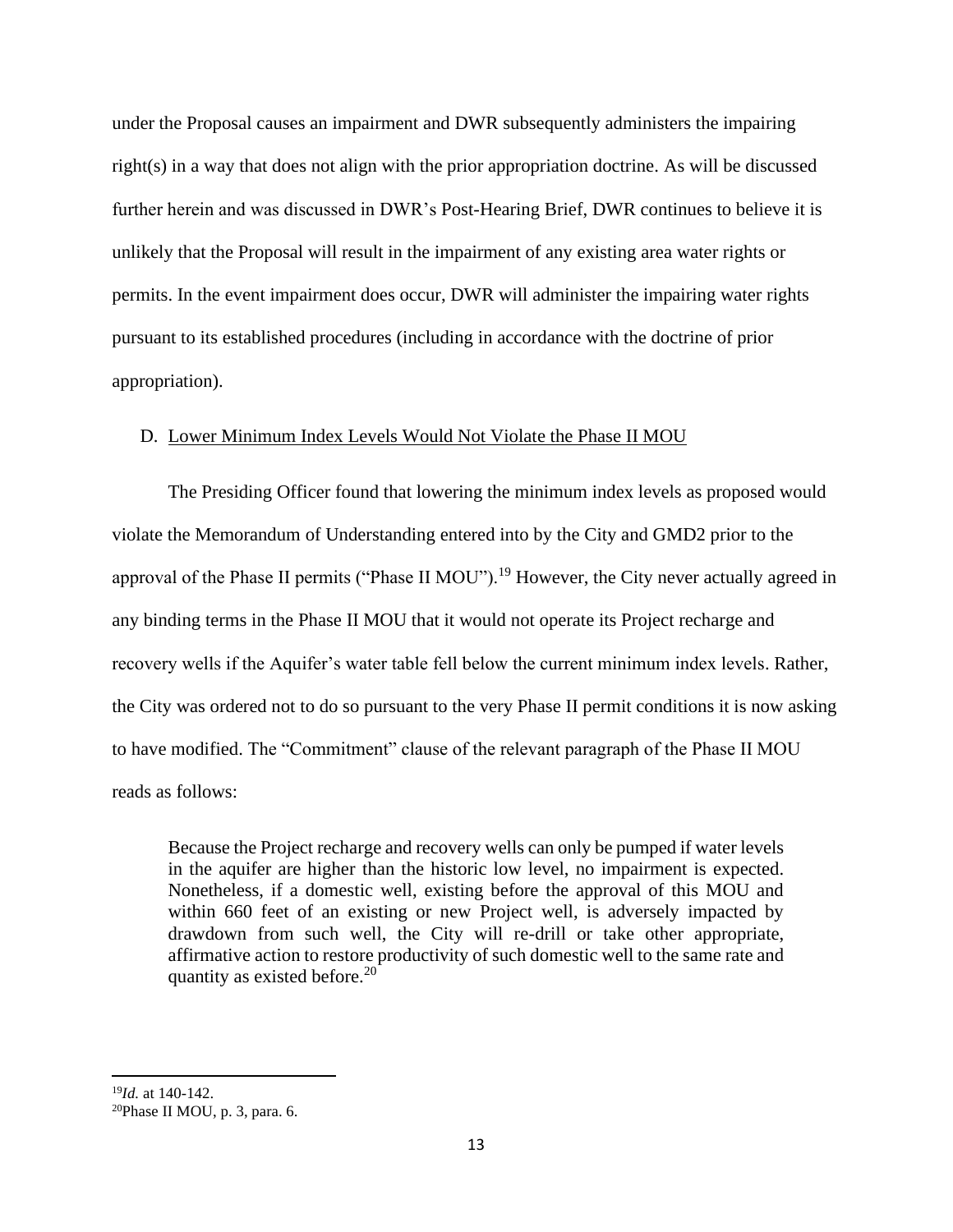The statement in this paragraph, "because the Project recharge and recovery wells can only be pumped if water levels in the aquifer are higher than the historic low level…" does not reflect any commitment on the part of the City (or the District). It is merely a reference to the Phase II permit conditions that established the current minimum index levels. The sentence in question could be removed from the Phase II MOU (or could have never been included in it in the first place) and the actual obligations of the City to make whole any existing domestic water right owner whose impacted well located within 660 feet of a Project well would not change. Illustrative of this is the fact that the relevant sentence of the Phase II MOU begins with the word "nonetheless," an indication that the sentence that follows is binding on the City regardless of the preceding sentence.

Accordingly, in recommending waivers of well spacing regulations to the Chief Engineer and in entering into consent agreements with the City, the District and area water right owners did not rely on any commitment from the City that the minimum index levels would never change. Rather, they relied on the City's commitment to make whole any existing domestic water right owner within 660 feet of a Project well who was impacted by the City's water use under the Project. The City's obligation in that regard has not changed and, absent some other cancellation of the Phase II MOU, will not change, regardless of the water level that is determined to be the Project's minimum index level. The record reflects that the City has expressed its continued willingness to abide by that obligation, and permit conditions to that same effect can be included in any order ultimately approving the Proposal.<sup>21</sup>

<sup>21</sup>*See* DWR Post-Hearing Brief, pp. 68, *citing* Tr., p. 627, ll. 1-2.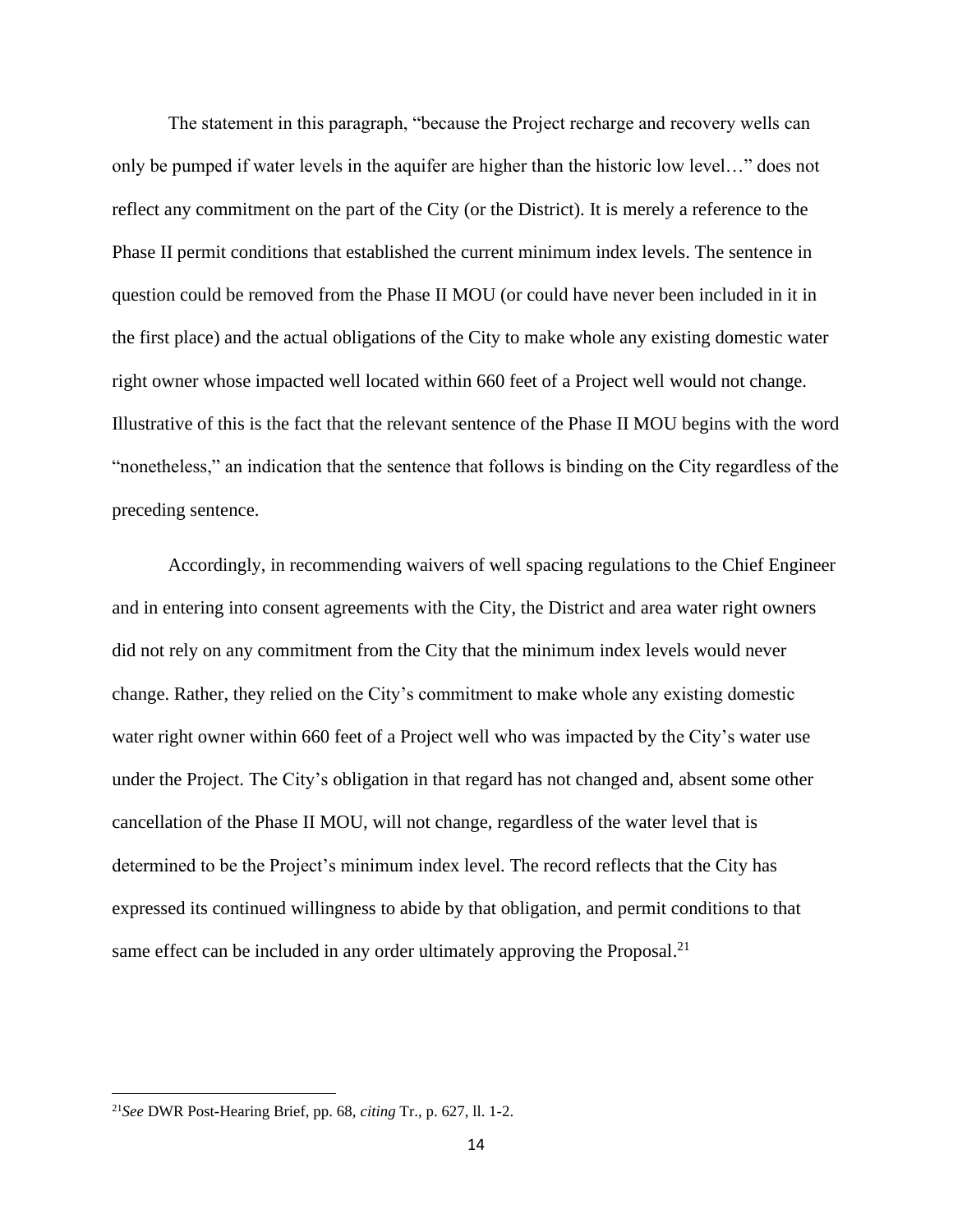Further, the provision set forth in paragraph B(1) of the Phase II MOU, which the Recommended Order cites, applies to "any water permit applications filed by the City."<sup>22</sup> As discussed, new applications are neither present nor required here. Moreover, the Recommended Order glosses over the fact that, even if the Phase II MOU provisions related to new applications did apply, a recommendation from the District is not required for DWR to grant a waiver of the relevant well spacing regulation. While a waiver recommendation from the groundwater management district where the wells at issue are located would be customary, the Chief Engineer is authorized to unilaterally waive that regulation if he finds that doing so will not impair an existing water right and will not prejudicially or unreasonably affect the public interest.<sup>23</sup> Particularly with the discussed protections for existing domestic well owners in place, DWR believes granting such waivers would not result in impairment and would be in the public interest. Finally, paragraph B(2) of the Phase II MOU is noteworthy. That provision states:

The commitments made by the City and GMD2 as set forth in this Memorandum of Understanding are subject to the requirements of state law and regulations and the orders of DWR. In the event that any commitment is in conflict with such law, regulation, or order, the law regulation, or order controls. In such event, the City and GMD2 agree to enter into good faith discussions to seek amendment of the commitments consistent with the law, regulation, or order. $^{24}$ 

Accordingly, the Phase II MOU cannot prevent an otherwise lawful modification to the Phase II permit conditions. As discussed herein, lowering the current minimum index levels does not contravene any applicable law. Therefore, an order of the Chief Engineer approving that aspect of the Proposal, by the express terms of the Phase II MOU, cannot violate the Phase II MOU. The proposal to lower the minimum index levels does not violate the terms of the Phase II MOU, and, even if it did contradict the current

<sup>&</sup>lt;sup>22</sup>Phase II MOU, p. 4, para.  $B(1)$ .

 $^{23}$ K.A.R. 5-10-4.

<sup>&</sup>lt;sup>24</sup>Phase II MOU, p. 4, para.  $B(2)$ .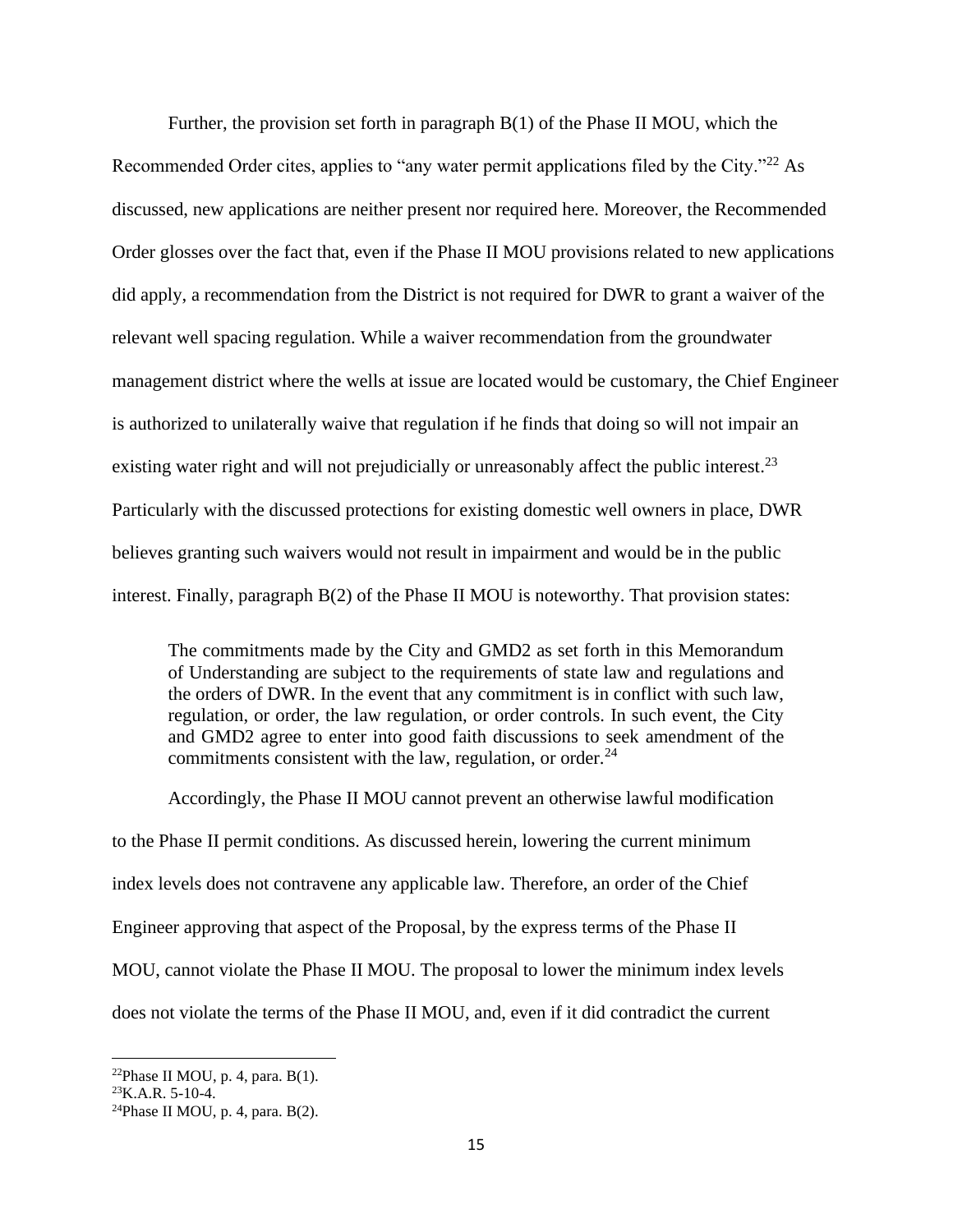terms, the fact that the Proposal is otherwise lawful means that it should not be denied because of the existence of the Phase II MOU.

### E. AMCs Are Not Passive Recharge

The Presiding Officer found that the AMC aspect of the Proposal should be denied because the accumulation of AMCs would amount to crediting the City for "passive recharge" of the Aquifer, which former Chief Engineer David Pope found was prohibited when he issued the Findings and Order approving Phase I of the Project. All of the parties agree that passive recharge is and should remain prohibited, but they disagree as to whether Chief Engineer Pope created a binding legal definition of "passive recharge" and as to whether AMCs as proposed here would constitute passive recharge.

In his discussion of passive recharge in the Phase I Findings and Order, Chief Engineer Pope wrote that the Phase I hearing would answer the question, "Will the City be considered to be recharging water into the Equus Beds by the concept of 'passive recharge?' – i.e., water which the City could have legally pumped, but did not pump."<sup>25</sup> He also referred to "...the City's request for passive recharge credits (credits for not pumping City wells in the basin storage area)…."<sup>26</sup> The Recommended Order cites that quoted language in several places and seems to take the position that such language does constitute a definition of passive recharge that is binding as to the present Proposal.

However, it remains DWR's position that Chief Engineer Pope did not create a binding definition of "passive recharge" in the Phase I Findings and Orders. Chief Engineer Pope's two explanations of his view of the term "passive recharge" in the context of the proposal that was

<sup>25</sup>Phase I Findings and Order, p. 2, para. 10.

<sup>26</sup>*Id.* at 9, para. 42.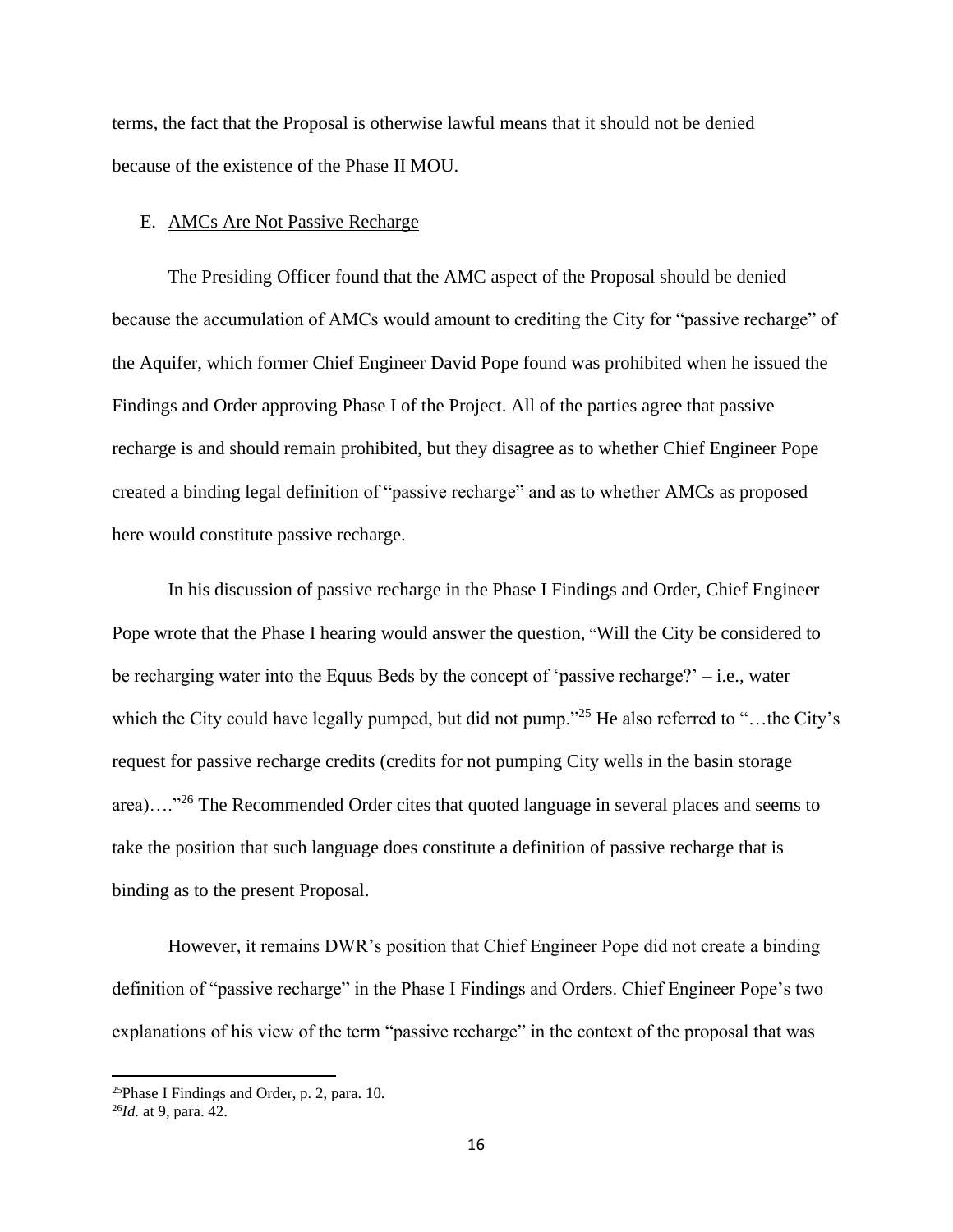before him at the time Phase I was approved were in an "i.e." clause and in a parenthetical clause. Such usage of the term does not constitute a binding definition that the parties are beholden to in the context of this very different Proposal. Relatedly, the Project and the state of the Aquifer has evolved immensely since Chief Engineer Pope initially approved Phase I, and there was no way to have predicted when Phase I was approved that the Aquifer would rebound to its current functionally full level.<sup>27</sup> This is further justification for taking a different view of passive recharge than the one Chief Engineer Pope took at the time Phase I was approved.

DWR and the City have both argued that AMCs as proposed would not amount to passive recharge because they would be accumulated as the result of Little Arkansas River surface water being diverted and passed through the City's Project diversion works.<sup>28</sup> In support of that position, both parties have cited the fact that Little Arkansas River surface water used directly for municipal use would pass through the Project's diversion and treatment infrastructure in order to generate AMCs. They have also cited the City's proposed permit condition that would limit the rate of recharge credit accrual to the actual physical diversion capacity of the Project system, including the quantity and rate limitations of the Project's surface water intake right.<sup>29</sup>

DWR also believes that AMCs as proposed would comport with the regulatory definitions most applicable to the issue of passive recharge. The definition for "recharge credit" set forth in K.A.R. 5-1-1(mmm) provides that "recharge credit" means "the quantity of water that is stored in the basin storage area and that is available for subsequent appropriation for beneficial use by the operator of the aquifer storage and recovery system."<sup>30</sup> The definition of "aquifer

<sup>&</sup>lt;sup>27</sup>Mr. McCormick testified that, in 2007, Phase II was being contemplated, "honestly, we weren't expecting the substantial challenges that we have now with the higher water levels." Tr., p. 1120, ll. 19-21. <sup>28</sup>DWR Post-Hearing Brief, pp. 59-60.

<sup>29</sup>*Id.*

<sup>30</sup>K.A.R. 5-1-1.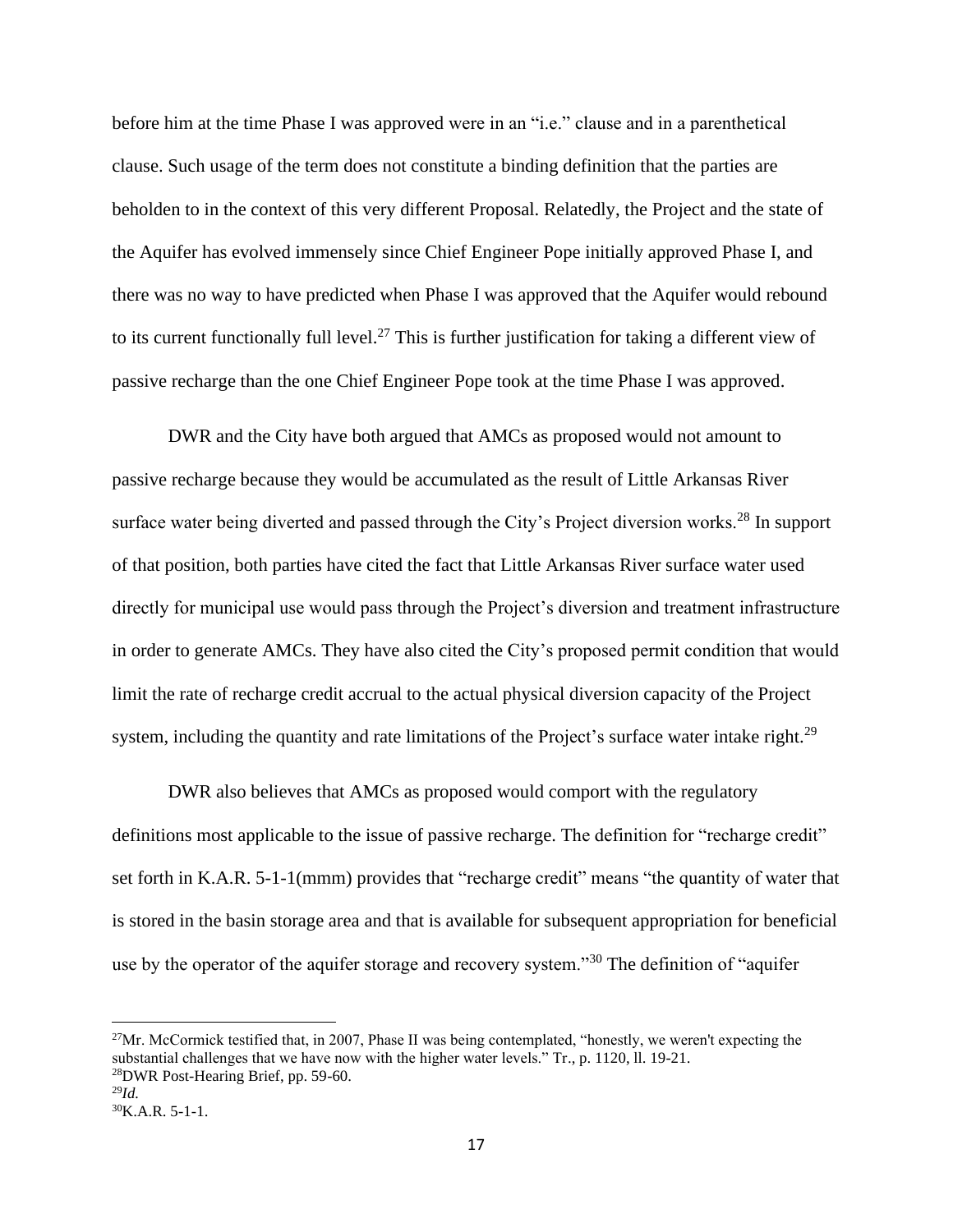storage" contained in K.A.R.  $5-1-1(e)$  says that that term means, "the act of storing water in an aquifer by artificial recharge for subsequent diversion and beneficial use."<sup>31</sup> K.A.R. 5-1-1(yyy) provides that "source water" means "water used for artificial recharge that meets the following conditions: (1) Is available for appropriation for beneficial use; (2) is above base-flow stage in the stream; (3) is not needed to satisfy minimum desirable streamflow requirements; and (4) will not degrade the ambient groundwater quality in the basin storage area."<sup>32</sup>

The Presiding Officer found that AMCs would constitute passive recharge, citing hearing testimony from Chief Engineer Pope and Mr. Boese wherein both of those witnesses opined that AMCs as proposed would constitute passive recharge.<sup>33</sup> Based on this testimony, the Presiding Officer determined that the lack of physical injection of surface water into the Aquifer, rather than the use of Project diversion works or explicit reference to the conditions of Project appropriation permits, is the determining factor as to passivity. The Recommended Order states, "…the term 'passive' does not mean that surface water is not diverted or that no infrastructure is involved. Rather, the passivity refers to there being no physical injection of source water into the aquifer, as opposed to actual recharge of the aquifer."<sup>34</sup> The Recommended Order further says, "…credits based on inactivity (leaving groundwater in the aquifer that could have been pumped) are, by definition, credits for passive behavior.<sup>35</sup>

The Presiding Officer also determined that the relevant aquifer storage and recovery statutes and regulations and the Project's governing findings and orders necessarily require "storage" of surface water in the aquifer, citing multiple examples of regulatory provisions and

<sup>31</sup>*Id.*

<sup>32</sup>*Id.*

<sup>33</sup>Recommended Order, pp. 142-143.

<sup>34</sup>*Id.* at 144.

<sup>35</sup>*Id.*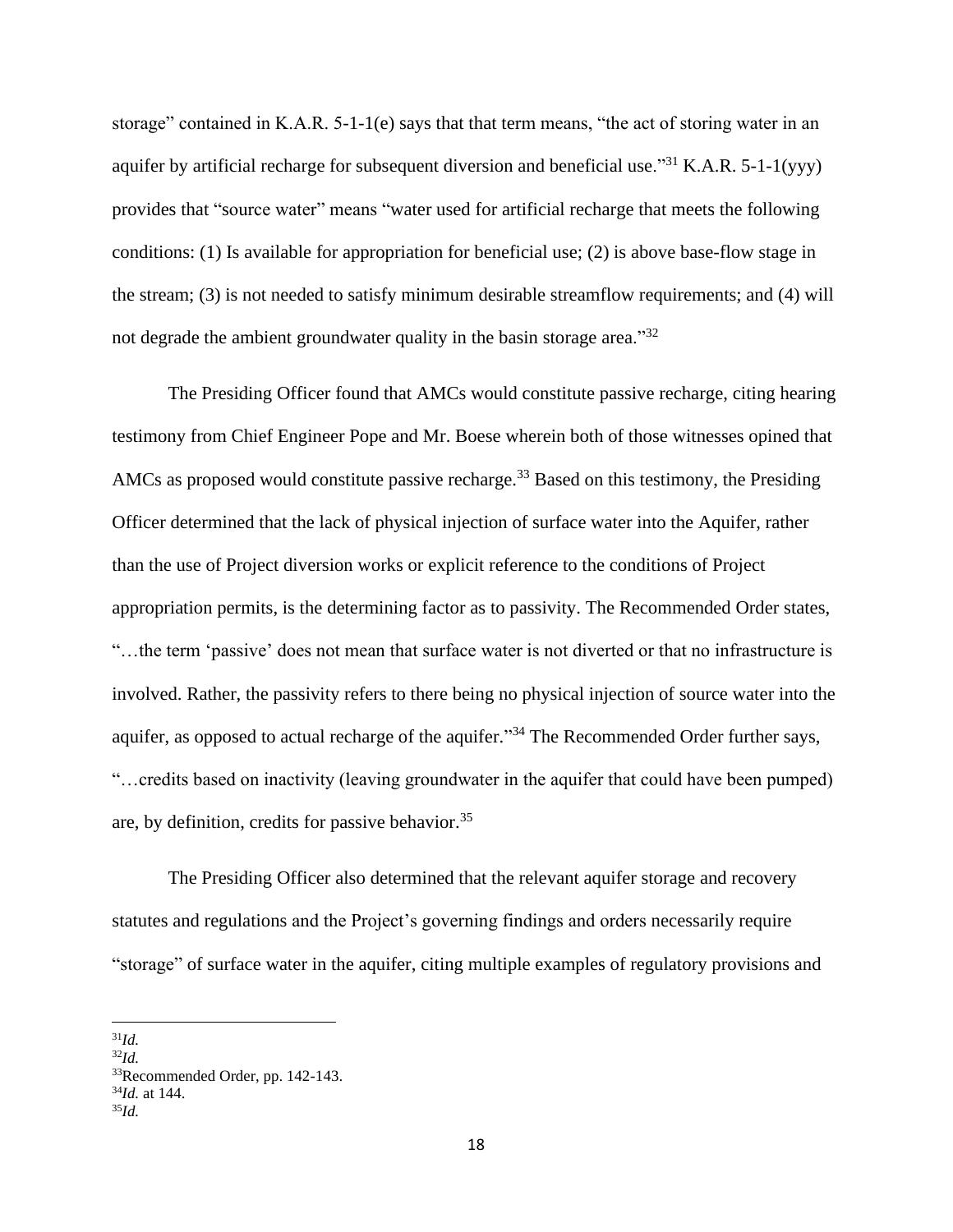Project permit conditions that include some form of the word "store."<sup>36</sup> Specifically, the Recommended Order concludes that the definition of "aquifer storage" "necessarily means water would need to have been physically stored in the aquifer."<sup>37</sup> It also says that "the requirement of subsequent diversion or appropriation" contained in the definitions for "aquifer storage" and "recharge credit" "necessarily means water would need to have been physically stored in the aquifer."<sup>38</sup> The Presiding Officer also writes that the requirement that "source water" not degrade the ambient water quality of the basin storage area requires "storage" of surface water in the Aquifer "in order to make sense."<sup>39</sup> Finally, the Recommended Order states that AMCs as proposed would not result in recharge of the Aquifer and would not result in the net zero impact to the groundwater supply that is the goal of a recharge credit.<sup>40</sup>

DWR agrees with the Recommended Order's assertion that the aquifer storage and recovery regulations necessarily require that "storage" be part of the Project. It disagrees with the implied resulting assertion that "storage" necessarily requires injection of surface water. Broadly, DWR believes that the Recommended Order places too much emphasis on physical injection of surface water into the Aquifer, as the District and the Intervenors did during the formal phase public hearing. DWR does not believe that physical injection is per se required in order for water to be considered "stored" in the Aquifer and believes that such should not be required when the Aquifer is functionally full and the City would have to draw down the water level to make space for injection. The water that the City would withdraw as a result of the accumulation of AMCS would be physically in state in the Aquifer and, moreover, would be there largely because the

<sup>36</sup>*Id.* at 144-149.

 $37K.A.R. 5-1-1$ ; Recommended Order, pp. 144-149.

<sup>38</sup>Recommended Order, p. 145.

<sup>39</sup>*Id.*

<sup>40</sup>*Id.* at 148.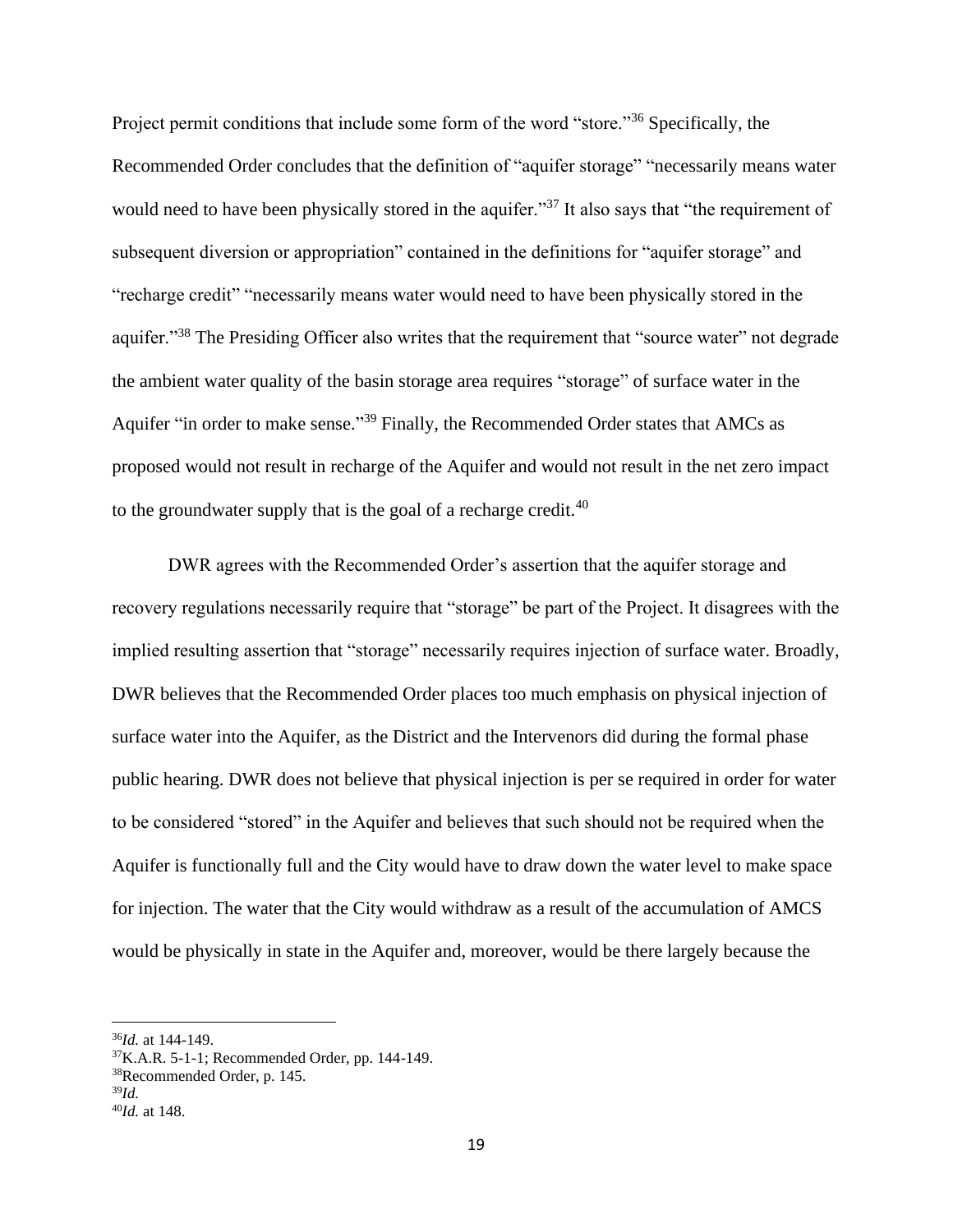City's good management practices over the last three decades have allowed the Aquifer to rebound to its current functionally full state.

Mr. McCormick and Mr. Clement both testified that they do not believe that AMCs as proposed would constitute passive recharge.<sup>41</sup> The Recommended Order states that Mr. McCormick's testimony in this regard, "reflects a misunderstanding of the aspect of passivity in passive recharge credits."<sup>42</sup> However, this statement is not necessarily objectively true—it merely reflects the Presiding Officer's opinion as to passive recharge, and that is an opinion that DWR continues to disagree with. DWR continues to believe that, as Mr. McCormick testified to, the key feature distinguishing AMCs as proposed here from the passive recharge credits the City was seeking when Phase I was proposed is that now, the surface water source that the City proposes to use is the Little Arkansas River, which is connected to the BSA by Project infrastructure.

As discussed above, diverted surface water that the City uses directly for municipal use would pass through the Project diversion works. Additionally, a permit condition tying the accumulation of AMCs to the active diversion capacity of the City's surface water intake right was proposed by the City itself and can be included in any final order approving the Proposal. Further, the Presiding Officer's characterization of AMCs as being credits for the passive behavior of leaving water in the Aquifer could just as easily be characterized as credit for the active behavior of using Little Arkansas River surface water rather than groundwater to meet immediate municipal demand. Another way to think about this concept is that, in order for the City to generate an AMC, it would have to have worked through an active decision-making

<sup>41</sup>Tr., p. 1122, ll. 8-12.

<sup>42</sup>Recommended Order, p. 144.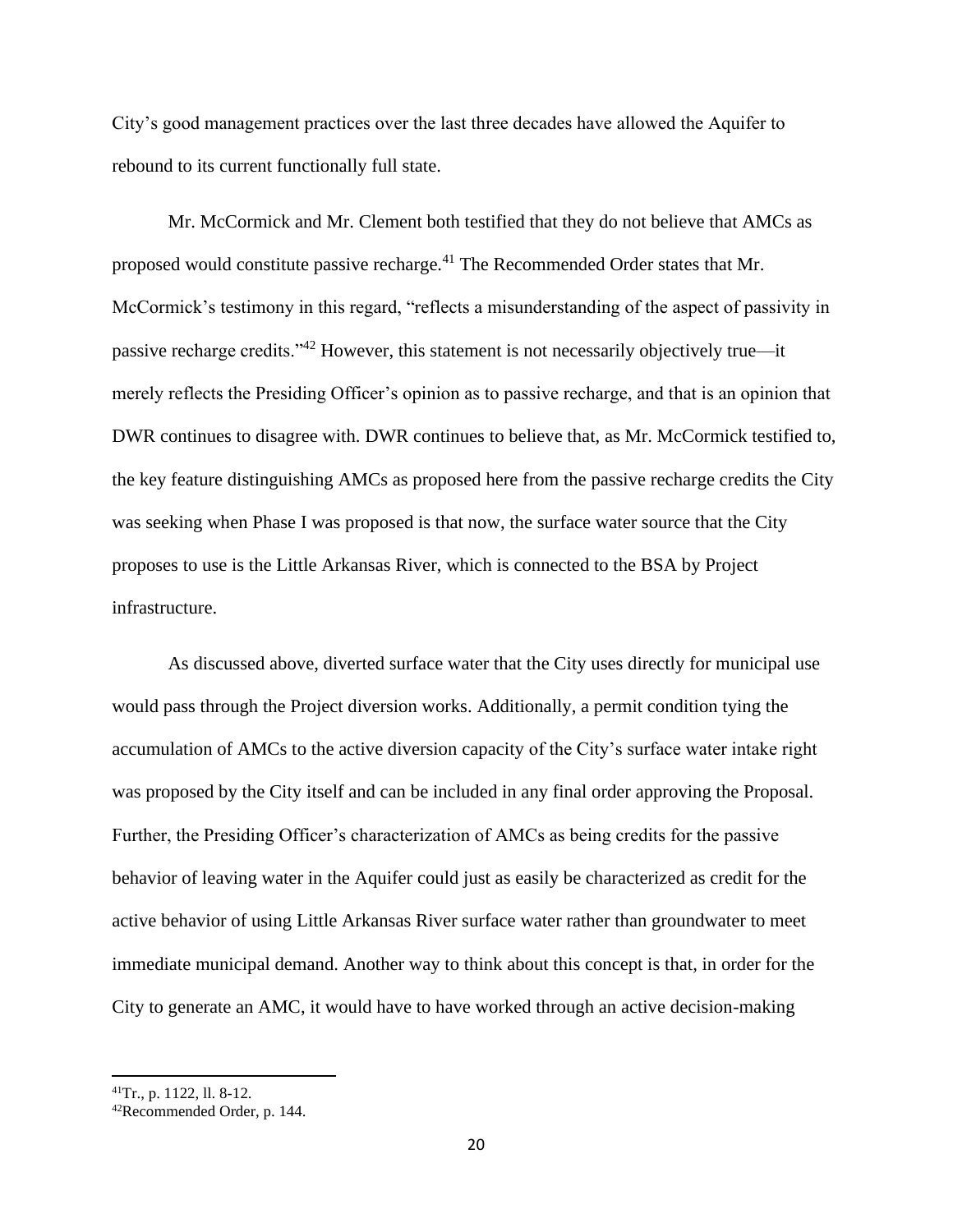matrix that solely involves Phase II infrastructure and Phase II water appropriations. Also noteworthy on the subject of passive recharge is a large portion of the District's cross examination of Mr. McCormick, on pages 1122-1131 of the formal phase public hearing transcript, which illustrates the numerous off-base examples the District employed in attempting to make its case in this regard.

Next, DWR does not believe that that the plain language argument set forth in the Recommended Order supports a finding that one word ("stored") actually means an entirely different word ("injected"). In fact, K.A.R. 5-12-1, which governs aquifer storage and recovery permitting, states, "(a) An operator may store water in an aquifer storage and recovery system under a permit to appropriate water for artificial recharge if the water appropriated is source water."<sup>43</sup> That same regulation further provides, " $(b)(1)$ ... The recharge system may include recharge pits, recharge trenches, recharge wells, or other similar systems that cause source water to enter the storage volume of the basin storage area, either by gravity flow or by injection."<sup>44</sup> It is a widely-accepted rule of statutory and regulatory construction that the usage of different words within the same statute or regulation indicates that those words were intended to have different meanings. Here, DWR made the deliberate choice to use "store" in one place in the relevant regulation and "injection" in another place within the same regulation. Therefore, the agency did not intend for those words to have the same meaning. A plain language reading of the relevant regulations supports a finding that "stored" does not necessarily mean "injected" and that the City is therefore not per se required to inject surface water into the Aquifer in order to "store" water in the Aquifer.

 $A$ <sup>43</sup>K.A.R. 5-12-1.

<sup>44</sup> *Id.*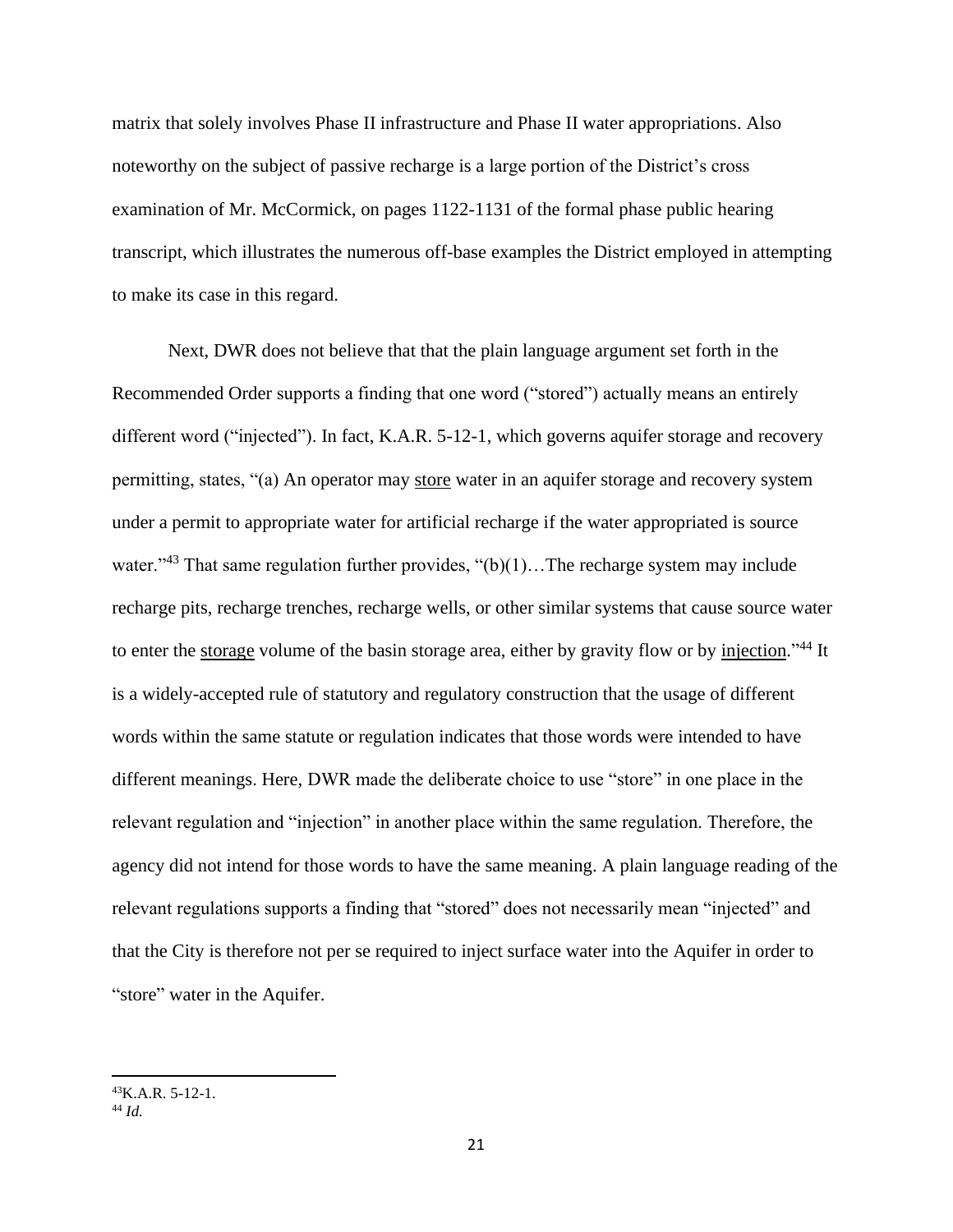DWR also does not believe that the references to "subsequent diversion" and "subsequent appropriation" contained in the definitions for "recharge credit" and "aquifer storage" necessarily require an associated "first" appropriation or diversion or the injection of surface water into the aquifer. For one thing, it is DWR's opinion that a reading of those definitions in the proper context supports the conclusion that the word "subsequent" is simply intended to require that the stored water be withdrawn from the aquifer later in time than the storage occurred. That reading of the word "subsequent" makes sense because neither of the relevant definitions make any reference to a "first" appropriation or diversion at all—they merely reference storage. Additionally, even if the references to "subsequent appropriation" or "subsequent diversion" in these regulatory definitions are read to impliedly require a "first appropriation," DWR does not believe it follows that such first appropriation necessarily has to be an injection of surface water into the Aquifer. Under the AMC aspect of the Proposal, the City would use one appropriation of water when it takes Little Arkansas River surface water directly into town for municipal use and would later use a subsequent appropriation when it withdraws AMCs. Therefore, DWR does not believe that the requirement that stored water be available for "subsequent appropriation" or "subsequent diversion" bars AMCs.

Next, the construction that the Presiding Officer has utilized in determining that the requirements for "source water" require "storage" (injection) in order to make sense yields an incongruent reading of DWR's aquifer storage and recovery regulations as a whole. Applying the same principles of regulatory construction that the Presiding Officer used to reach this conclusion, other elements of the definition of "source water," namely the requirements that source water be above base-flow stage in the stream not be needed to satisfy minimum desirable

22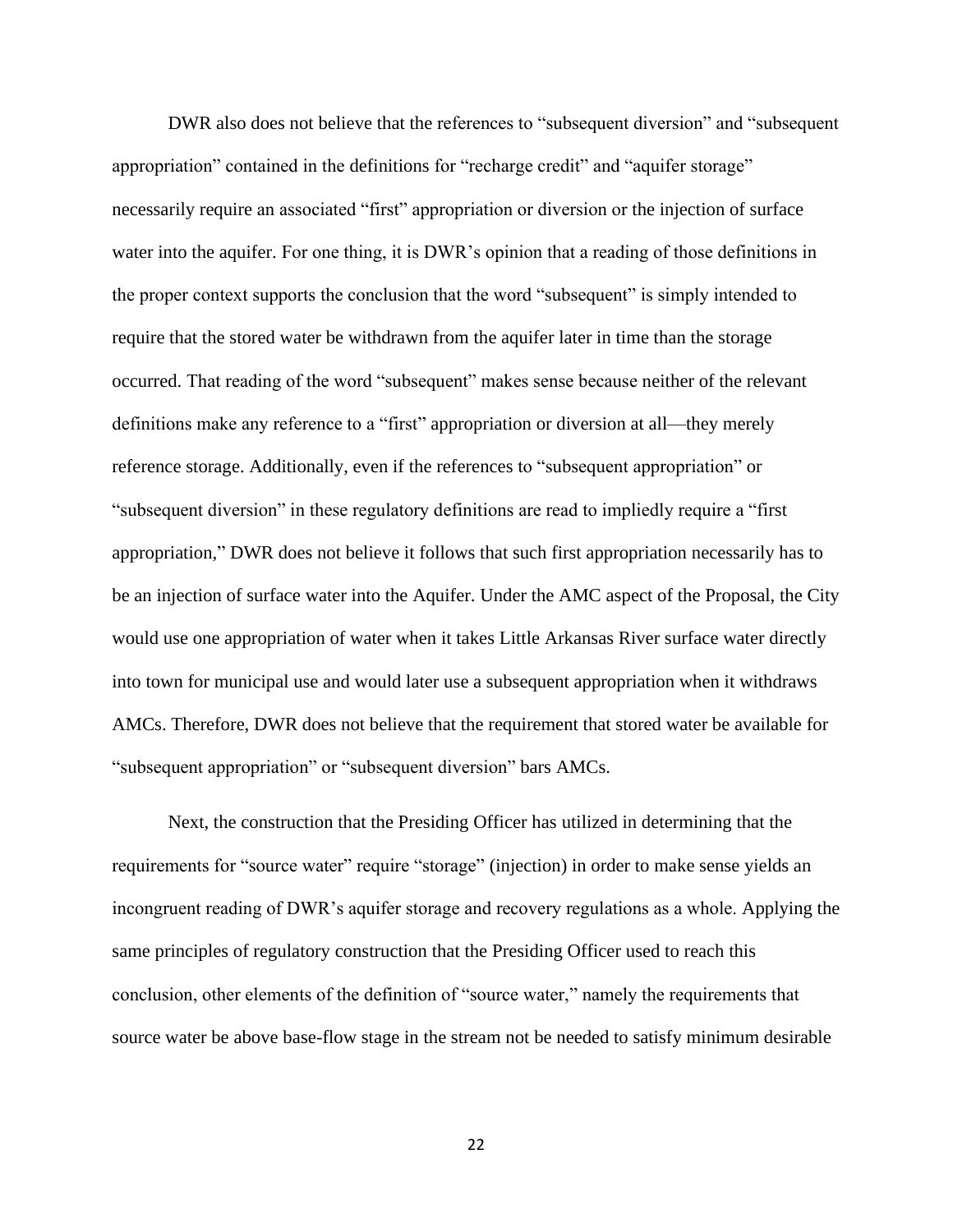streamflow requirements, would seem to require that all aquifer storage and recovery systems utilize surface water that originated in a stream of some sort.

However, the plain text of other aquifer storage and recovery regulations indicate that that is not what DWR intended. For example, K.A.R. 5-12-1, which governs aquifer storage and recovery permitting, provides, "…The recharge system may include recharge pits, recharge trenches, recharge wells, or other similar systems that cause source water to enter the storage volume of the basin storage area, either by gravity flow or by injection."<sup>45</sup> An aquifer storage and recovery system that utilizes a recharge pit or trench to gravity flow water into a basin storage area was obviously contemplated by DWR, and such a system would not involve a stream at all. The Recommended Order relies on an out-of-context construction of the requirements for source water that does not hold up when the same logic is applied to other aspects of that regulatory definition. DWR does not believe that the requirements for "source water" necessitate the injection of water into the Aquifer. Finally, AMCs will allow recharge of the Aquifer that has previously been achieved to be maintained and will result in a net-zero impact to the groundwater supply, as the City's proposed AMC accounting method will ensure that the City is only entitled to as much water in the form of AMCs as it could have physically injected into the Aquifer if it drew down the water table in order to do so.

Related to the issue of passive recharge, the District has made much of a letter that Chief Engineer Barfield wrote to the City early in his consideration of the Proposal wherein he opined that AMCs were the "functional equivalent" of physical recharge of the Aquifer. Much has been made of the fact that the term "functional equivalent" does not exist in statute or regulation, and

 $45K.A.R. 5-12-1.$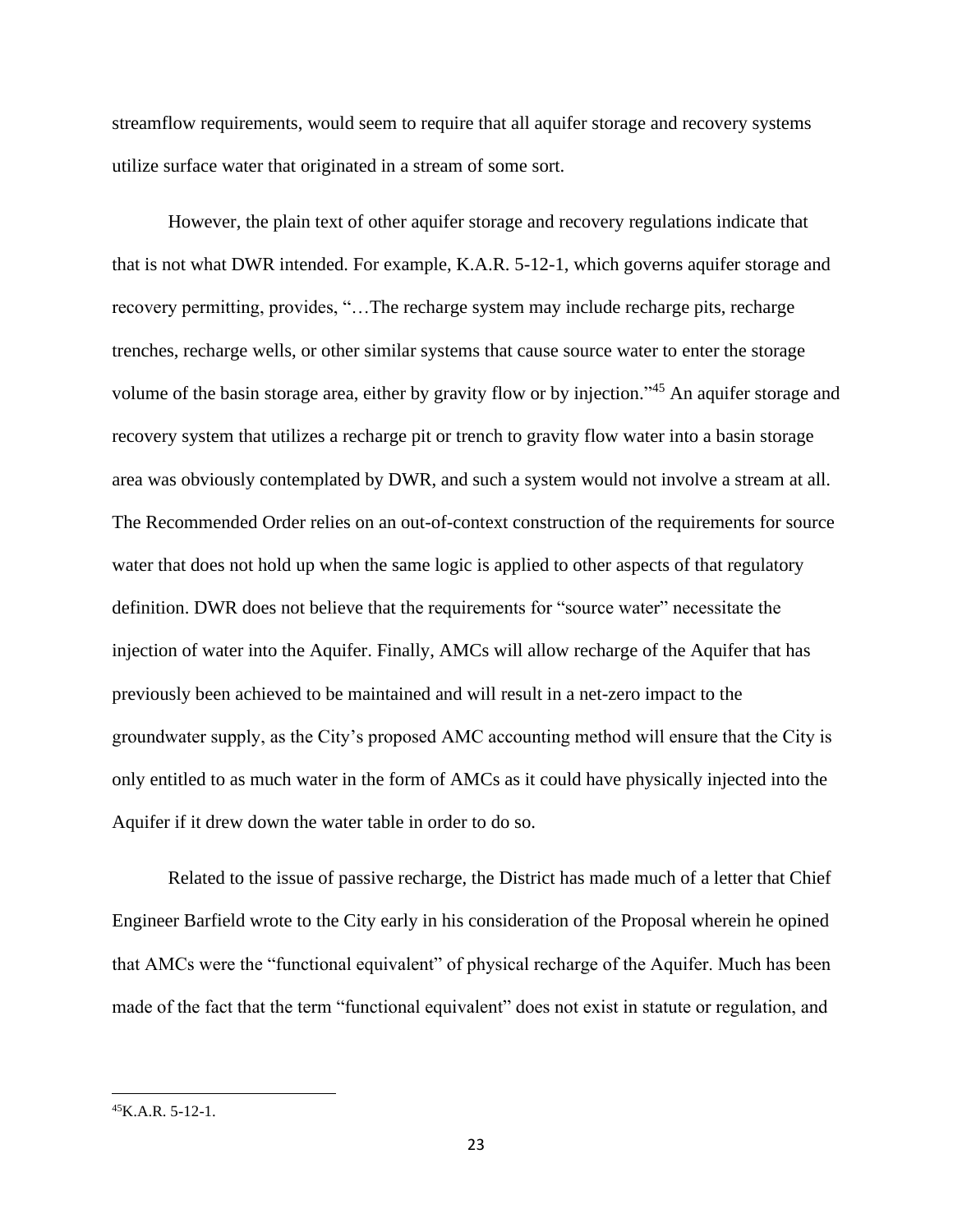the Recommended Order cites testimony by Mr. Boese that he has never applied the concept of "functional equivalent" because an application "either meets the regulations or it does not."<sup>46</sup> DWR believes that inordinate weight has been given to what was, in DWR's view, Chief Engineer Barfield's casual use of a phrase that he believed illustrated the situation at hand at the time of his initial review of the Proposal. DWR does not believe that Chief Engineer Barfield intended to say that AMCs could be approved despite not meeting applicable regulations because they were the functional equivalent of physical recharge. Rather, it believes he intended to say that AMCs *actually do* meet the applicable regulations because they are the functional equivalent of physical recharge. The fact that there is no statutory or regulatory definition for "functional equivalent" should not bar AMCs because AMCs nonetheless meet the definition for a "recharge credit," which is discussed in more detail in the following sections.

In summary as to the question of whether AMCs constitute passive recharge, DWR recognizes that the issue of whether injection of surface water should be per se required in order to generate recharge credits in the context of the Proposal is arguably the aspect of the Proposal that is most open to interpretation and personal opinion. To that end, the point that DWR most wishes to convey is that the Chief Engineer is free to formulate his own opinion as to whether AMCs as proposed here constitute passive recharge. The opinions of two prior chief engineers and of multiple hearing witnesses differ on this point, and the Chief Engineer is not beholden to any of those opinions. It continues to be DWR's position that AMCs as proposed here would not constitute passive recharge, and DWR believes that such a finding would be reasonable and could be well-supported, for all of the reasons set out in this section.

<sup>46</sup>Recommended Order, p. 175.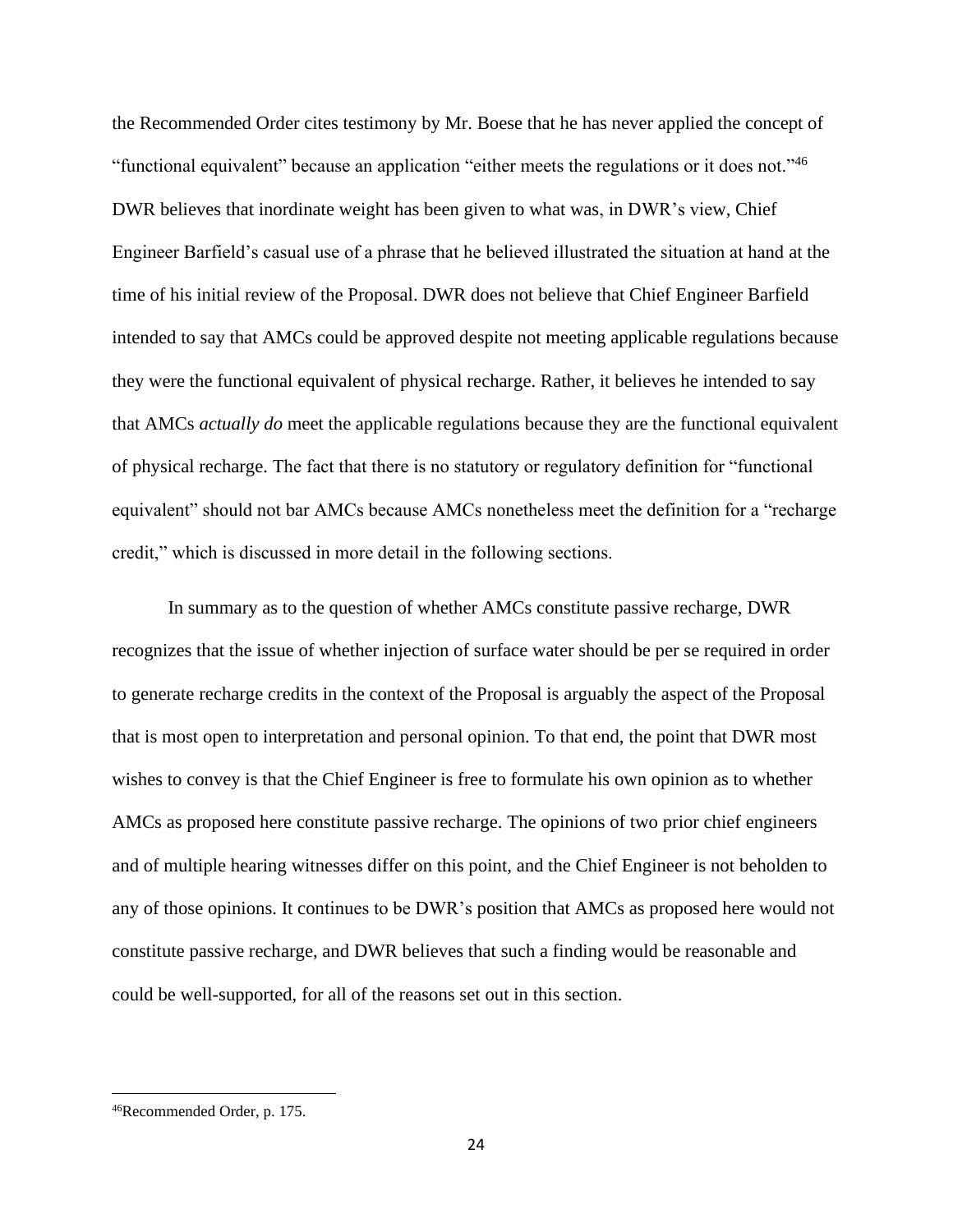### F. The City's Modeling Work is Adequate

The Presiding Officer found that the model employed by the City in support of the Proposal was inadequate for several reasons. First, the Recommended Order states that the hearing raised substantial concern as to the suitability of the City's model for evaluating the Proposal's potential impacts on individual existing wells.<sup>47</sup> In this regard, the Recommended Order cites testimony from Dr. Akhbari that, "although the model was a good tool to make decisions on the total volume of water that can be extracted from the basin in a year, the model lacks the capacity for specifying water levels at the location of specific wells" and that the City's model "cannot be used to set groundwater elevations at individual wells."<sup>48</sup> The Recommended Order also says that Mr. McCormick corroborated Dr. Akhbari's testimony, "stating that there are numerous tools that can be used with the USGS model to interpolate specific water levels. However, these techniques were not used."<sup>49</sup>

The Recommended Order's recitation of this testimony leaves out additional testimony that provides important context, some of which directly refutes the testimony set forth in the Recommended Order. First, Mr. Romero, who was also a witness for the District and who has much more real-world modeling experience than Dr. Akhbari, testified that, in his opinion, "it is suitable to use the model to understand drawdown that happens in well areas" and that, in fact, he himself had used the model for this purpose.<sup>50</sup> Mr. Romero testified that he did not recalibrate the model for the type of well-by-well analysis that Dr. Akhbari advocated for before using the model and that he did not think doing so was necessary for the analysis he was performing.<sup>51</sup> Mr.

<sup>49</sup>*Id*.

<sup>47</sup>*Id.* at 166.

<sup>48</sup>*Id.* at 166-167.

<sup>50</sup>Tr., p. 2583, ll. 17-18; p. 2584, ll. 4-11.

<sup>51</sup>*Id.* at 2587, l. 8 – 2588, l. 1.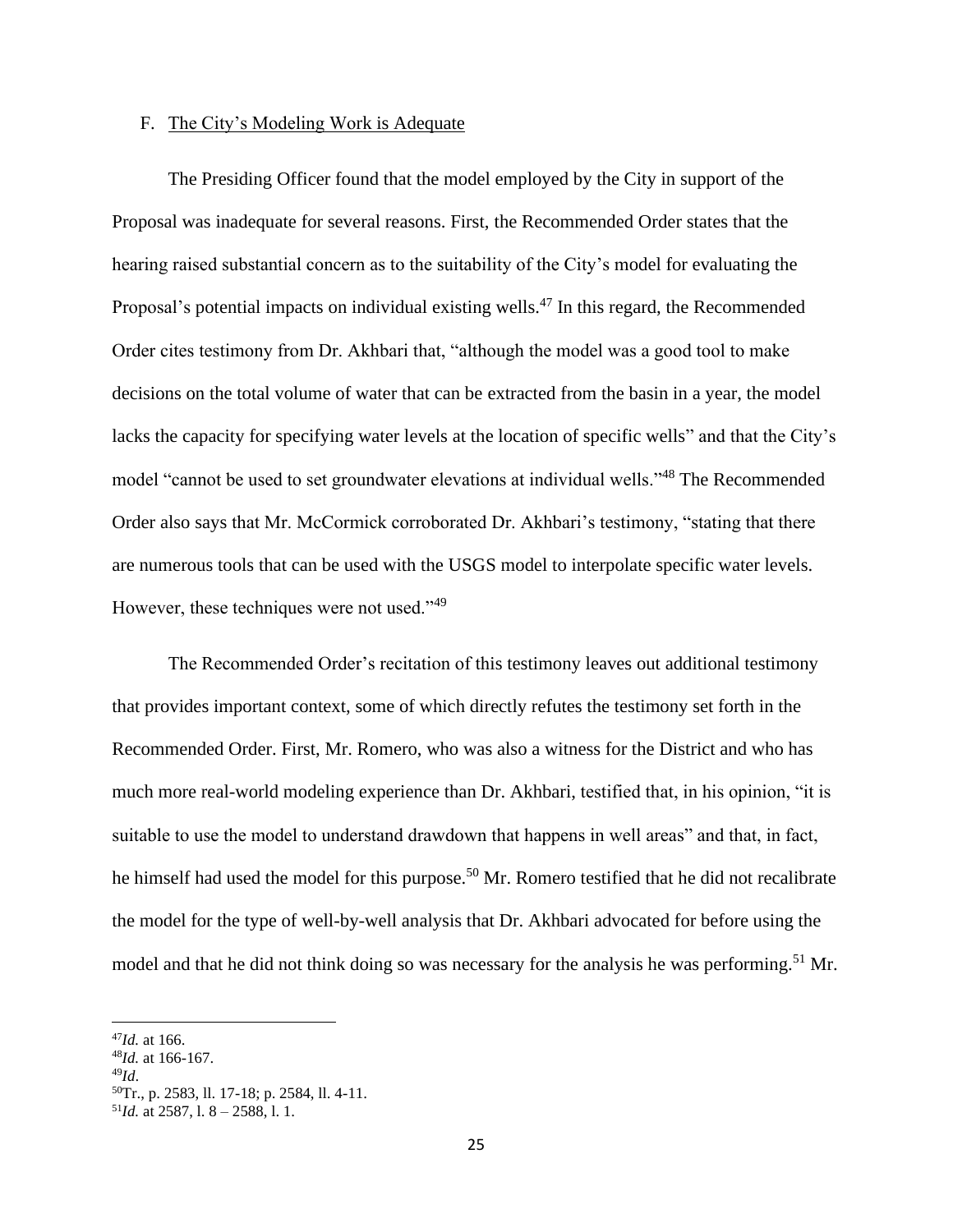Romero further testified that, in general, he believed the City's modeling work in conjunction with determining the new proposed minimum index levels was done reasonably and that the City's modeling work was reasonably valid.<sup>52</sup>

Next, Mr. McCormick actually testified that the type of well-by-well analysis that Dr. Akhbari believed was necessary could result in increasing the model's potential for error. When asked whether he used the model to interpolate specific water levels, Mr. McCormick responded: "We looked at the individual -- the actual locations and pumping values for wells in their actual geographic location. We did not attempt to evaluate individual drawdown impacts on surrounding wells within the model. **There were a number of unknowns in that**, and, no, we did not go to that resolution of...detail."<sup>53</sup> Mr. McCormick continued, "...we're not talking about, in my opinion, substantial water level changes to justify going at a water-right-by-waterright basis and doing an examination."<sup>54</sup>

Mr. McCormick also testified at length as to the way that the model accounts for pumping by other users during times of high water usage and the relative lack of value in modeling additional alternative scenarios in that regard. Mr. McCormick stated, "…we pretty much included that [an estimate of collective irrigation pumping during drought], I mean, we're looking at…an annual average of pumping in a drought period, which is 2011 to 2012, and we evaluated those statistics."<sup>55</sup> When asked whether it would have been beneficial to "alter the different pumping scenarios in the modeling," Mr. McCormick replied, "I don't believe it would provide significant water level changes in this instance…the amount of water over that period of

<sup>54</sup>*Id.* at 871, ll. 9-12.

<sup>52</sup>*Id.* at 2566, ll. 1-10.

<sup>53</sup>*Id.* at 3508, ll. 10-16.

<sup>55</sup>*Id.* at 1116, l. 24 – p. 1117, ll. 1-21.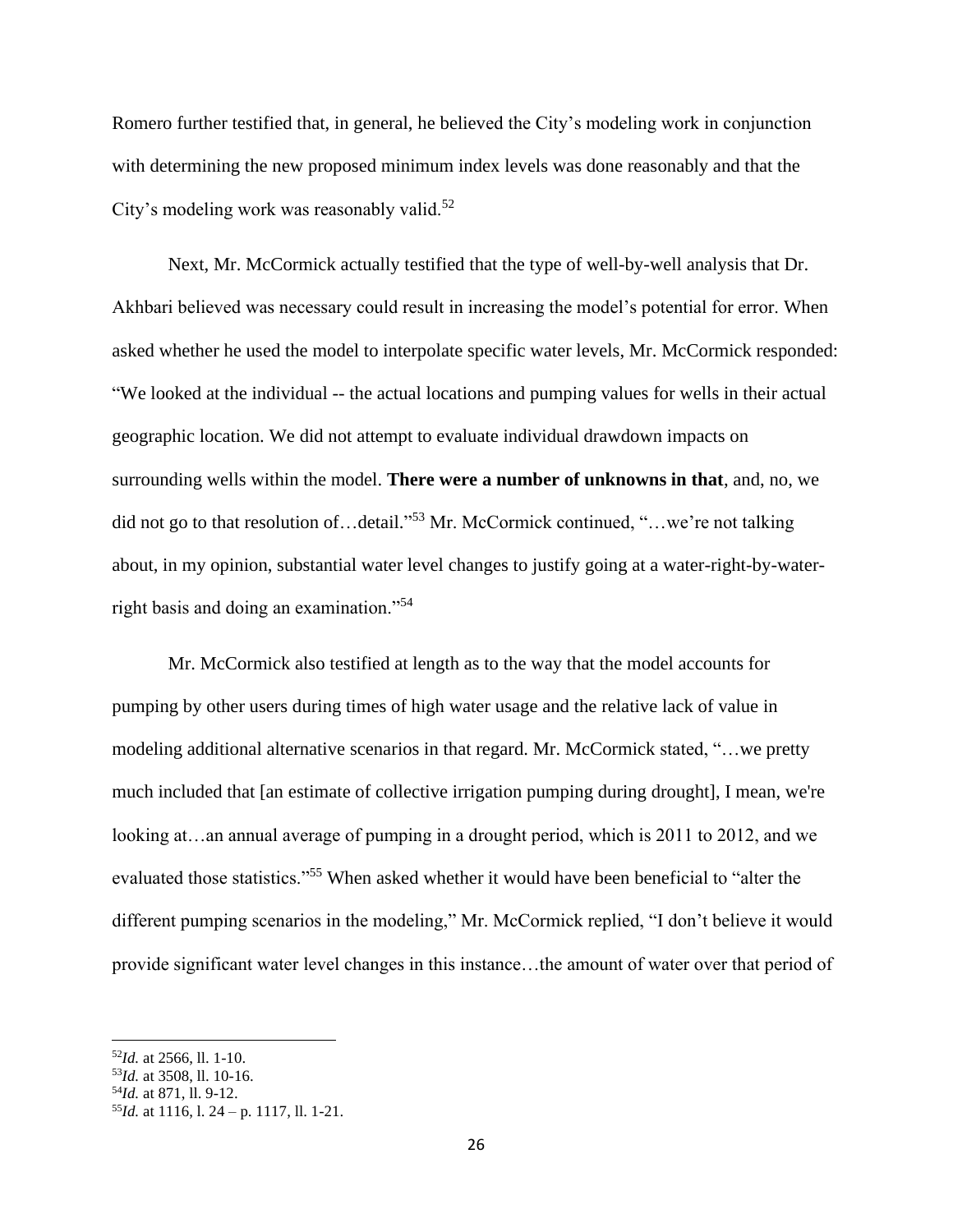time, I don't believe would result in significant water level changes….Basically, you get down into the weeds so far that…the precision of your answer doesn't change much…you could go to a lot of effort…with diminishing return on the value of your answer…we have DWR reported values that I think are adequately representative...<sup>56</sup> Mr. McCormick also answered simply, "no," when asked whether the City's model would have been more accurate if it had further taken into account the "changes in irrigation pumping and other forms of pumping such as industrial or other municipal."<sup>57</sup> Mr. McCormick then went on to explain that to even attempt to account for those things to any greater extent than the model already does would have caused the potential error in the model's inputs to "just skyrocket and become unacceptable."<sup>58</sup>

More testimony by Mr. McCormick illustrates the lengths the District went to in order to elicit testimony that the City's modeling was deficient, and the District's own lack of understanding of the modeling that it actually demonstrated in doing so. When asked whether the City's model should have accounted for water use by irrigators who were still using multi-year flex accounts in 2013, Mr. McCormick responded:

You<sup>['</sup>ve] got to remember we're out of the drought at that point, so there's a much higher precipitation rate, so they're not pumping as much, so that sort of negates that evaluation. If…we had continued through a five-year drought…we would have seen what would have happened. But at no time that I'm aware of did we see an actual occurrence of that that would provide a data set that would be useful in that way. 59

Mr. McCormick ultimately answered, "I would say so," when asked whether the City's modeling utilized the best data available to simulate irrigation pumping.<sup>60</sup> Finally, Mr. Letourneau testified

<sup>56</sup>Tr, p. 868, ll. 23-24; p. 869, ll. 23-25.

<sup>57</sup>*Id.* at 1116, ll. 14-24.

<sup>58</sup>*Id.*

<sup>59</sup>*Id.* at 1118, ll. 2-19.

<sup>60</sup>*Id.* at 1118, ll. 20-24.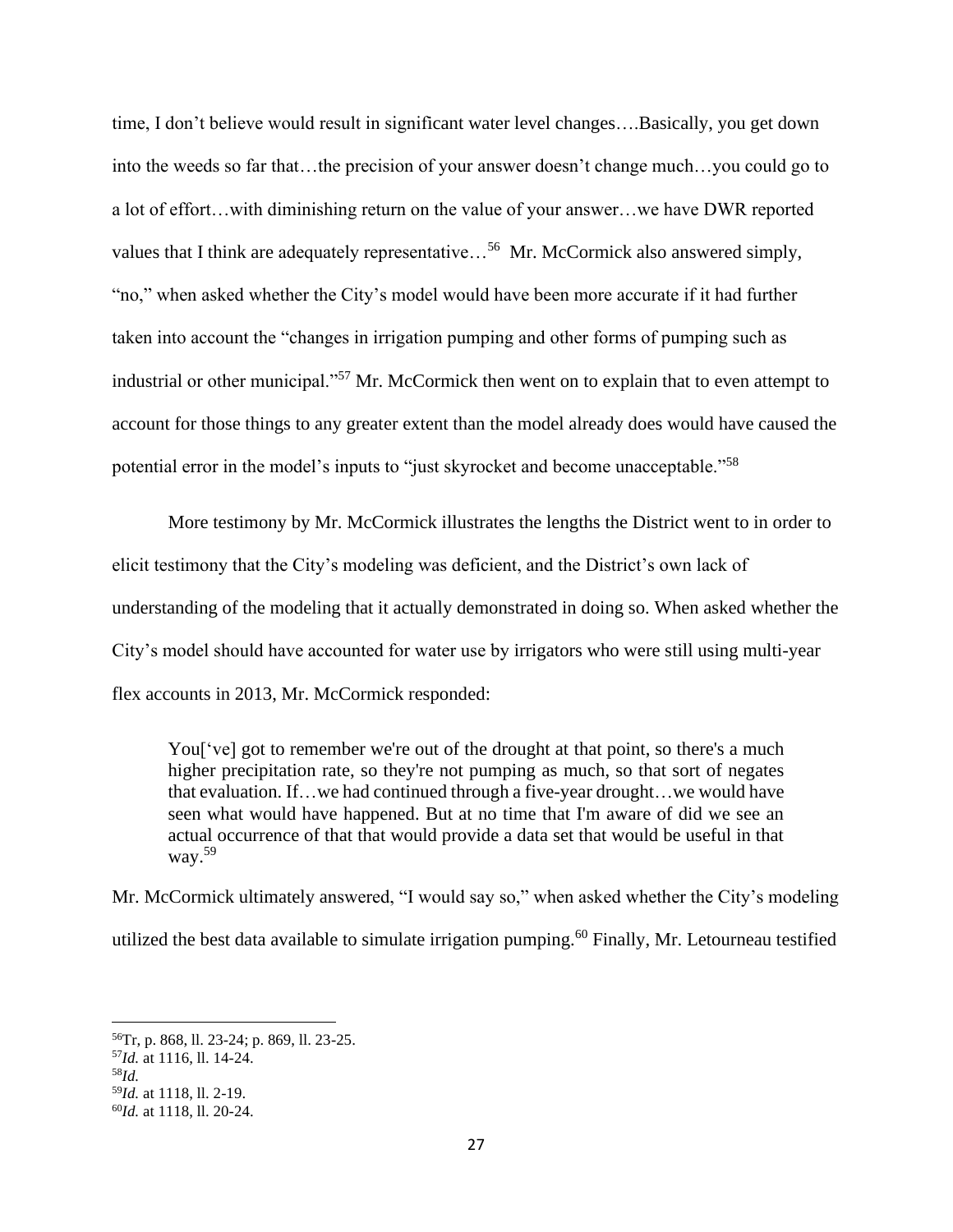that DWR modelers Sam Perkins, Jim Bagley, Chris Beightel, and Ginger Pugh reviewed the City's modeling work before Chief Engineer Barfield made the initial determination that the Proposal was reasonable and could go forward.<sup>61</sup>

The Recommended Order also says that the District raised concerns as to the practical saturated thickness of the Aquifer reflected in the City's model, and cites testimony from Mr. Letourneau in support of that conclusion. However, examination of the full record reveals that the District did not actually raise any legitimate concerns in this regard. Mr. Clement testified at length to the ways that the model accounts for practical saturated thickness. When asked by the District's counsel whether it was true that a specific table within the Proposal did not account for practical saturated thickness, Mr. Clement stated:

Well, it doesn't list practical saturated thickness. From the standpoint that the model represents those changes, the K-values that are within the model represent…the ability of water to move through sands or any system, that is basically called hydraulic conductivity. The model uses this term and adjusts up and down for each cell or each group of cells what we think the hydraulic conductivity is, in other words how sandy it is, how clay-y is it, so we can adjust how water moves within the system. From that standpoint, it [practical saturated thickness] is in here [the model] in terms of what we think the relative changes will be.<sup>62</sup>

Mr. Clement also testified, "the model itself contains different hydraulic conductivity values based on what we think the lithology is."<sup>63</sup> When asked about examining practical saturated thickness at individual well locations rather than employing the basin-wide approach used in the model, Mr. Clement testified, "I didn't necessarily see the value in that. I mean, one could do that in theory but probably not a whole lot of value relative to this [the Proposal]."<sup>64</sup> Mr. Clement went on to say:

<sup>61</sup>Tr, p. 1370, ll. 2-3; p. 1372, ll. 16-19.

<sup>62</sup>*Id.* at 989, ll. 8-22.

<sup>63</sup>*Id.* at 993, ll. 1-4.

<sup>64</sup>*Id.* at 994, ll. 7-25 – p. 995, ll. 1-10.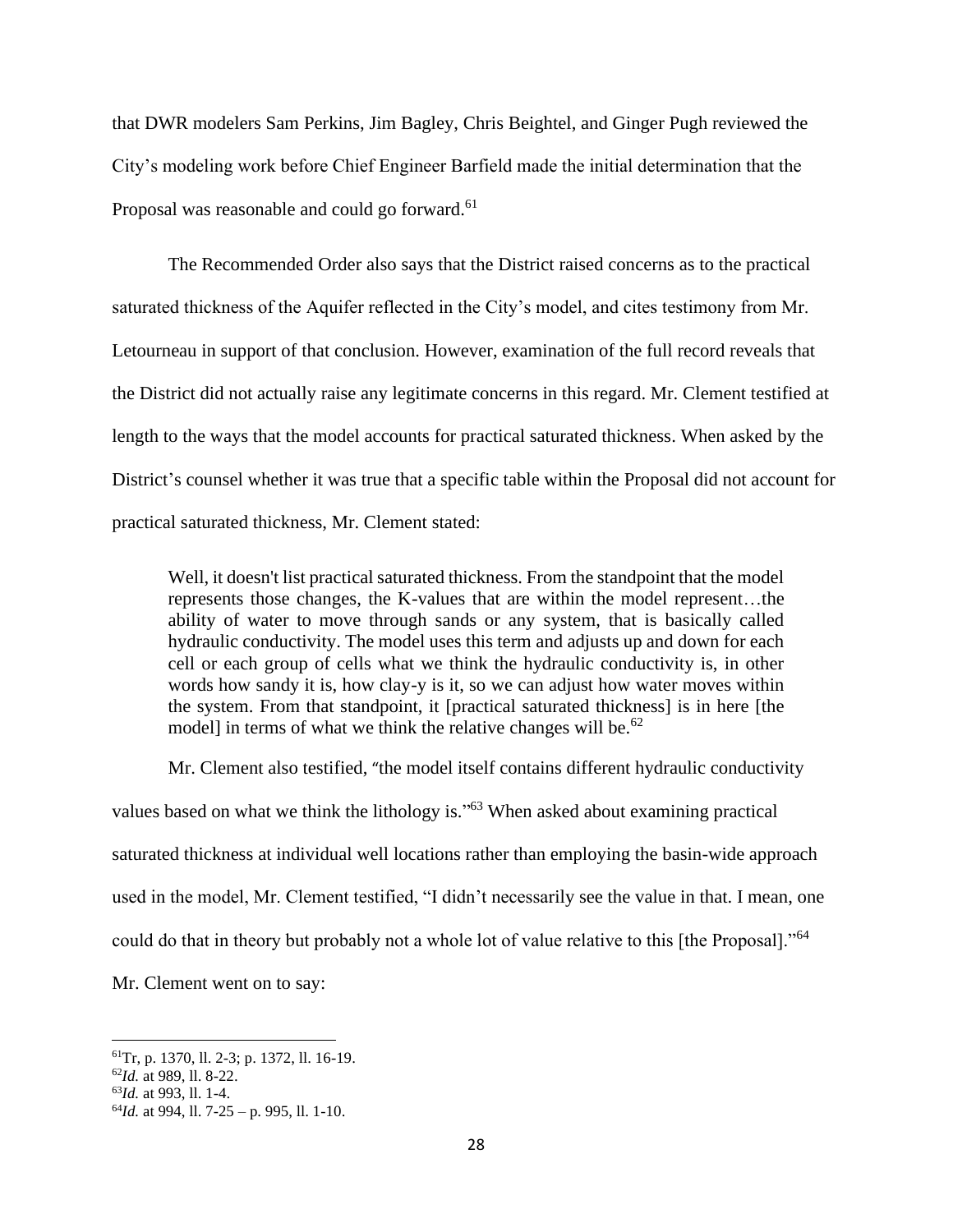the modeled results are accurate in terms of what they predict in terms of water level change, so the ending elevation of the model in stress period eight [at the end of a one percent drought] is represented by, and relative to your question, practical saturated thickness, the clays that we think that are in the actual aquifer, we're trying to simulate that by lowering the hydraulic conductivity. USGS used well logs for that effort to find areas where clays did or didn't exist.<sup>65</sup>

He also testified, "we think we have the relevant saturated thicknesses and feet of thickness left in terms of saturation that are represented within the model results."<sup>66</sup>

When the District was unable to get the answers it wanted from Mr. Clement related to practical saturated thickness, it turned to questioning Mr. Letourneau on the topic. Mr. Letourneau did testify on cross examination that the well logs that the District asked him to examine could raise questions related to practical saturated thickness. However, the entirety of Mr. Letourneau's testimony on this topic still illustrates that there is no real reason to be concerned about the practical saturated thickness of the Aquifer in the context of the Proposal and the adequacy of the City's modeling.

Most importantly, the well logs that the District asked Mr. Letourneau to examine were not related to production wells, but rather to observation wells that are used for environmental monitoring purposes. Mr. Letourneau testified that monitoring wells are not relevant to a determination of practical saturated thickness.<sup>67</sup> Secondly, the well logs that the District had Mr. Letourneau examine were for wells located in index cells 1, 2, 10, and 21. Index cells 1 and 2 are located on the northwesternmost edge of the BSA, and, as such, practical saturated thickness in those index cells does not accurately reflect practical saturated thickness in the heart of the Equus Beds Wellfield. Moreover, the well log related to index cell 1 that Mr. Letourneau

<sup>65</sup>*Id.* at 996, ll. 5-14.

<sup>66</sup>Tr., p. 1002, ll. 2-5.

<sup>67</sup>*Id.* at 1991, ll. 11-15.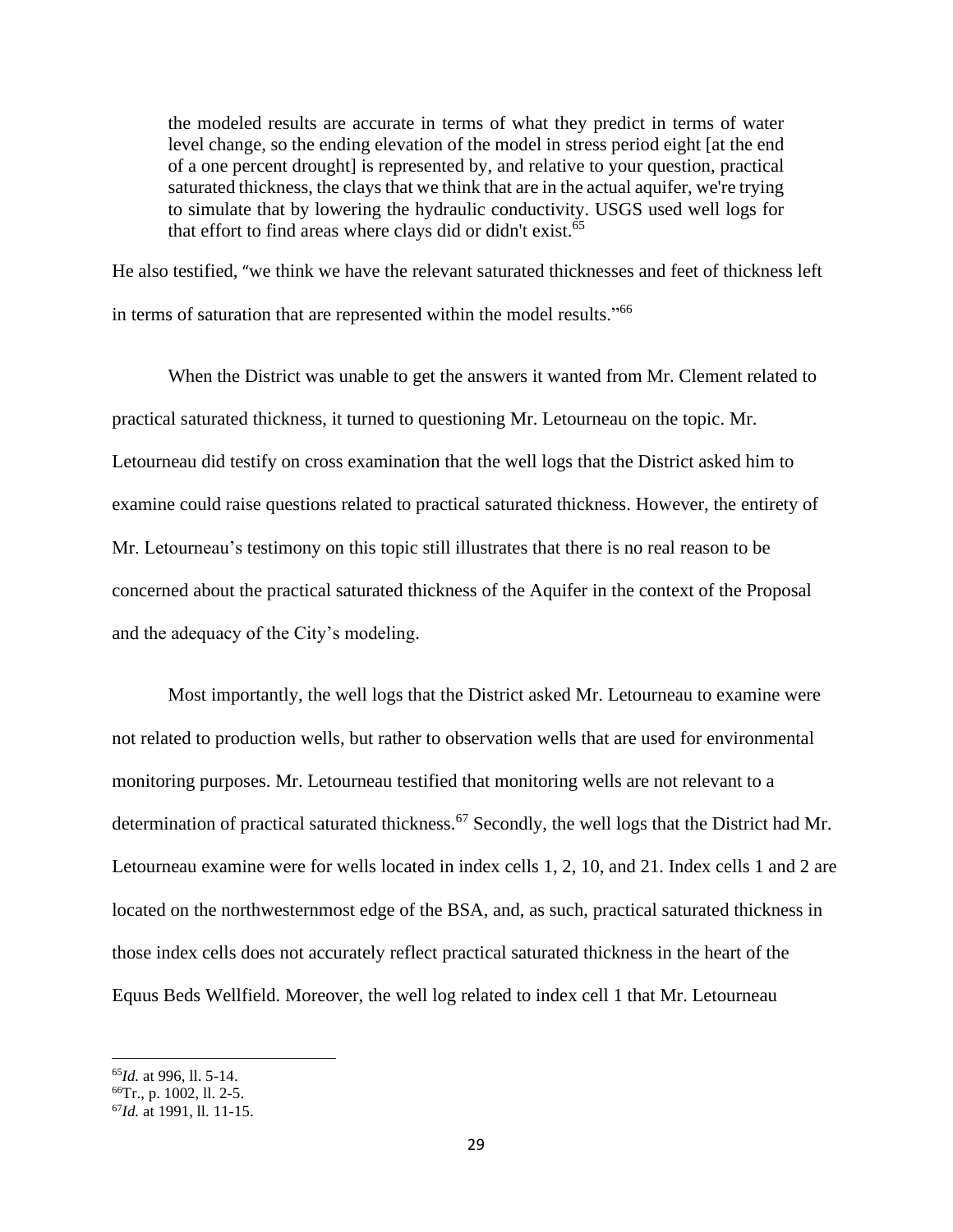testified about was for a well located on the northernmost edge of index cell 1, essentially as far north within the BSA as it is possible to be. Mr. Letourneau said as much, stating, "…the location of that particular index well [within index cell 1] is to the extreme north of that [index cell 1], so it looks like it's probably at the very edge of the aquifer. I wouldn't expect that well to be very good."<sup>68</sup>

Likewise, when asked whether he had concerns about practical saturated thickness based on the well log for the monitoring well within index cell 2, Mr. Letourneau answered, "No…because it's on the…upper edge of the aquifer."<sup>69</sup> Further, Mr. Letourneau testified that index cell 21 experiences a high rate of recharge and there is thus no real reason to focus on practical saturated thickness as opposed to overall saturated thickness within that index cell.<sup>70</sup> Mr. Letourneau also echoed Mr. Clement's testimony that looking at practical saturated thickness based on one well log has less utility than looking at saturated thickness on a basinwide scale, as the City's model does.<sup>71</sup> It is DWR's opinion that the District did not raise any legitimate concerns or issues related to the practical saturated thickness of the Aquifer in the context of the Proposal, and the Recommended Order ignores significant portions of the record that support that opinion.

As to the issue of the model's 10-foot contingency, Mr. McCormick testified, "As I recall, the way that came about, we originally put a 5-foot contingency on that, and when we met with the GMD...Mr. Boese questioned whether 5 was enough and asked if we wanted to do 10, and we said we could do 5 or 10. And 10 was selected based on the number of unknowns and

<sup>68</sup>*Id.* at 1557, ll. 21-25.

<sup>69</sup>*Id.* at 1566, ll. 21-22.

<sup>70</sup>*Id.* at 1580, ll. 6-22. The map in Figure 4.1 of the City's Proposal illustrates that Kisiwa Creek flows through index cell 21. That surface water source would result in a high rate of recharge within index cell 21.  $71$ Tr., p. 1567, ll. 18-25 – p. 1568, ll. 1-6.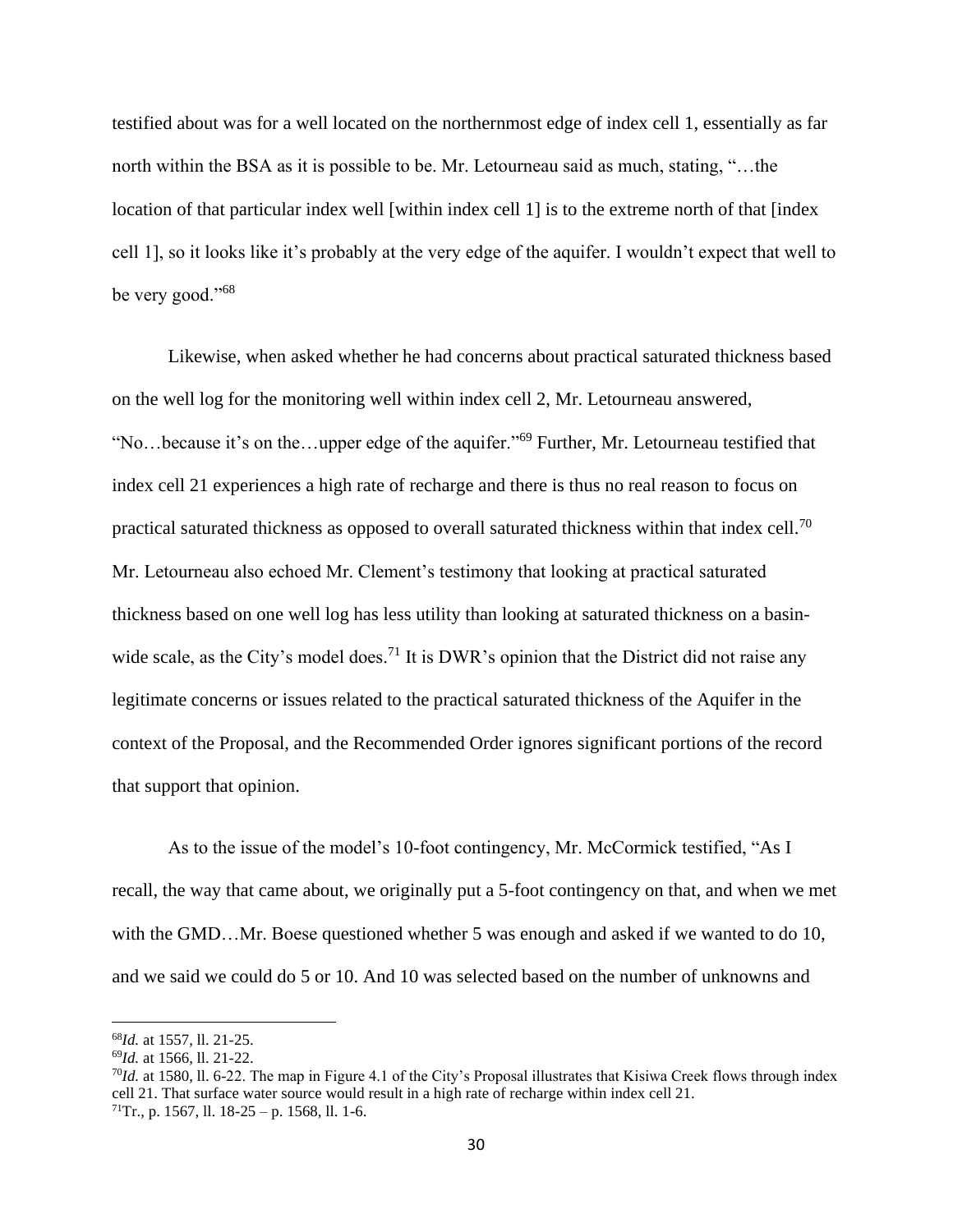unforeseen circumstances.<sup>72</sup> It is DWR's opinion that this entire section of the record containing that quoted testimony from Mr. McCormick demonstrates the lengths the District attempted to go to in order to have Mr. McCormick testify that there was some issue with the contingency and that there is not, in fact, any such issue. DWR does not believe any legitimate substantive concerns were raised as to the contingency used in the model.

The Recommended Order also states that both Mr. Clement and Mr. McCormick testified that they did not analyze or address "the Proposal's potential to cause impairment, impacts to water quality, safe yield or how the Proposal would impact the public interest."<sup>73</sup> While Mr. McCormick and Mr. Clement did testify that they did not analyze those elements per se, Mr. Clement particularly testified that the model does in fact reflect the Proposal's impact on those things by accurately reflecting the changes in water levels that will occur under the Proposal. He stated, "we have [in the model] water level changes and that relative impact to sustainability or safe yield."<sup>74</sup>

Mr. McCormick testified that his analysis was "more technically oriented" and did not explicitly address issues of water quality, streamflow, or safe yield. However, it is the technical analysis that Mr. McCormick referenced that forms the foundation for a model's suitability for evaluating issues of impairment, water quality, and streamflow. If a model is technically sound, which DWR believes the record shows this model is, then the resulting water table that it shows can be used to analyze the potential for those things. It continues to be DWR's position that the

<sup>72</sup>*Id.* at 1159, ll. 5-16.

<sup>73</sup>Recommended Order, p. 160.

 $74$ Tr., p. 1006, ll. 20-22.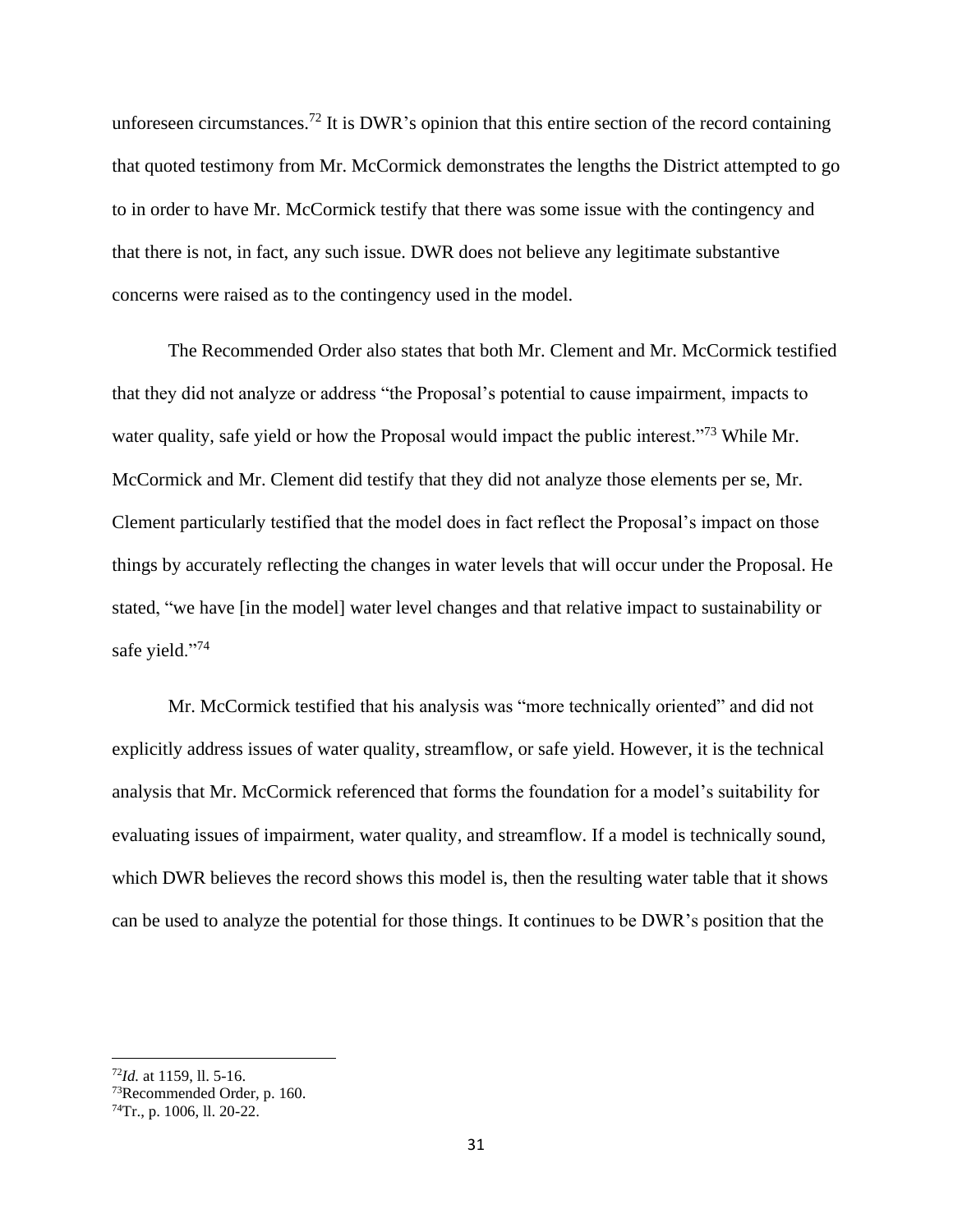City's modeling work was adequate and can be used to evaluate the impacts of the Proposal effectively, and DWR believes that that opinion is supported by ample hearing testimony.

### G. The City's Proposed AMC Accounting Method is Adequate

The Presiding Officer found that the accounting method that the City has proposed to track its accumulation of AMCs was inadequate. This determination is related to the finding that the City's modeling work was inadequate, as the Proposal's MODFLOW model is also used for Project accounting purposes. In support of this conclusion, the Recommended Order cites the fact that an error that was contained in the 2016 Project accounting report and was repeated in the Proposal reveals that the City's physical recharge credit retention rate during 2016 was not actually as high as the value that was initially included in the Proposal purported it to be.<sup>75</sup> However, as discussed in DWR's Reply Brief, this fact is really not relevant in and of itself because it says nothing about the correlation between the erroneous physical recharge credit retention rate contained in the 2016 accounting report and the proposed AMC accounting method. Mr. McCormick testified as to the correct 2016 physical recharge credit retention rate that should have been reflected in the Proposal, and, had AMC retention as well as physical recharge credit retention been calculated for 2016, that value very likely would have been approximately the same as the correct physical recharge credit retention rate. This entire issue really has nothing to do with the adequacy of the City's proposed AMC accounting method.

The Recommended Order also focuses on the fact that the Proposal's accounting methodology relies on an initial theoretical AMC retention rate of 95 percent and states that the use of this value reflects a deviation from actual aquifer conditions that is not supported by the

<sup>75</sup>Recommended Order, p. 176.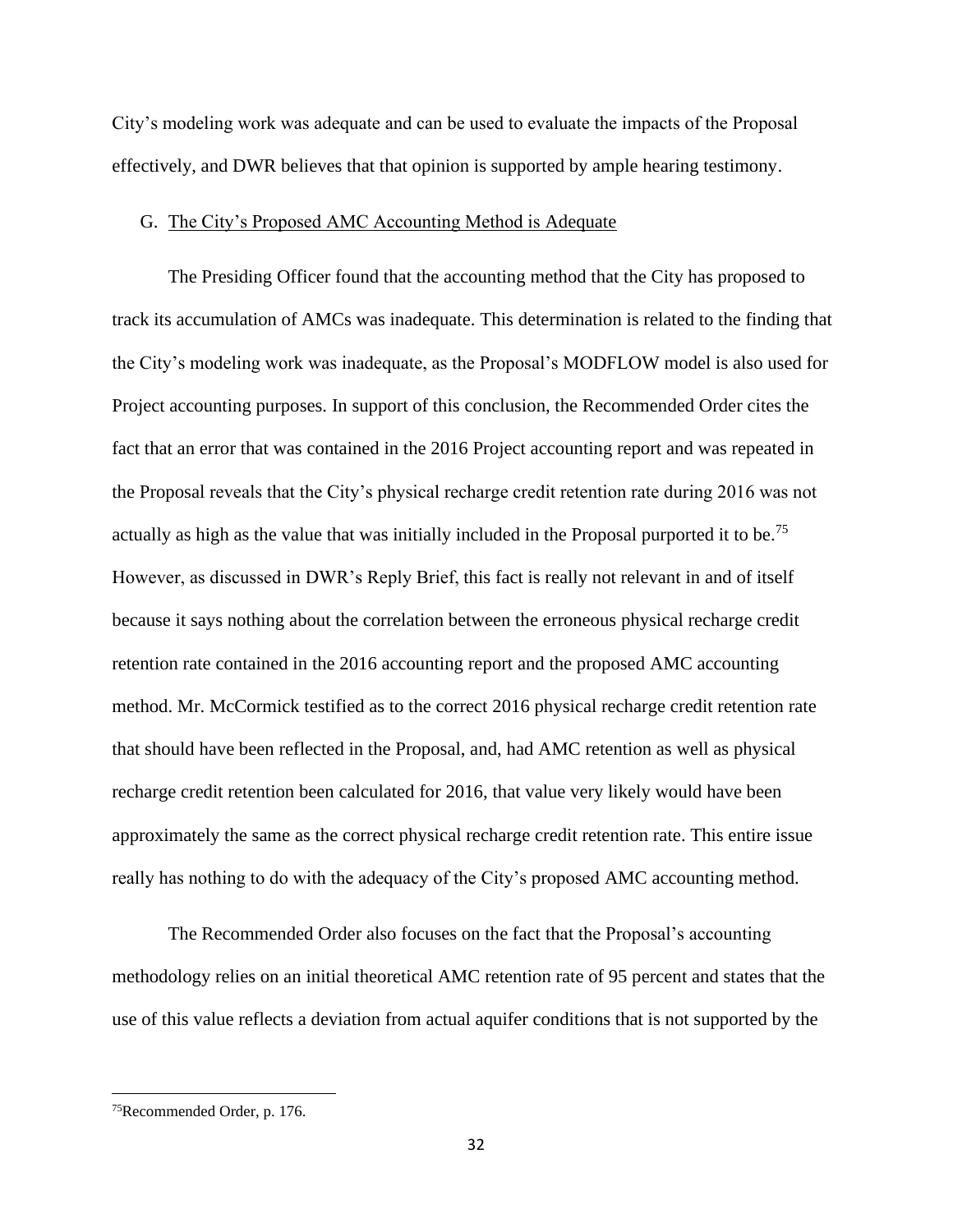record.<sup>76</sup> Essentially, the Presiding Officer believes that the Proposal does not adequately account for the fact that recharge credit retention rate is reduced once the fullness of the Aquifer exceeds the threshold at which the Aquifer begins to lose water to the overlying streams. DWR believes that the City has adequately justified the proposed initial 95 percent retention rate for AMCs and believes that such a finding is supported in the hearing record.

The way the five percent initial loss value for AMCs was determined was explored during the hearing: the City could retain 95% of its recharge credits (for both physical recharge credits or AMCs) if it pumped the Aquifer down to 1998 levels in order to reduce the amount of water lost from the Aquifer to the river.<sup>77</sup> Thus, the City is credited with 95% initial recharge credit retention in order to avoid a scenario where the City is incentivized to pump the Aquifer down in order to achieve a water table where its credit retention is maximized.<sup>78</sup> Accordingly, the City's proposed AMC accounting method does account for the impacts of aquifer fullness on recharge credit retention. Perhaps the Presiding Officer would have preferred a different explanation as to the proposed accounting method's use of a theoretical 95 percent initial AMC retention rate, but it is not accurate to say that no explanation or supporting evidence was provided as to that aspect of the Proposal. DWR continues to believe that the City's proposed AMC accounting method is adequate. Moreover, even if it was not, that is not a reason to deny the entire Proposal, as the accounting method can easily be reviewed and adjusted at any time.

<sup>76</sup>*Id.* at 176-177.

 $77$ Tr., p. 1887, ll. 3-21. 78*Id.*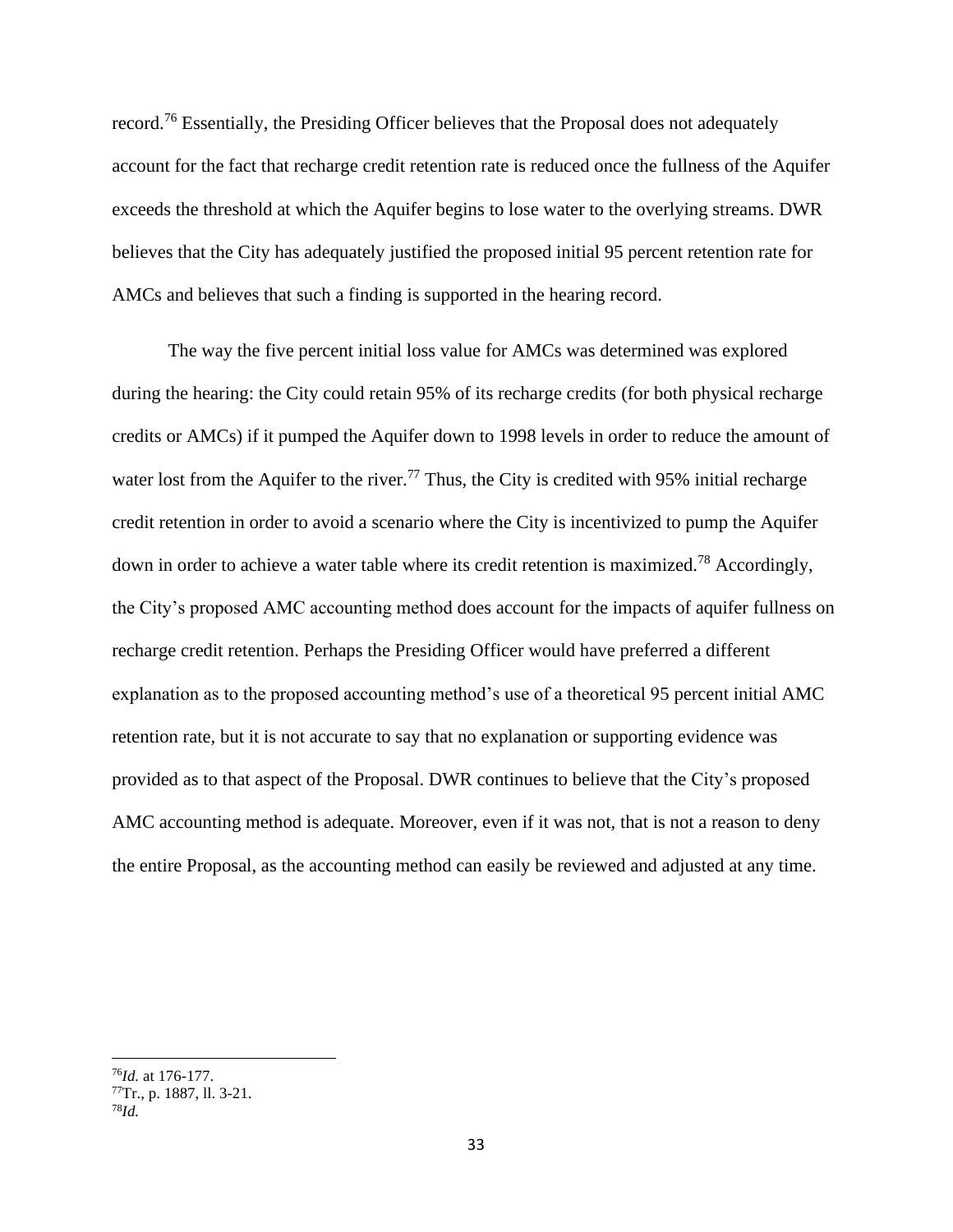# H. The Proposal Will Not Result in Impairment or Prejudicially or Unreasonably Affect the Public Interest.

The Recommended Order explores at length the Proposal's impact on the public interest, including its effect on the Aquifer's water table, streamflow, water quality, and safe yield, and whether the Proposal will result in impairment to existing area water rights. Much of this discussion is rooted in the Presiding Officer's finding that the Proposal would constitute a new appropriation of water and therefore must be evaluated pursuant to the criteria set out in K.S.A. 82a-711. As set out herein, DWR does not believe that the Proposal would constitute a new appropriation of water and thus does not believe that strict evaluation pursuant to all of those criteria is necessary. DWR's regulations also exempt aquifer storage and recovery recharge and recovery wells from a per se safe yield analysis. Because of this, and because of the fact that DWR believes the City's modeling work is adequate to evaluate the impacts of the Proposal, DWR is of the opinion that impairment and public interest evaluations can be made simply using the City's model.

The model shows that, even at the end of a one percent drought in which the City has used all of the water that the Proposal would allow it to, the Aquifer will remain more than 80 percent full on average.<sup>79</sup> DWR does not believe that the Aquifer being at this level will result in impairment or will adversely impact streamflow or water quality, or otherwise affect the public interest, to any degree that is prejudicial or unreasonable. Additionally, it is important to bear in mind that this scenario represents a worst-case scenario that only has the statistical probability to occur one percent of the time. During the 99 percent of the time that the area is not experiencing

<sup>79</sup>City's Exhibit 1, Proposal, p. 2-16.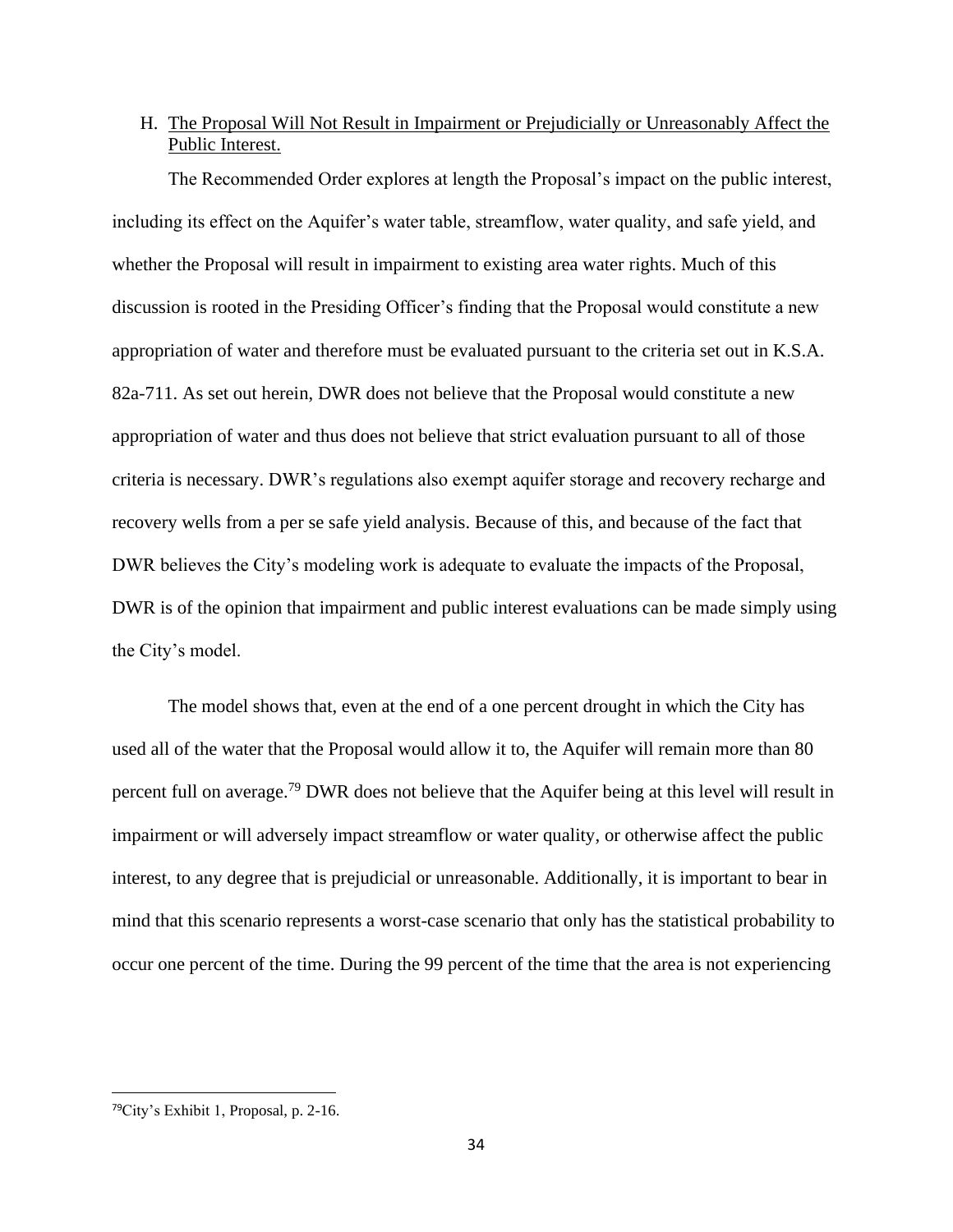a one percent drought, the Proposal will certainly not cause impairment or negatively impact the public interest.

To the contrary, it will facilitate maintenance of the Aquifer at the fullest level possible, providing a universal benefit to the Aquifer's water table and associated benefits to streamflow, water quality, and the efficient use of other area water rights. Additionally, the record illustrates that, by the nature of all of the water sources that the City relies on, it will be incentivized to keep the Aquifer full for as long as it can. The City taking water from the Aquifer during times that it could use its water rights on Cheney Reservoir instead effectively wastes the City's water overall—water in Cheney Reservoir evaporates faster than it can be used if the City does not rely primarily on that water source to meet its normal municipal demand.<sup>80</sup>

The Recommended Order cites testimony from Mr. Romero that, based on his analysis, "up to 35 wells could lose their water column as a result of the Proposal."<sup>81</sup> This statement is not actually an accurate reflection of Mr. Romero's testimony (or at least of the practical implication of that testimony). Mr. Romero testified that he found 29 wells could *potentially* lose their water columns as a result of the City pumping the entirety of the authorized quantity of its native rights in the Equus Beds Wellfield and that an additional six wells could *potentially* lose their water columns as a result of the City withdrawing credits below the current minimum index levels.<sup>82</sup> The City is permitted to pump its native rights below the current minimum index levels—the minimum index levels only apply in the context of the Project. Accordingly, the number of wells that could potentially lose their water columns as a result of the City pumping all of its native

 $80$ Mr. Letourneau testified, "Cheney evaporates faster than they [the City] were using it, and so that's why they shifted, then, to the use of Cheney because they didn't want to lose it to evaporation." Tr., p. 1243, ll. 13-16. <sup>81</sup>Recommended Order, p. 167.

<sup>82</sup>Tr., p. 2532, ll. 1-10.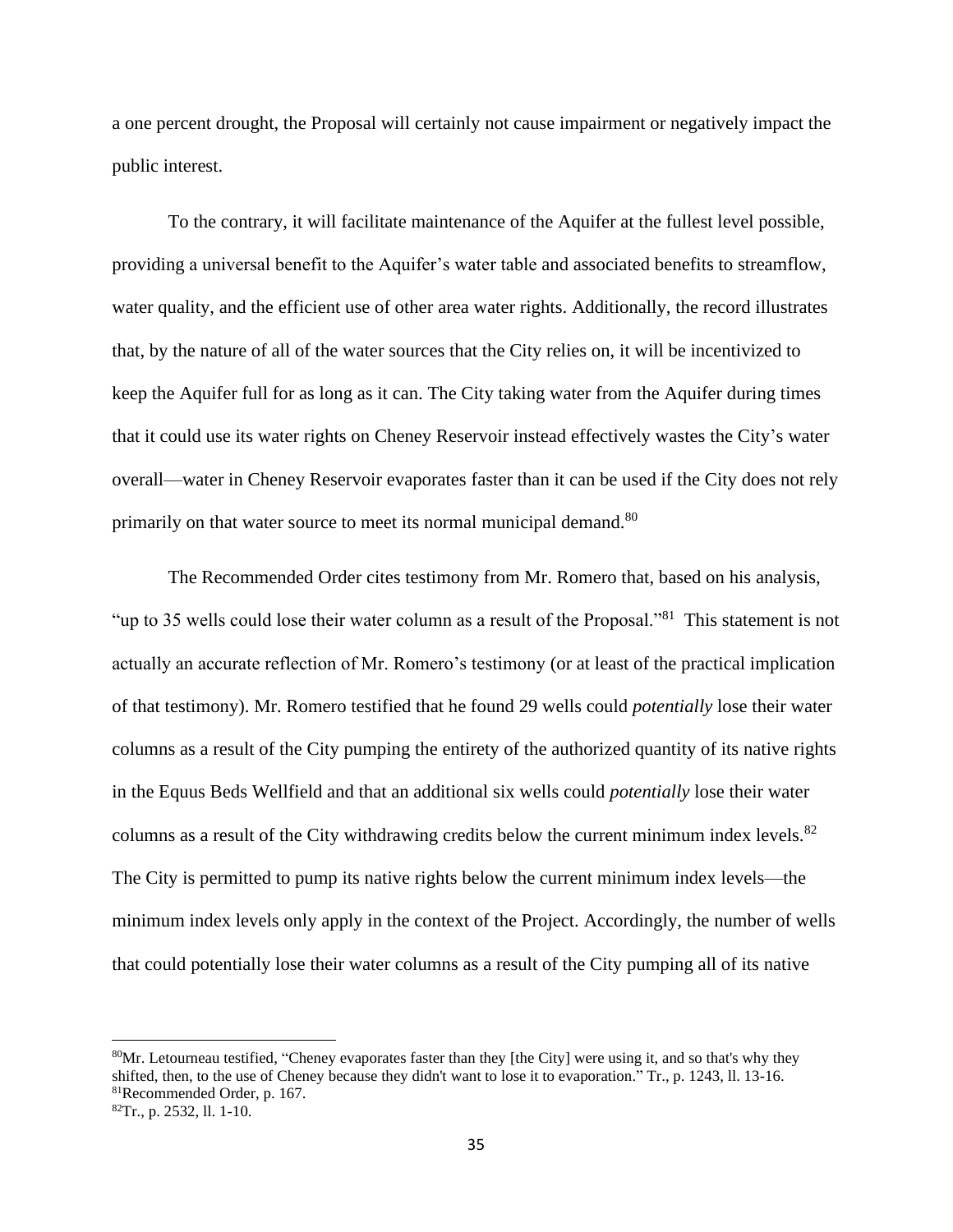rights is not actually relevant to the Proposal itself. Mr. Romero effectively testified that he had identified only six wells that would *potentially* be impacted as a result of lowering the Project's minimum index levels. There are a number of reasons that DWR does not believe Mr. Romero's testimony constitutes grounds to deny the Proposal.

First, a well is not necessarily legally impaired just because it has to be drilled deeper in order to be able to access water.<sup>83</sup> Additionally, Mr. Romero did not testify that he had identified any wells that would certainly lose their water column as a result of the Proposal, or were even more likely than not to do so. In the unlikely event it does become necessary to administer the City's Project water appropriation permits because of impairment, DWR will do so in accordance with the doctrine of prior appropriation and all of its established procedures.<sup>84</sup> DWR's impairment regulations require specific and particularized findings as to the state of the allegedly impaired well(s) at the time an impairment complaint is made.<sup>85</sup> One of the reasons for this is the inherent inability to know for certain which specific wells will cause impacts to streamflow or impairment in a future drought. For example, even if some wells did lose their water columns during a drought, Mr. Romero's analysis does not illustrate, and there is really no way to know, which specific other wells would really be responsible. One or more of the City's wells could be the cause, but so could any number of other wells in the wellfield. DWR does not believe that the fact that a single City well might someday cause one other well to lose its water column is not grounds to deny the entire Proposal.

<sup>83</sup>DWR's regulations allow the Chief Engineer to decline to even initiate an impairment investigation unless the water right owner alleging impairment provides evidence illustrating the extent to which the allegedly impaired well has "fully penetrated" the usable portion of an aquifer. *See* K.A.R. 5-4-1.

<sup>85</sup>*See id.*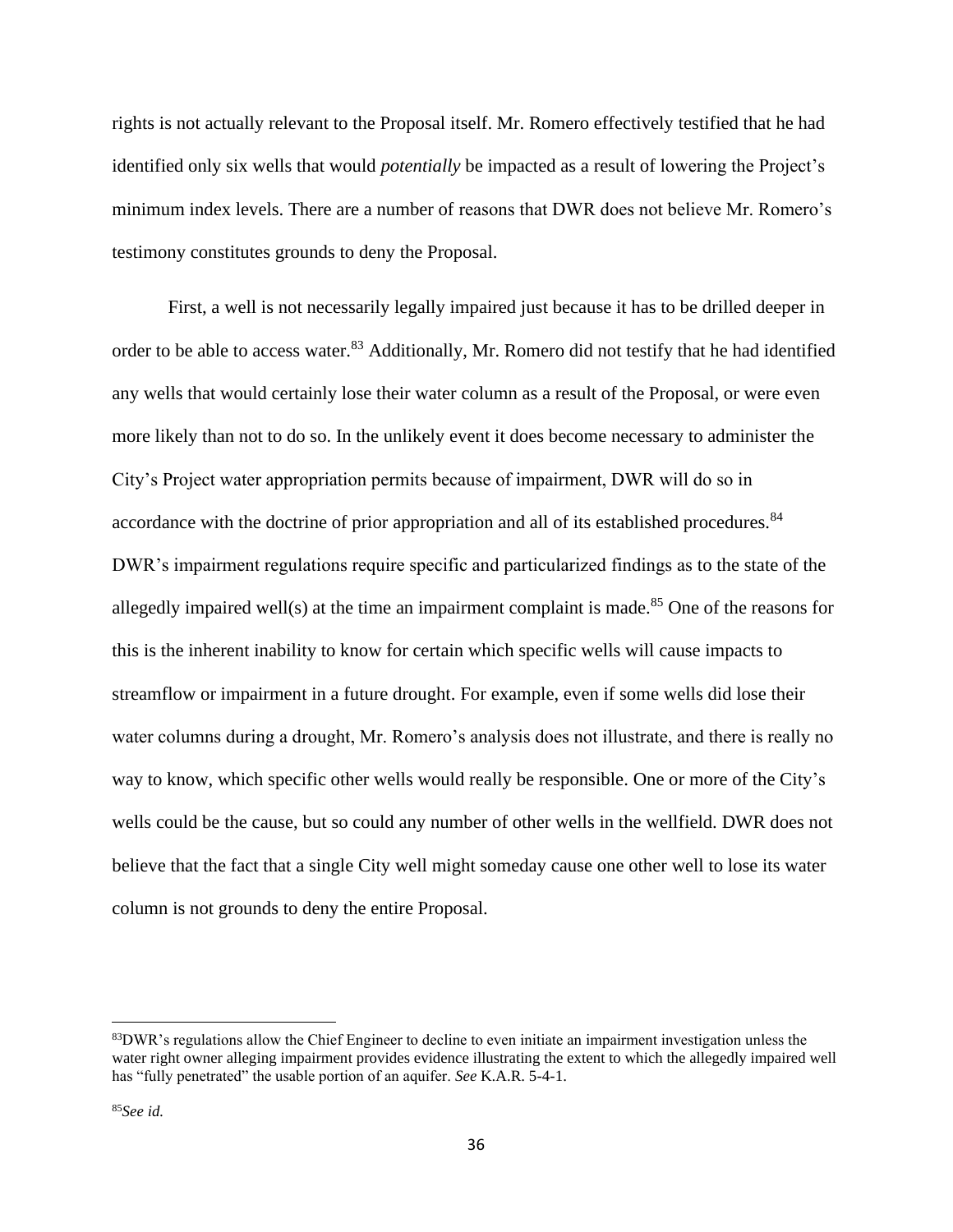Next, as discussed, the Phase II MOU requires the City to make whole any domestic well owner within 660 feet of a Project well who is impacted by the City's water use under the Proposal. The City has expressed its continued commitment to doing so, and a permit condition to that effect can be crafted. If drilling an impacted well deeper does not allow the well to access useable water, then that well would likely be found to be legally impaired, and DWR would administer the impairing wells as necessary. The Recommended Order raises concerns that neither MOU commitments nor permit conditions adequately protect wells located farther than 660 feet from a Project well or non-domestic wells that could potentially be impacted. DWR believes it is very unlikely that a well farther than 660 feet from a Project well would be impacted by the Proposal and, again, if any such well is impacted, DWR's impairment procedures will be used to restore that well's water supply. The same applies to any nondomestic well that is impacted by the City's water use under the Proposal—DWR's impairment procedures will protect those wells if necessary.

The Recommended Order also states that neither permit conditions that would require the City to make impacted water right owners whole nor DWR's impairment procedures provide an adequate means to determine "who would bear the expense of proving the fact of impact, the causation of the impact, what the acceptable standard of proof would be, or who would enforce the remedy in the event of a disagreement between the owner of the impacted well and the City."<sup>86</sup> This point disregards K.S.A. 82a-716, which provides, "If any appropriation, or the construction and operation of authorized diversion works results in an injury to any common-law claimant, such person shall be entitled to due compensation in a suitable action at law against the appropriator for damages proved for any property taken." An action of the type provided for in

<sup>86</sup>Recommended Order, p. 167.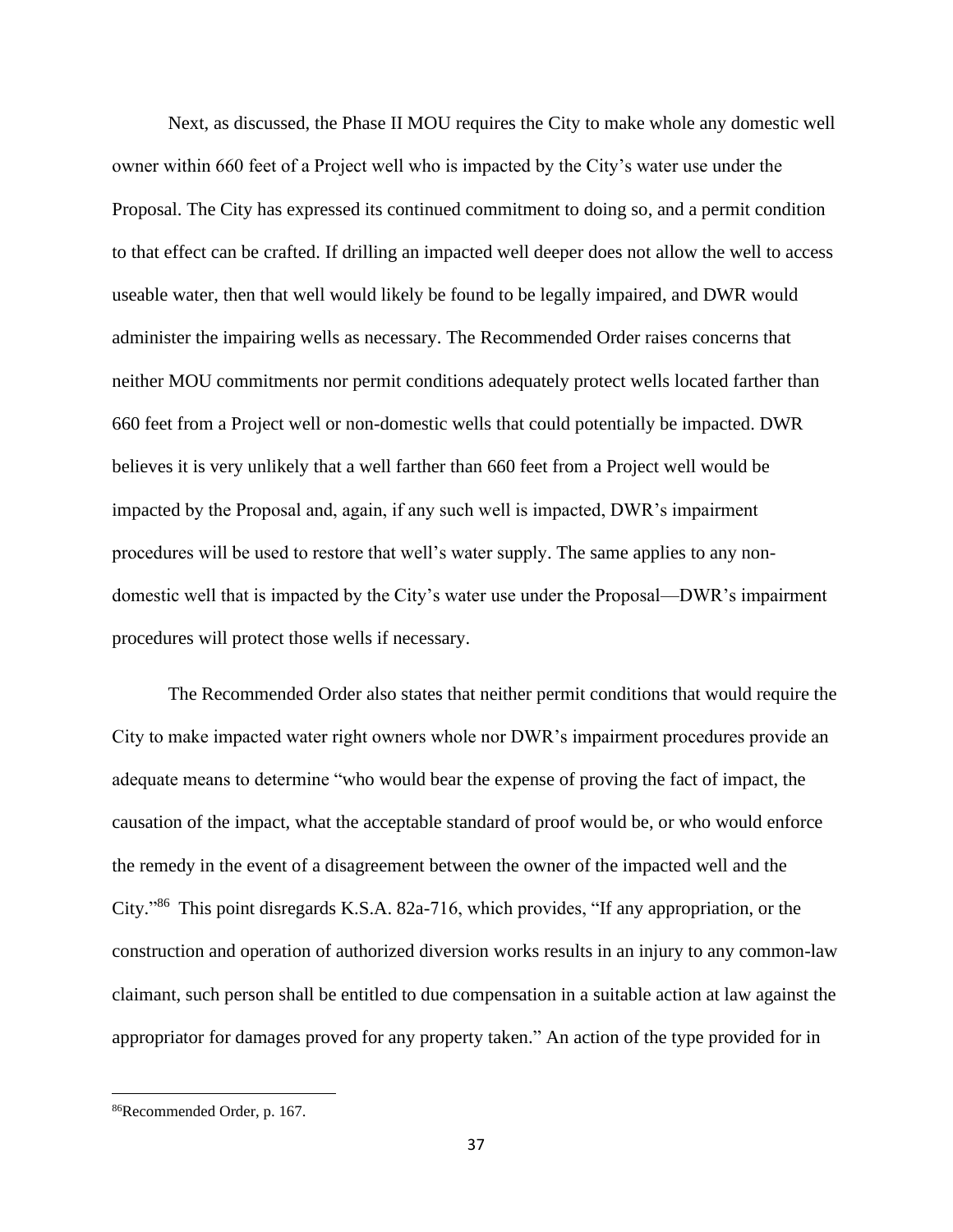that statute would be the appropriate forum for determining all of the things the Recommended Order mentions. This was raised in DWR's Post-Hearing Brief but was not mentioned in the Recommended Order.<sup>87</sup>

It is also worth noting that, practically speaking, during a drought, large capacity wells like the City's are likely to lose the ability to pump significantly sooner than a domestic well with a much smaller capacity. For all of these reasons, DWR believes the City has made an adequate showing that the Proposal will not result in the impairment of existing water rights and does not believe the Proposal should be denied on the basis of a hypothetical future impairment that DWR would remedy in the unlikely event it did occur.

DWR's MDS regulations also require specific and particularized findings as to the state of the relevant stream at the time of administration and require administration to cease as soon as MDS is restored.<sup>88</sup> Additionally, in the event flows on the Little Arkansas River hit the 20 cfs MDS trigger at the Valley Center gage, the Phase II surface water intake right will have already ceased operating by the terms of its own permit and would not need to be administered.<sup>89</sup> Further, DWR does not ever curtail the pumping of groundwater rights in the Little Arkansas River basin as part of MDS administration because groundwater and surface water in the basin have not been shown to be interconnected to the extent that doing so would impact surface water flows.<sup>90</sup>

Finally, the Recommended Order cites testimony from Mr. Letourneau that DWR does not analyze potential impacts to MDS even when considering a new application.<sup>91</sup> Given this fact

<sup>87</sup>DWR Post-Hearing Brief, pp. 70-71.

<sup>88</sup>*See* K.A.R. 5-15-1; K.A.R. 5-15-3.

<sup>89</sup>*See* Approval of Application and Permit to Proceed for Water Right File number 46,627, dated Sept. 18, 2009. <sup>90</sup>Tr., p. 1754, ll. 8-25; p. 1755, ll. 1-8.

<sup>91</sup>Recommended Order, p. 105; Tr., pp. 1681-1682.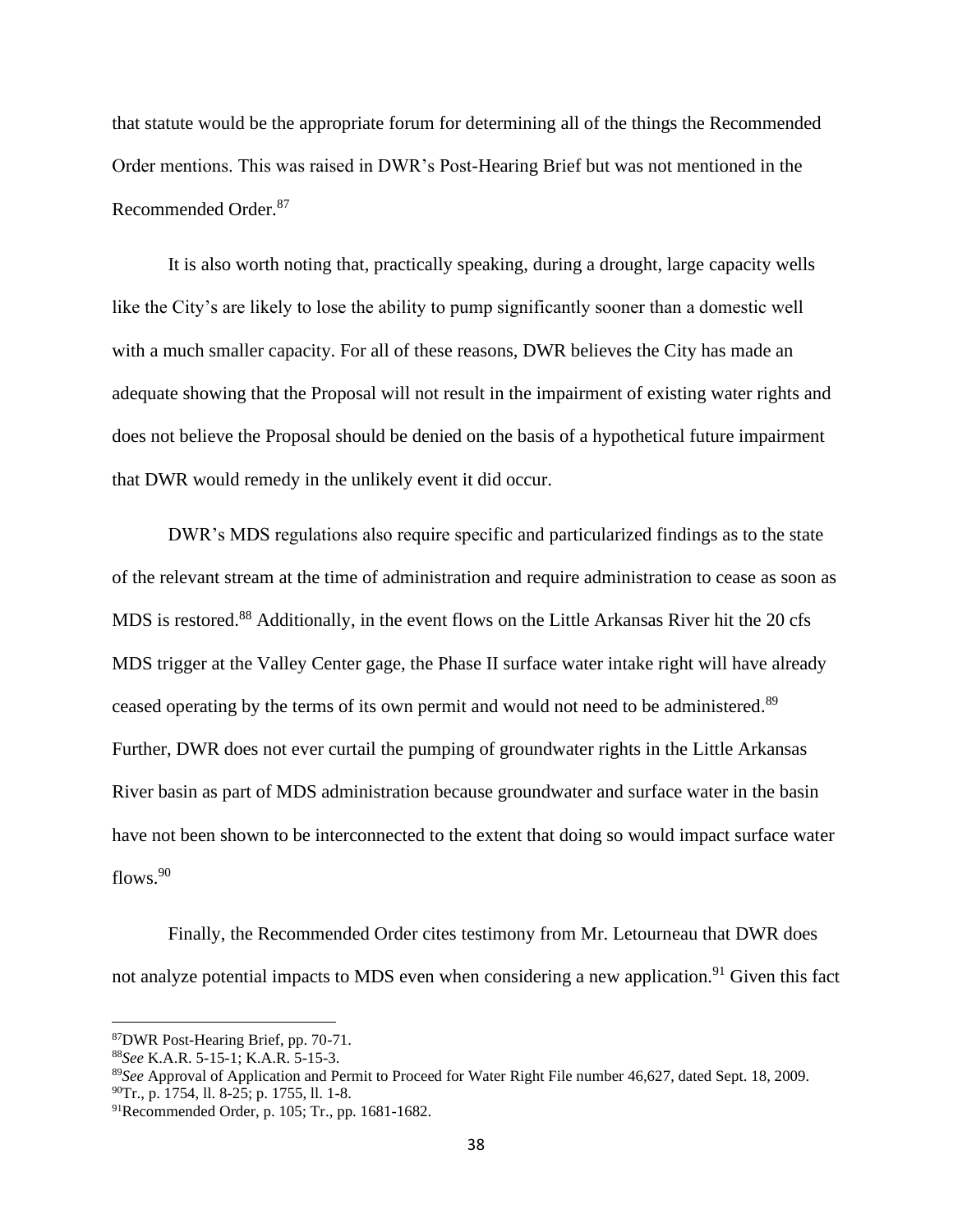particularly, DWR does not believe a finding that the City did not make an adequate showing as to the Proposal's impact on streamflow is supported by the record—to hold the City to a standard that even applicants seeking a new appropriation are not held to does not seem to be fair or to set a desirable precedent. The Proposal will facilitate the Little Arkansas River gaining water from the Aquifer the vast majority of the time, and it would not be in line with DWR's normal practices to deny even an application for a new groundwater appropriation based on a future potential for impairment or impact to streamflow that is as unlikely and speculative as that that has been raised here. DWR does not believe that the Proposal is likely to cause impairment to existing water rights or to prejudicially or unreasonably affect the public interest and believes the City has made an adequate showing in that regard.

# I. AMCs Will Not Create a Two-for-One Situation as it Pertains to the Beneficial Uses the City Could Make of its Water.

DWR also does not agree with the Presiding Officer's findings that the AMC aspect of the Proposal would essentially allow the City to have two consumptive municipal uses of water for the price of one. One "cycle" of the Project currently yields the City two consumptive municipal uses of water, and that will be the same result of one "cycle" of the Project under the Proposal. This is another reason DWR does not believe it is necessary to require the City to draw down the Aquifer's water table any time it wants to be able to accumulate recharge credits.<sup>92</sup>

<sup>&</sup>lt;sup>92</sup>The Recommended Order states, "The City characterizes this management approach of pumping groundwater to make space for credits as something it is being forced to do, and will be forced to do, without approval of the AMCs. This characterization is not supported by the record. The evidence shows that this approach would be a voluntary choice by the City and lawful under the City's ASR permits. Moreover, the evidence shows that this approach would likely create negative impacts, including increasing the risk to water quality." Recommended Order, p. 161. DWR agrees that the management approach of pumping down the Aquifer's water table to make space for credit accumulation would be a voluntary choice by the City and would be lawful under their existing permits. DWR also agrees that such an approach would not be good stewardship of the Aquifer. This illustrates exactly why the City has need for the Proposal.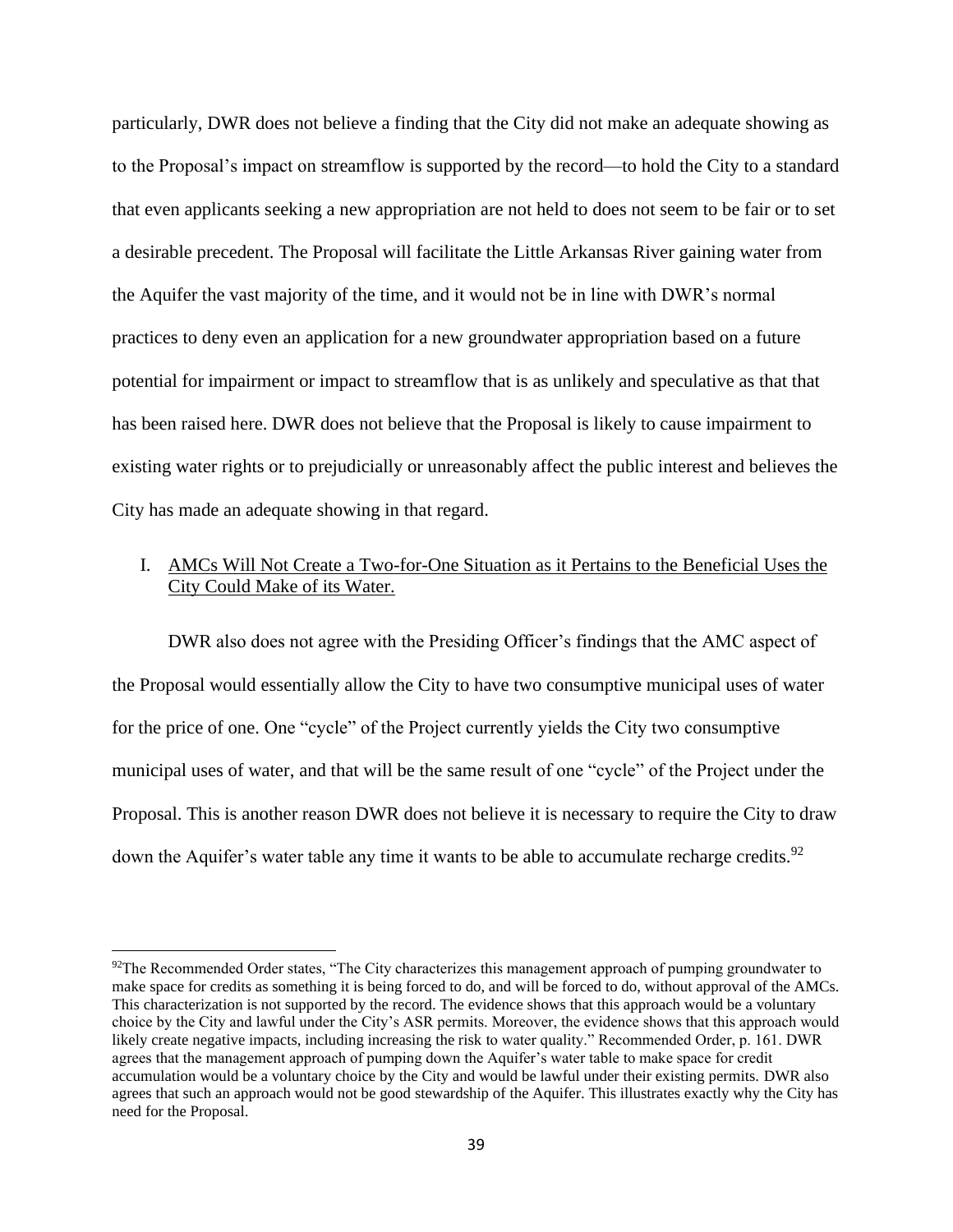DWR's Post-Hearing Brief sets out DWR's position related to the "two-for-one" argument in more detail.<sup>93</sup>

### J. The Proposal Complies with Relevant Requirements

DWR believes that the Proposal comports with all of the requirements that are strictly applicable to it. The relevant requirements are the definitions for "minimum index level" and "recharge credit" set forth in K.A.R. 5-1-1, as well as the relevant requirements imposed by the governing findings and orders. K.A.R. 5-1-1 provides that "minimum index level" means 20 feet above the bedrock elevation or an alternatively proposed minimum elevation for storage within a basin storage area…" The City has proposed definitive minimum index levels for each index cell within the Basin Storage Area ("BSA") and all such proposed levels are more than 20 feet above the Aquifer's bedrock elevation.<sup>94</sup>

K.A.R. 5-1-1 also provides that "recharge credit" means "the quantity of water that is stored in the basin storage area and that is available for subsequent appropriation for beneficial use by the operator of the aquifer storage and recovery system."<sup>95</sup> As already discussed, the water the City would withdraw from the BSA based on its accumulation of AMCs under the Proposal would be stored in the BSA. AMCs would be available for subsequent appropriation because the volume of water the City would be permitted to withdraw based on its accumulation of AMCs would continue to be limited by the annual authorized quantity of each Project recharge and recovery well. Finally, the City is the operator of the Project.<sup>96</sup>

The Phase I Findings and Orders required that any proposed change in the Project's recharge credit accounting method improve the existing accounting method and be adequate to allow the City to comply with K.A.R. 5-12-2(a) and (b), which governs aquifer storage and recovery accounting reports.<sup>97</sup> K.A.R. 5-12-2(a) provides that an aquifer storage and recovery system permit-holder is required to file an

<sup>93</sup>*See* DWR Post-Hearing Brief, pp. 31-34.

 $^{94}$ City's Exhibit 1, Proposal, p. 2-25, table 2-11.

 $^{95}$ K.A.R. 5-1-1.

<sup>96</sup>*See* Phase I Findings and Orders; Phase II Findings and Orders.

<sup>97</sup>Phase I Findings and Orders, p. 12, para. 16.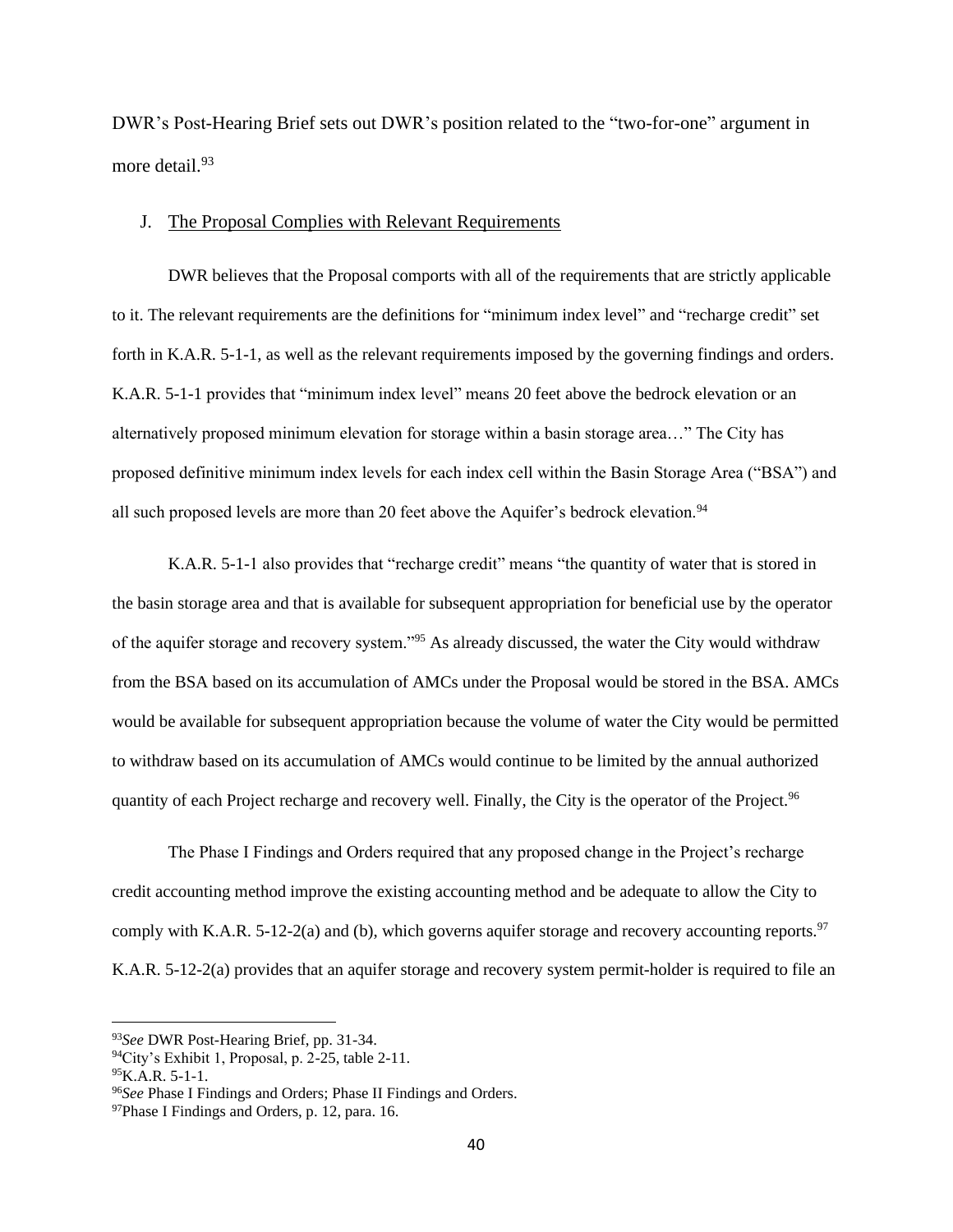annual accounting report that accounts for all water entering and leaving the basin storage area and specifically computes the amount of recharge credits held in the basin storage area.<sup>98</sup> K.A.R. 5-12-2(b) provides that the annual accounting report shall "address the items in the water balance for the basin storage area" and lists eight items that the report "may" include.<sup>99</sup> K.A.R. 5-1-1( $0000$ ) provides that "water balance" means "the method of determining the amount of water in storage in a basin storage area by accounting for inflow to, outflow from, and changes in storage in that basin storage area."<sup>100</sup>

The accounting method that the City has proposed to track its accumulation of AMCs would improve the existing accounting method used to track physical recharge credits because it greatly simplifies the current method, which requires multiple model runs and detailed analyses and is fundamentally ill-suited to tracking AMCs.<sup>101</sup> The Proposal sets forth in detail how the City proposes to account for inflow, outflow, and changes within the BSA and ultimately arrive at the amount of recharge credits available to the City.<sup>102</sup> The City's accounting reports are not required to include the things that "may" be included in an accounting report pursuant to K.A.R. 5-12-2(b), and a detailed analysis of whether the Proposal will allow the City to include those items in its accounting reports is thus not necessary. The Proposal comports with all applicable requirements.

### **III. PROPOSED PERMIT CONDITIONS**

DWR believes that any order approving the Proposal should be accompanied by the

following permit conditions:

- 1. The rate of accrual of all recharge credits should not be permitted to exceed the constructed physical diversion capacity of the Project's infrastructure or the authorized rate of diversion and annual authorized quantity of Water Right No. 46,627;
- 2. the Project's Phase I recharge and recovery wells should not be permitted to generate AMCs, and AMCs should not be generated if there is space in the Aquifer to allow for the accumulation of physical recharge credits;

 $^{98}$ K.A.R. 5-12-2.

<sup>99</sup>*Id.*

 $100K.A.R. 5-1-1.$ 

<sup>101</sup>*See* City's Exhibit 1, Proposal, p. 4-1.

<sup>102</sup>*Id.* at 4-1 through 4-3.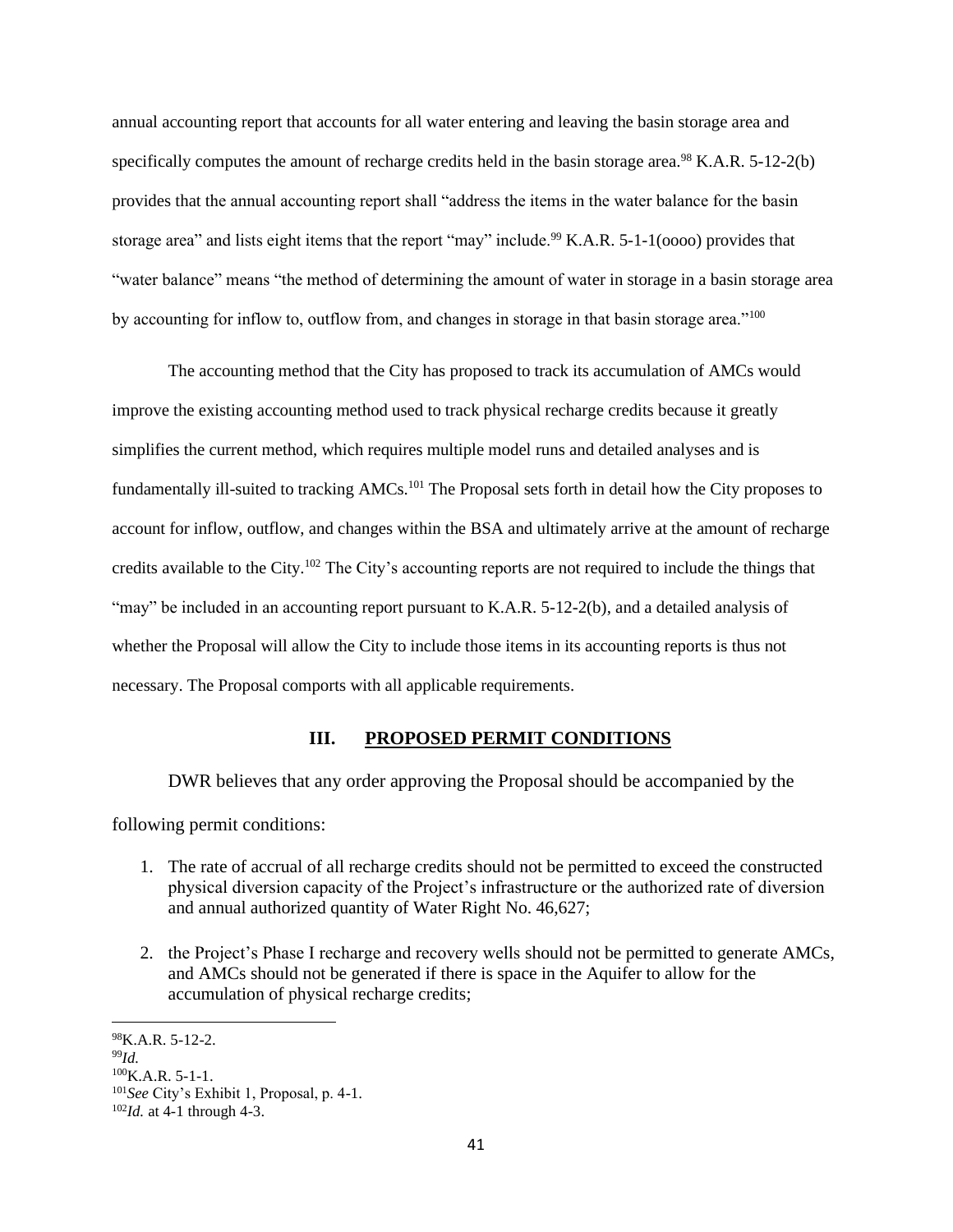- 3. the City's accumulated recharge credits should not exceed 120,000 acre-feet at any given time;
- 4. the City should not be entitled to withdraw more than 19,000 acre-feet of water annually based on its total recharge credit accumulation;
- 5. the City should calculate the AMCs it accumulates using an alternative or modified accounting process that is different from the accounting used to track physical recharge credits;
- 6. AMCs shall be accumulated based on the metered quantity of water diverted from the Little Arkansas River via direct surface water diversions or water captured via bank storage wells and sent directly to the City;
- 7. the City should adopt the accounting process set out in the Proposal, or an alternative similarly straight-forward spreadsheet accounting process, to track its accumulation and use of AMCs;
- 8. the City should be required to exhaust its native water rights before it withdraws recharge credits would be appropriate;
- 9. the City should utilize pumping rotation if conflicts arise between a Project recharge and recovery well and the well of another water right owner located within 660 feet of the Project well; and
- 10. the City's AMC accounting method should be reviewed by DWR at least every five years to ensure the rate of AMC retention that it reflects is accurate as compared to the City's physical recharge credit retention rate.

### **IV. CONCLUSION**

DWR continues to believe the City's Proposal is reasonable and lawful and should be approved subject to the suggested permit conditions set out herein. DWR would not have ever signaled that the Proposal could go forward if it did not believe that was the case, and nothing raised over the course of the formal phase public hearing has changed that initial opinion. The Recommended Order has disregarded significant and important portions of the record and has given undue credence to the arguments raised by the District, particularly in light of the almost entirely speculative and often incorrect nature of so many of the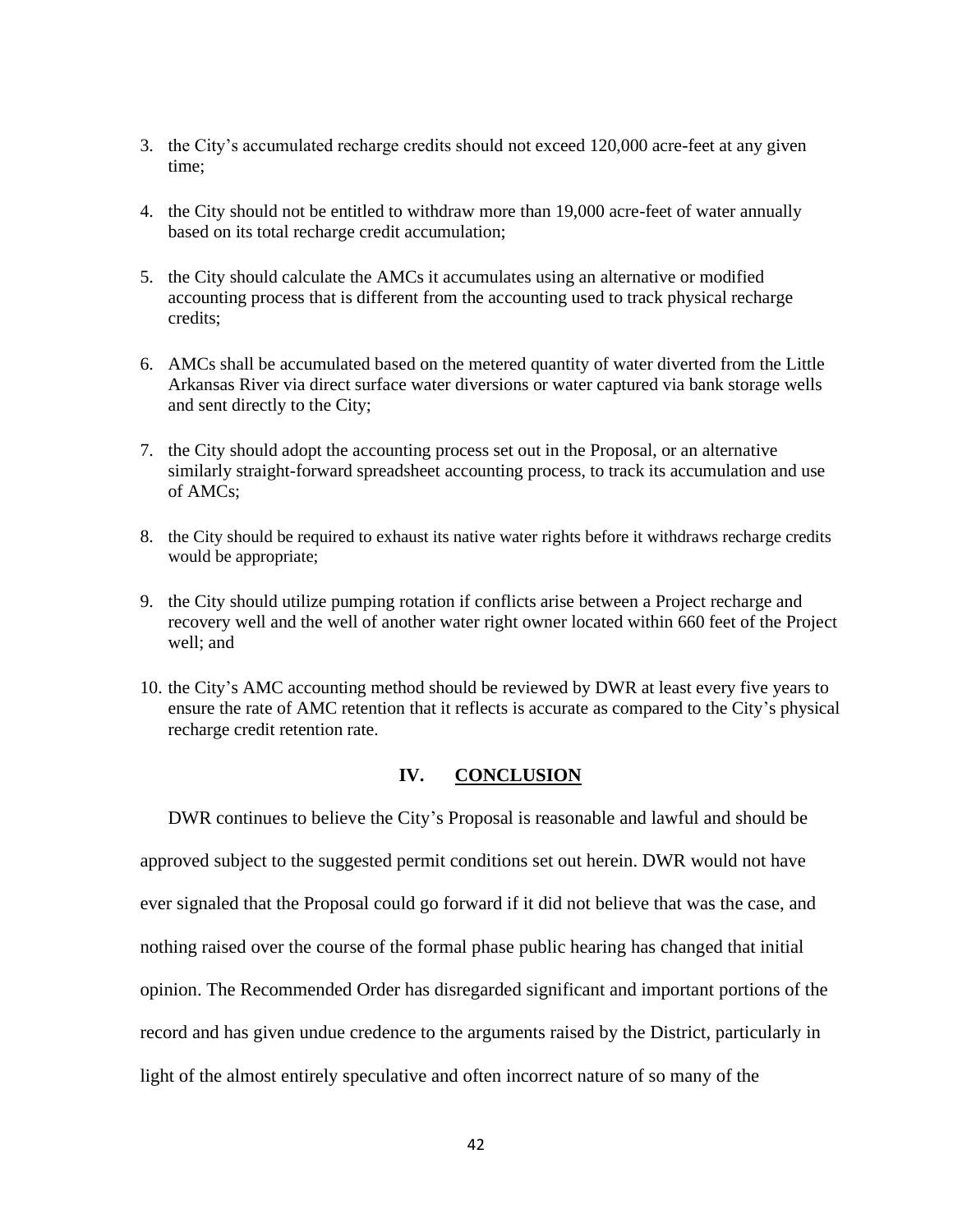arguments raised by that party. DWR does not believe the Proposal constitutes a new appropriation or will result in impairment or prejudicially and unreasonably affect the public interest. DWR believes the City's modeling work is sound and adequate and constitutes a sufficient showing as to the Proposal's impact on the Aquifer's water table, streamflow, water quality, other water rights, and the public interest generally. DWR believes this position is adequately supported by the Proposal, witness testimony, and the rest of the formal phase public hearing record.

Respectfully submitted,

*/s/Stephanie A. Kramer*  Stephanie A. Kramer, S. Ct. #27635 1320 Research Park Drive Manhattan, Kansas 66502 TEL: (785) 564-6715 FAX: (785) 564-6777 stephanie.kramer@ks.gov *Attorney for KDA-DWR*